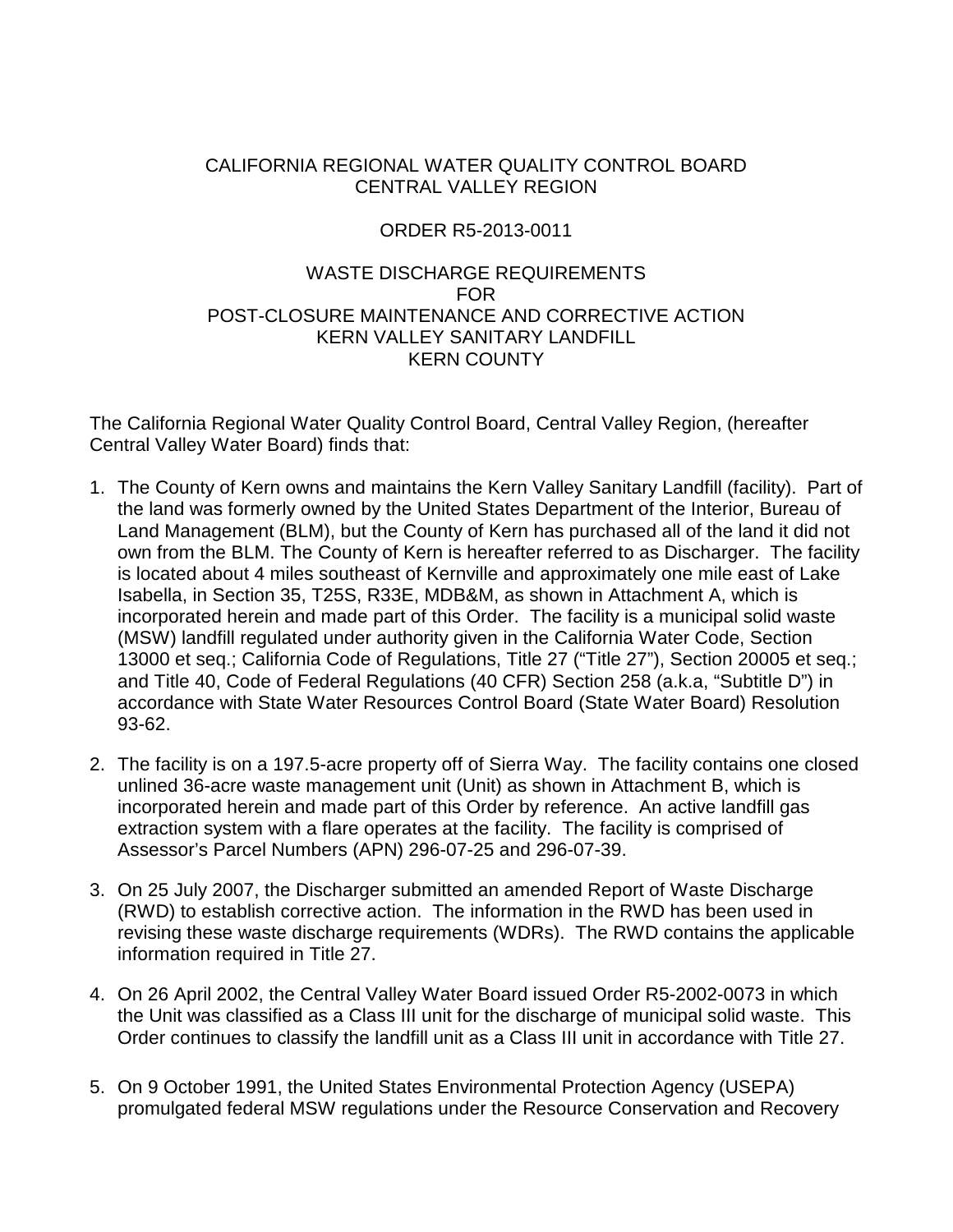Act (RCRA), Subtitle D. These regulations are under 40 Code of Federal Regulations section 258, and are hereafter referred to as either "Subtitle D" in reference to the RCRA federal law that required the regulations or "40 C.F.R. section 258.XX". These regulations apply to all California Class II and Class III landfills that accept MSW. State Water Board Resolution 93-62 requires the Central Valley Water Board to implement in WDRs for MSW landfills the applicable provisions of the federal MSW regulations that are necessary to protect water quality, and in particular the containment provisions and the provisions that are either more stringent or that do not exist in Title 27.

- 6. This Order implements the applicable regulations for discharges of solid waste to land through Prohibitions, Specifications, Provisions, and monitoring and reporting requirements. Prohibitions, Specifications, and Provisions are listed in Sections A through H of these WDRs below, and in the Standard Provisions and Reporting Requirements (SPRRs) dated January 2012, which are attached hereto and made part of this Order by reference. Monitoring and reporting requirements are included in Monitoring and Reporting Program (MRP) R5-2013-0011 and in the SPRRs. In general, requirements that are either in regulation or otherwise apply to all MSW landfills are considered to be "standard" and are therefore in the SPRRs. Any site-specific changes to a requirement in the SPRRs are included in the applicable section (A through H) of these WDRs, and the requirement in the WDRs supersedes the requirement in the SPRRs.
- 7. Title 27 contains regulatory standards for discharges of solid waste promulgated by the State Water Board and the California Department of Resources Recovery and Recycling (CalRecycle). In certain instances, this Order cites CalRecycle regulatory sections. Title 27, section 20012 allows the Central Valley Water Board to cite CalRecycle regulations from Title 27 where necessary to protect water quality provided it does not duplicate or conflict with actions taken by the Local Enforcement Agency in charge of implementing CalRecycle's regulations.

# **SITE DESCRIPTION**

8. The waste management facility is located in Cyrus Canyon, a steep-sided east-west trending valley in the southern Sierra Nevada that drains into Lake Isabella. Three types of lithologic units occur in the vicinity of the facility: Paleozoic metasediments, Mesozoic intrusive igneous rocks, and Quarternary alluvial deposits. Metasedimentary units include the Kernville Series, which generally has a gradational contact with the Sierra Nevada Batholith. The intrusive igneous rocks are chiefly gabbro-diorite, diorite, and granodiorite. The alluvium is composed of sands, silts, and gravels derived mostly from the intrusive igneous rocks. The alluvium is divided into recent alluvium and the more consolidated older alluvium.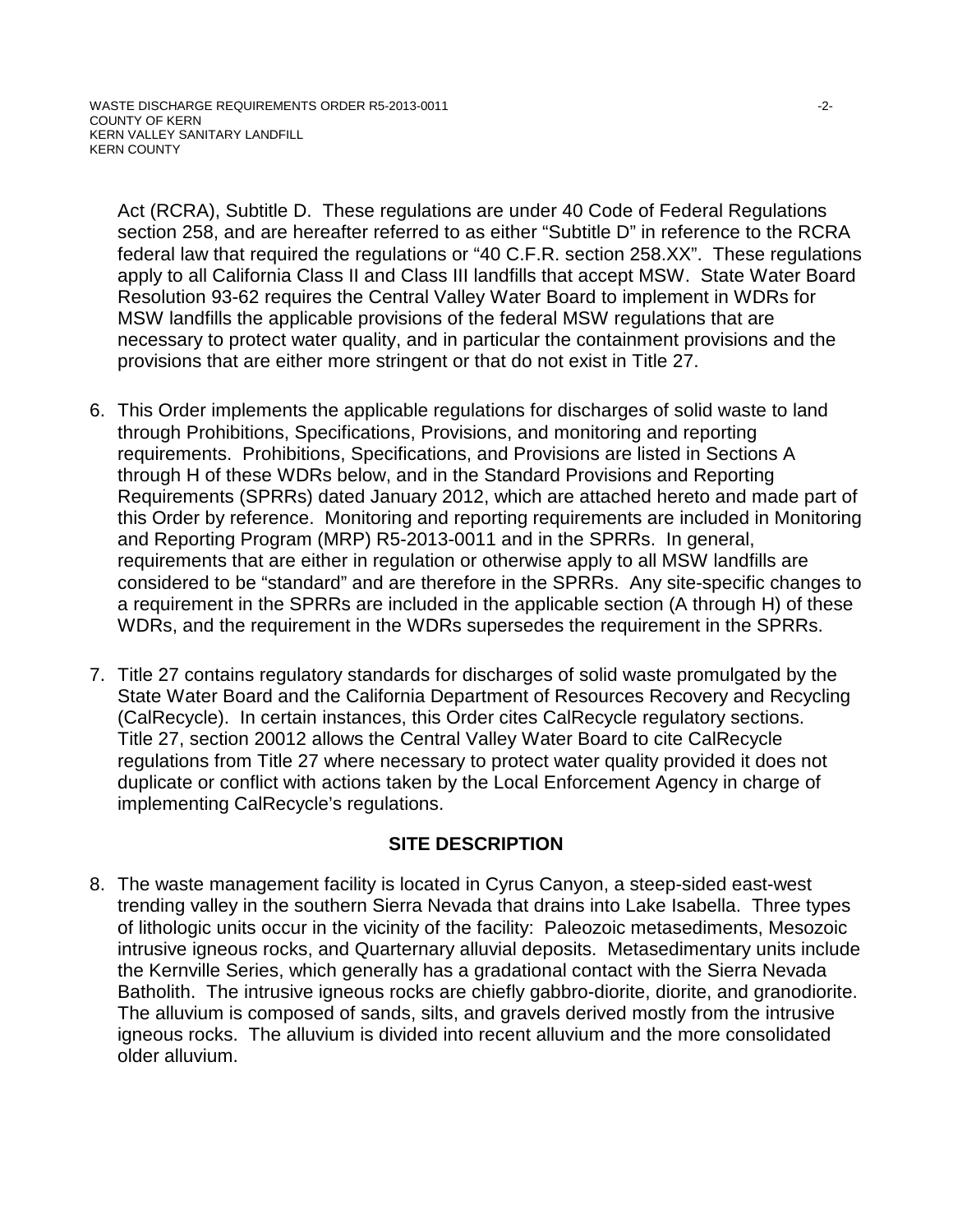- 9. Numerous faults exist within a few miles of the site. There is an unnamed, potentially active fault along the eastern edge of the facility. The closest named Holocene faults are the Goat Ranch Fault approximately one mile to the west and the Kern Canyon Fault approximately three miles to the west. The maximum probable earthquake along the Kern Canyon Fault is estimated to be Richter Magnitude 8.0. The peak horizontal ground acceleration at the facility is estimated to be 0.45g.
- 10. Land uses within one mile of the facility include livestock grazing, recreational camping, rural residential, mining, and a motorcycle racetrack.
- 11.There are eleven municipal, domestic, industrial, or agricultural groundwater supply wells within one mile of the site. A surface spring has been reported approximately 1,800 feet northwest of the site.
- 12.The measured hydraulic conductivity of the native soils underlying the Unit ranges between 3.8 x  $10^{-4}$  and 8.9 x  $10^{-4}$  centimeters per second (cm/sec).
- 13.The facility receives an average of 10.69 inches of precipitation per year as measured at the Kernville Ranger Station. The mean pan evaporation is 87.1 inches per year.
- 14.The 100-year, 24-hour precipitation event for the facility is estimated to be 5.5 inches, based on the *Kern County Hydrology ManuaI* dated 1992.
- 15.The waste management facility is not within a 100-year flood plain based on the Federal Emergency Management Agency's (FEMA) Flood Insurance Rate Map, Community-Panel Number 06029C0900E.
- 16.A storm water sedimentation basin is located southwest of the landfill as shown on Attachment B. The basin detains storm water for sedimentation control during the rainy season and is normally dry during the summer months. The sedimentation basin discharges to Cyrus Creek.

# **WASTE AND UNIT CLASSIFICATION**

- 17.The Discharger previously disposed of municipal solid wastes, which are defined in §20164 of Title 27. Waste discharge ceased in 1997.
- 18.The site characteristics where the Unit is located (see Finding No. 12) do not meet the siting criteria for a new Class III landfill contained in §20260(a) and (b)(1) of Title 27. As such, the site is not suitable for operating new Units or lateral expansions of existing Units for the discharge and containment of wastes as described in Finding No. 17, without the construction of additional waste containment features in accordance with §20260(b)(2) of Title 27 and State Water Resources Control Board Resolution 93-62.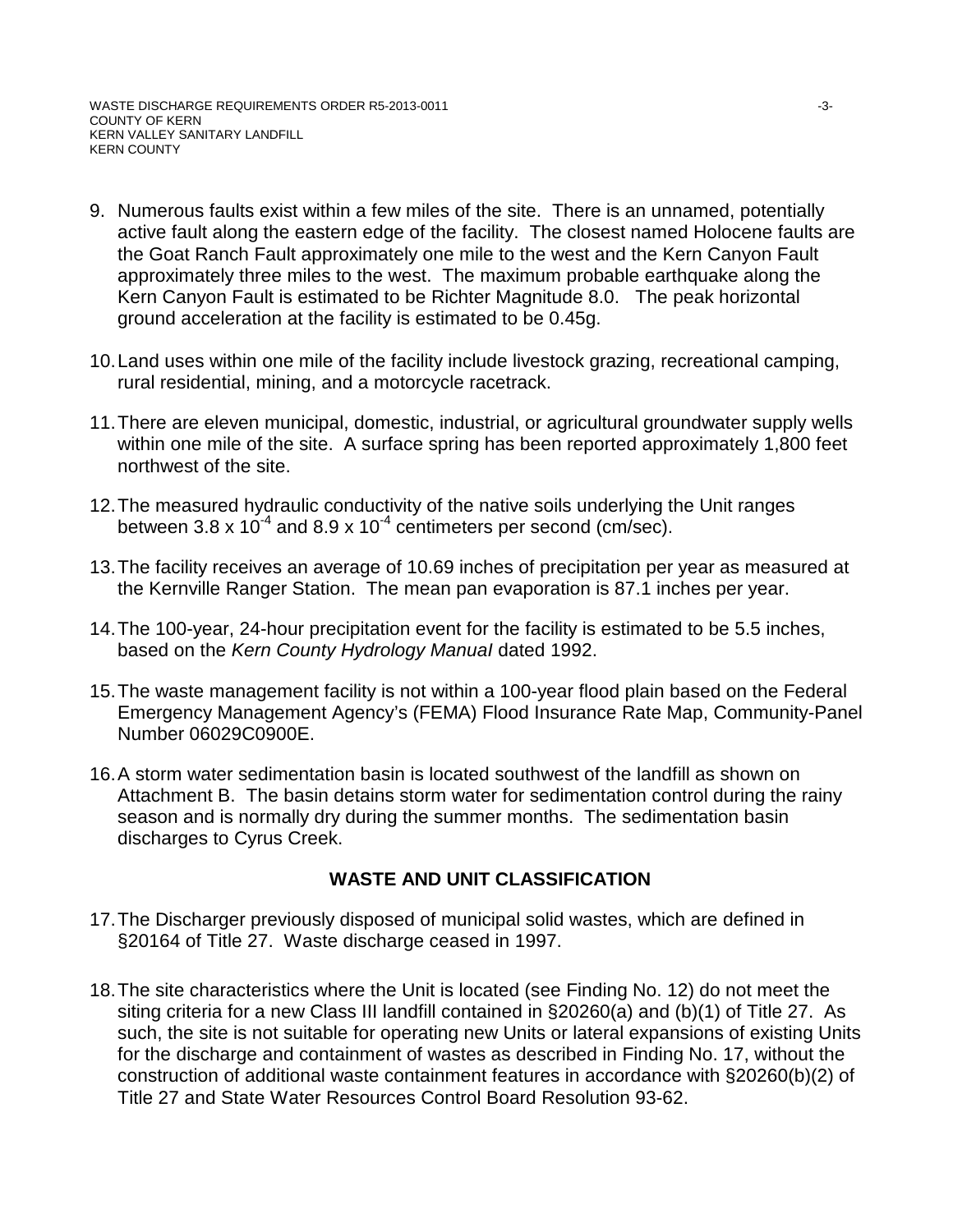# **SURFACE WATER AND GROUNDWATER CONDITIONS**

- 19.The *Water Quality Control Plan for the Tulare Lake Basin, Second Edition* (hereafter Basin Plan), designates beneficial uses, establishes water quality objectives, and contains implementation plans and policies for all waters of the Basin.
- 20.Surface water drainage from the site is toward Lake Isabella 0.75 miles west of the facility in the Kernville Hydrologic Subarea (554.22) of the Kern River Hydrologic Unit of the Tulare Lake Basin.
- 21.The designated beneficial uses of surface water in the Kern River Hydrologic Subarea, above Lake Isabella, as specified in the Basin Plan, are municipal; hydropower generation; water contact and non-contact water recreation; warm and cold fresh water habitat; wildlife habitat; preservation of rare, threatened, and endangered species; spawning, reproduction, and/or early development of fish; and freshwater replenishment.
- 22.The first encountered groundwater ranges from about 52 feet to 115 feet below the native ground surface. Groundwater elevations range from about 2,580 feet MSL to 2,840 feet MSL.
- 23.Monitoring data indicate background groundwater quality for first encountered groundwater has electrical conductivity (EC) ranging between 139 and 626 micromhos/cm, with total dissolved solids (TDS) ranging between 240 and 325 milligrams per liter (mg/L).
- 24.The direction of groundwater flow is generally to the southwest. The average groundwater gradient is approximately 0.041 feet per foot and the average groundwater velocity is approximately 82 feet per year.
- 25.The designated beneficial uses of the groundwater, as specified in the Basin Plan for the location of the facility, are municipal and domestic water supply, agricultural supply, and industrial service supply.

# **GROUNDWATER AND UNSATURATED ZONE MONITORING**

- 26.The existing groundwater monitoring network for the landfill consists of one background monitoring well (KV2-01), five detection monitoring wells (KV1-02 through KV1-06), and eleven corrective action monitoring wells (KV1-14, KV3-01 through KV3-06, KV3-13, KV3- 15, KV3-16, and KV3-17) as shown on Attachment B.
- 27.The Discharger's detection monitoring program for groundwater at the landfill satisfies the requirements contained in Title 27.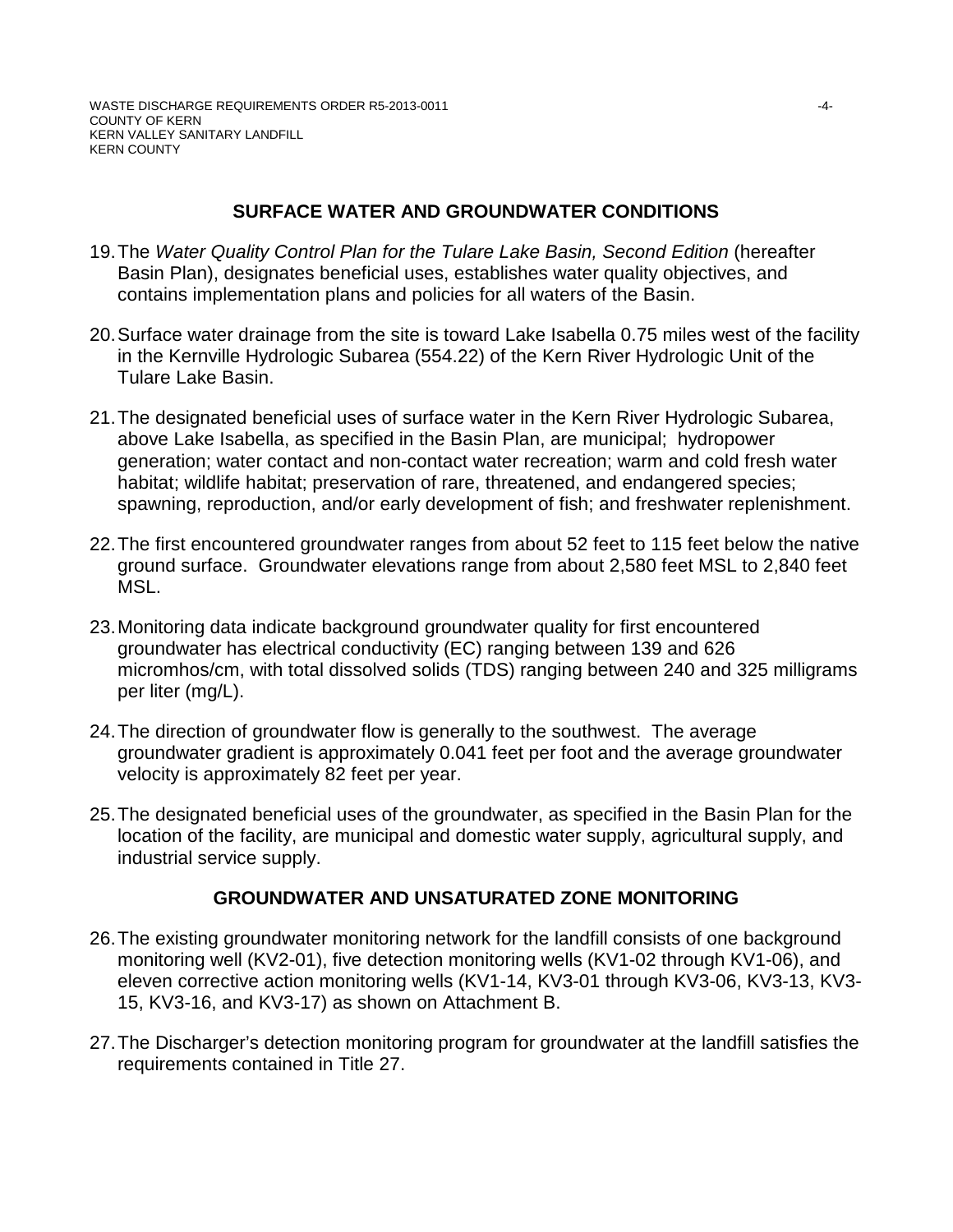- 28.Volatile organic compounds (VOCs) are often detected in a release from a MSW landfill and are often associated with releases of landfill gas rather than leachate. Since volatile organic compounds are not naturally occurring and thus have no background value, they are not amenable to the statistical analysis procedures contained in Title 27 for the determination of a release of wastes from a landfill unit. Title 27, sections 20415(e)(8) and (9) allows the use of a non-statistical evaluation of monitoring data that will provide the best assurance of the earliest possible detection of a release from a landfill unit in accordance with Title 27, sections 20415(b)(1)(B)2.-4. However, Title 27 does not specify a specific method for non-statistical evaluation of monitoring data.
- 29.The Central Valley Water Board may specify a non-statistical data analysis method pursuant to Title 27, section 20080(a)(1). Water Code section 13360(a)(1) allows the Central Valley Water Board to specify requirements to protect groundwater or surface waters from leakage from a solid waste site, which includes a method to provide the best assurance of determining the earliest possible detection of a release.
- 30.In order to provide the best assurance of the earliest possible detection of a release of non-naturally occurring waste constituents from a landfill unit, the SPRRs specify a nonstatistical method for the evaluation of monitoring data for non-naturally occurring compounds. The specified non-statistical method for evaluation of monitoring data provides two criteria (or triggers) for making the determination that there has been a release of non-naturally occurring waste constituents from a landfill unit. The presence of two non-naturally occurring waste constituents above their respective method detection limit (MDL), or one non-naturally occurring waste constituent detected above its practical quantitation limit (PQL) [a.k.a, laboratory reporting limit (RL)], indicates that a release of waste from a Unit has occurred. Following an indication of a release, verification testing must be conducted to determine whether there has been a release from the landfill unit or the detection was a false detection. The detection of two non-naturally occurring waste constituents above the MDL as a trigger is appropriate due to the higher risk of false-positive analytical results and the corresponding increase in sampling and analytical expenses from the use of one non-naturally occurring waste constituent above its MDL as a trigger.
- 31.For a naturally occurring constituent of concern, Title 27 requires concentration limits for each constituent of concern be determined as follows:
	- a. By calculation in accordance with a statistical method pursuant to Title 27, section 20415(e)(8); or
	- b. By an alternate statistical method meeting the requirements of Title 27, section 20415(e)(8)(E).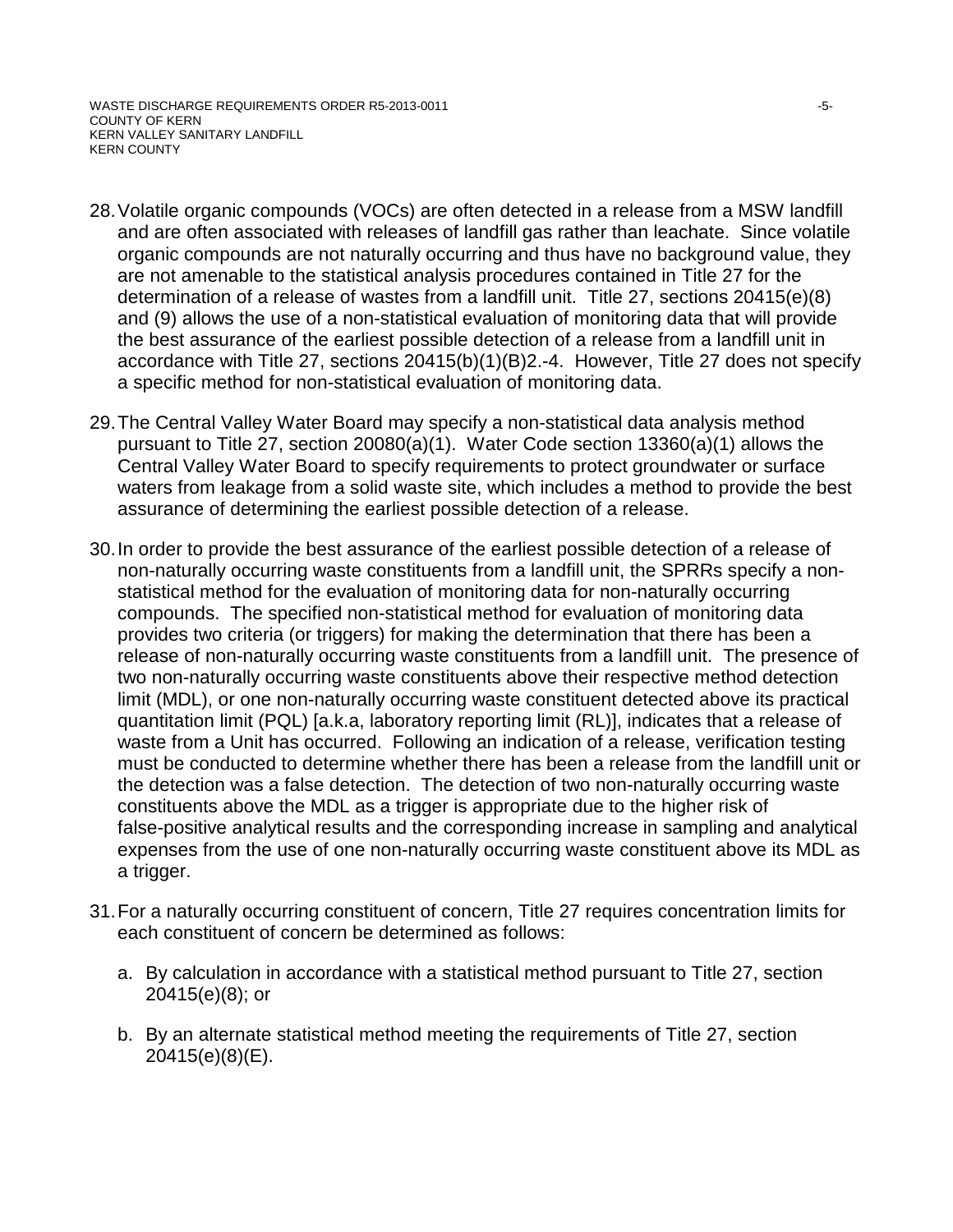- 32.The Discharger submitted a Water Quality Protection Standard (WQPS) report in 2002. The WQPS report proposed statistical data analysis methods to calculate concentration limits for each monitored constituent in accordance with Title 27. The WQPS and approved data evaluation methods are included in MRP R5-2013-0011.
- 33.The background groundwater quality at the facility varies with time. This Order requires the WQPS to be updated, at a minimum, every five years; or as required by natural changes in background water quality.
- 34.The facility was permitted and in operation before 1 July 1991; therefore, it qualifies for exemption of unsaturated zone monitoring pursuant to section 20415(d) of title 27. The Discharger demonstrated that there is no monitoring device or method designed to operate under the existing subsurface conditions and installation of unsaturated zone monitoring devices would require unreasonable dismantling or relocating of permanent structures. Unsaturated zone monitoring is not required.

# **GROUNDWATER DEGRADATION AND CORRECTIVE ACTION**

- 35.Waste constituents consisting of naturally occurring inorganic compounds and organic compounds that are not naturally occurring have been detected in groundwater along the point of compliance. The inorganic compounds consist of chloride and bicarbonate. The VOCs consistently detected in groundwater are tetrachloroethylene (PCE), trichloroethylene (TCE), 1,1-dichloroethane, 1,1-dichloroethene, cis-1,2-dichloroethene, dichlorodifluoromethane (Freon 12), and trichlorofluoromethane (Freon 11).
- 36.The Discharger submitted an Evaluation Monitoring Program Report in June 2003. The nature of the release of waste constituents from the waste management unit is associated with leachate and landfill gas migration. The extent of the leachate release is limited to an area beneath the southwest portion of the waste management facility. Waste constituents released due to landfill gas migration are present in the groundwater approximately 2,800 feet southwest of the facility boundary. The vertical extent of the release is limited to the upper fractured rock zone of the aquifer.
- 37.In December 2003, the Discharger submitted an Engineering Feasibility Study in accordance with Section 20425(c) of Title 27. The Engineering Feasibility Study concluded that the most technically and economically feasible corrective action alternative is monitored natural attenuation with landfill gas extraction as a source control.
- 38.In a letter dated 4 October 2012, the Central Valley Waterboard Executive Officer concluded that the Evaluation Monitoring Program Report and the Engineering Feasibility Study were completed in accordance with Title 27.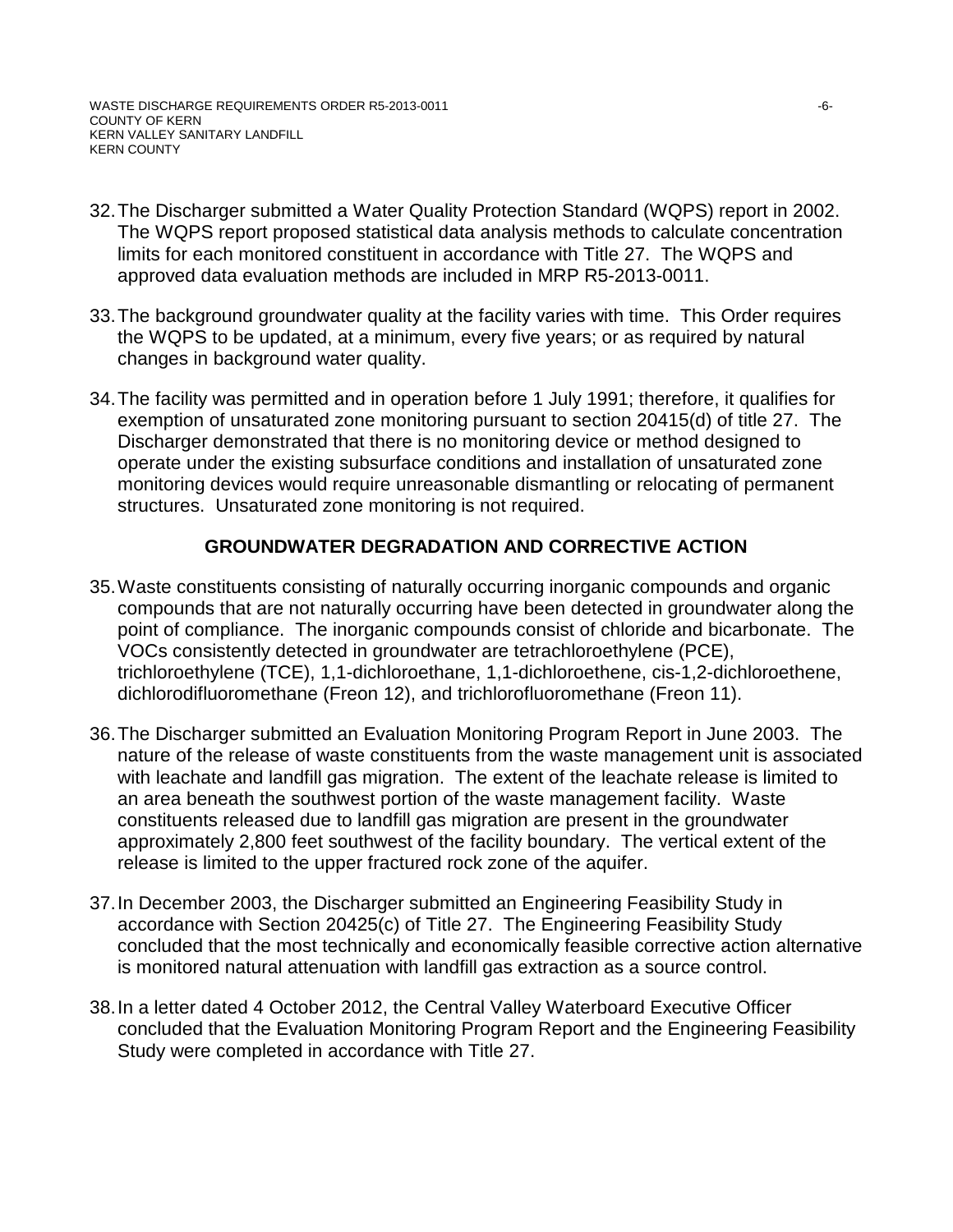# **LANDFILL CLOSURE**

- 39.Title 27, section 21090 provides the minimum prescriptive final cover components for landfills consisting of, in ascending order, the following layers:
	- a. Two-foot soil foundation layer.
	- b. One-foot soil low flow-hydraulic conductivity layer, less than  $1x10^{-6}$  cm/s or equal to the hydraulic conductivity of any bottom liner system.
	- c. Geomembrane layer (this layer is required for composite-lined landfills for equivalency to bottom liner).
	- d. One-foot soil erosion resistant/vegetative layer.
- 40.On 6 July 2001, the *Final Closure and Post-Closure Maintenance Plan*, received September 2000, was approved for the Unit. The plan proposed an engineered alternative final cover design system that utilized a low linear density polyethylene membrane for the barrier layer.
- 41.Title 27 allows engineered alternative final covers provided the alternative design will provide a correspondingly low flow-through rate throughout the post-closure maintenance period.
- 42.In January 2003, the Discharger completed construction of the final cover in accordance with the *Final Closure and Post-Closure Maintenance Plan*.

# **LANDFILL POST-CLOSURE MAINTENANCE**

- 43.The *Final Closure and Post-Closure Maintenance Plan* includes inspection, maintenance, and monitoring of the landfill during the post-closure maintenance period, and includes a post-closure maintenance cost estimate for the entire facility. Inspection and maintenance will include the condition of the final cover, drainage features, groundwater monitoring wells, unsaturated zone monitoring points, access roads, landfill gas system, groundwater corrective action system, and site security. The plan will be implemented for a minimum period of 30 years or until the waste no longer poses a threat to water quality, whichever is greater.
- 44.Once every five years during the post-closure maintenance period, iso-settlement maps will be prepared to determine the amount of differential settlement occurring over the previous five years, pursuant to Title 27, section 21090(e)(2). The most recent isosettlement map for the facility was submitted February 2012.
- 45.The completed final cover will be monitored for damage or defects by visual inspection and monitoring surface emissions pursuant to California Code of Regulations, Title 27,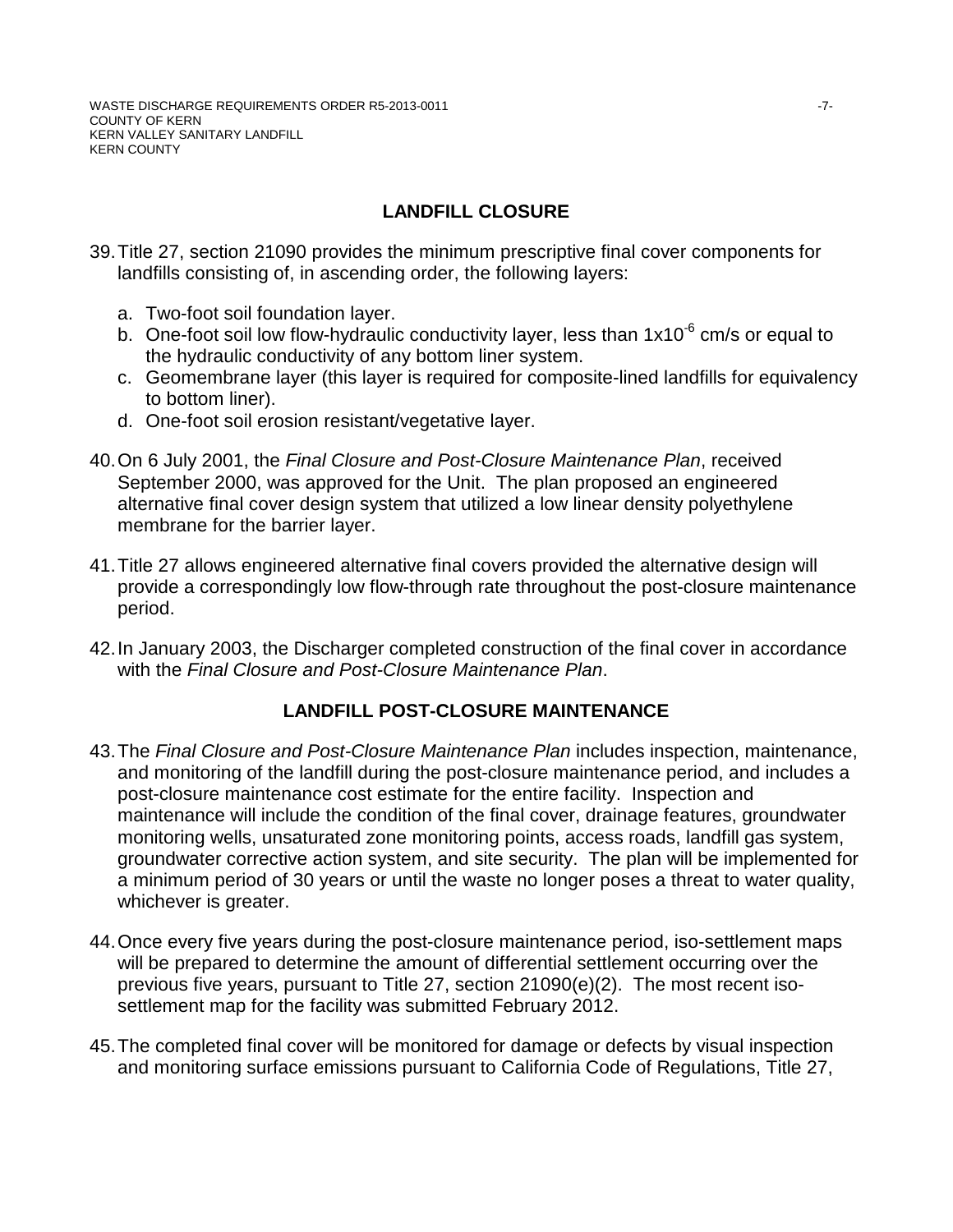section 21090(a)(4)(A). Defects will be repaired and tested for adequacy based on the closure Construction Quality Assurance Plan.

# **FINANCIAL ASSURANCES**

- 46.Title 27, sections 21840 and 22211 requires a cost estimate for landfill post-closure maintenance. The *Final Closure and Post-Closure Maintenance Plan* includes a cost estimate for landfill post-closure maintenance. The amount of the cost estimate for postclosure maintenance in 2012 dollars is \$5,851,273. This Order requires that the Discharger maintain financial assurance with CalRecycle in at least the amount of the post-closure maintenance cost estimate adjusted annually for inflation.
- 47.Title 27, section 22221 requires a cost estimate for corrective action of all known or reasonably foreseeable releases. The Discharger's cost estimate for corrective action of all known or reasonably foreseeable releases, adjusted for inflation, is \$155,856. This Order requires that the Discharger maintain financial assurance with the CalRecycle in at least the amount of the cost estimate adjusted annually for inflation.

# **CEQA AND OTHER CONSIDERATIONS**

- 48.The action to revise waste discharge requirements for this existing facility is exempt from the provisions of the California Environmental Quality Act (CEQA), Public Resource Code section 21000, et seq., and the CEQA guidelines, in accordance with Title 14, section 15301.
- 49.This order implements:
	- a. *The Water Quality Control Plan for the Tulare Lake Basin, Second Edition*;
	- b. The prescriptive standards and performance goals of California Code of Regulations, Title 27, section 20005 et seq., effective 18 July 1997, and subsequent revisions;
	- c. State Water Board Resolution 93-62, *Policy for Regulation of Discharges of Municipal Solid Waste*, adopted 17 June 1993, and revised on 21 July 2005.
	- d. The applicable provisions of Title 40 C.F.R. section 258 "Subtitle D" federal regulations as required by State Water Board Resolution 93-62.
- 50.Based on the threat and complexity of the discharge, the facility is determined to be classified 2B as defined below:
	- a. Category 2 threat to water quality, defined as, "Those discharges of waste that could impair the designated beneficial uses of the receiving water, cause short-term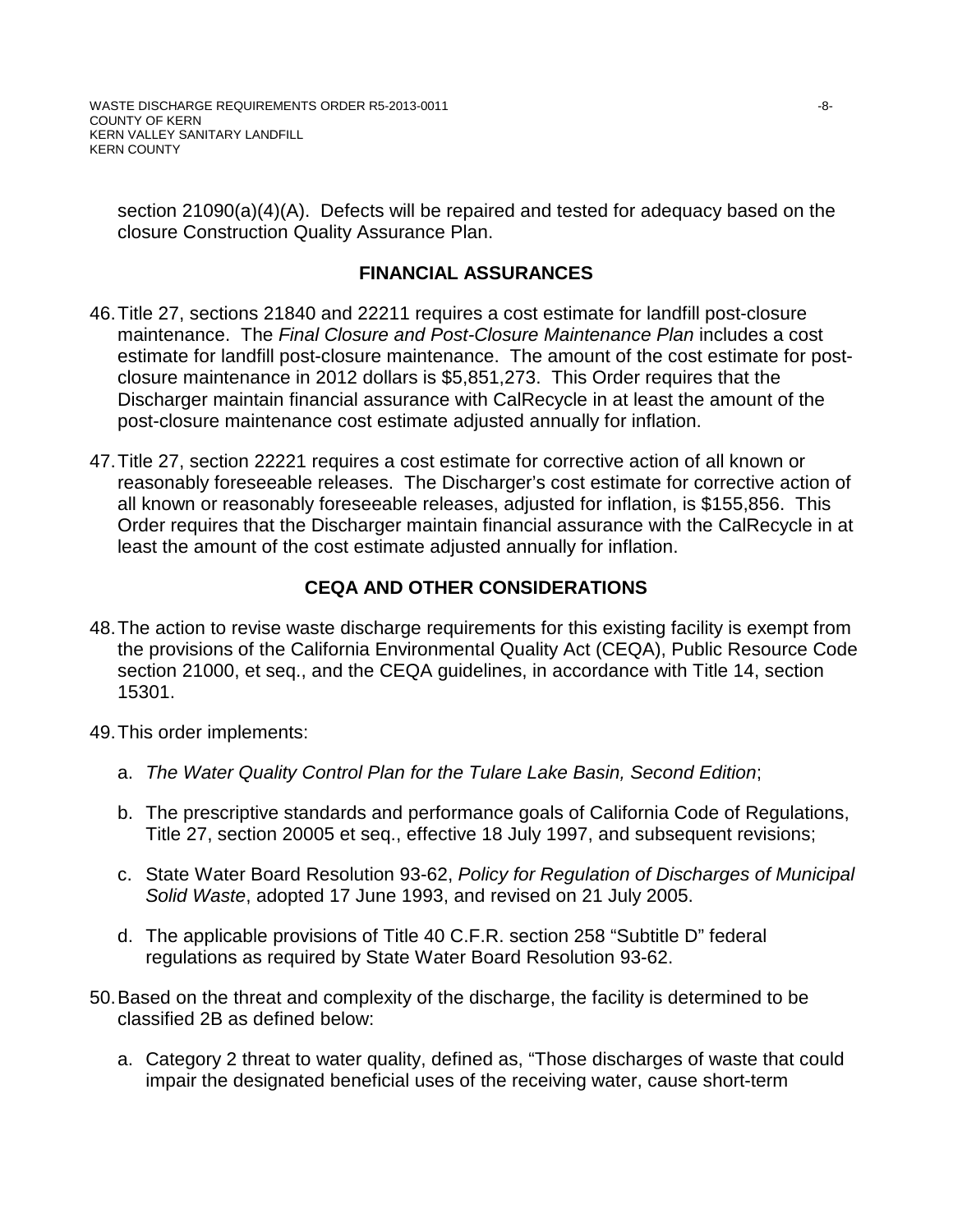violations of water quality objectives, cause secondary drinking water standards to be violated, or cause a nuisance."

- b. Category B complexity, defined as, "Any discharger not included in Category A that has physical, chemical, or biological treatment systems (except for septic systems with subsurface disposal), or any Class 2 or Class 3 waste management units."
- 51.Water Code section 13267(b) provides that: "In conducting an investigation specified in subdivision (a), the Regional Board may require that any person who has discharged, discharges, or is suspected of having discharged or discharging, or who proposed to discharge within its region, or any citizen or domiciliary, or political agency or entity of this state who had discharged, discharges, or is suspected of having discharged or discharging, or who proposed to discharge waste outside of its region that could affect the quality of the waters of the state within its region shall furnish, under penalty of perjury, technical or monitoring program reports which the board requires. The burden, including costs of these reports, shall bear a reasonable relationship to the need for the reports and the benefits to be obtained from the reports."
- 52.The technical reports required by this Order and the attached "Monitoring and Reporting Program R5-2013-0011" are necessary to assure compliance with these waste discharge requirements. The Discharger owns and maintains the facility that discharges the waste subject to this Order.

# **PROCEDURAL REQUIREMENTS**

- 53.All local agencies with jurisdiction to regulate land use, solid waste disposal, air pollution, and to protect public health have approved the use of this site for the discharges of waste to land stated herein.
- 54.The Central Valley Water Board notified the Discharger and interested agencies and persons of its intent to prescribe waste discharge requirements for this discharge, and has provided them with an opportunity for a public hearing and an opportunity to submit their written views and recommendations.
- 55.The Central Valley Water Board, in a public meeting, heard and considered all comments pertaining to the discharge.
- 56.Any person aggrieved by this action of the Central Valley Water Board may petition the State Water Board to review the action in accordance with Water Code section 13320 and California Code of Regulations, Title 23, sections 2050 and following. The State Water Board must receive the petition by 5:00 p.m., 30 days after the date that this Order becomes final, except that if the thirtieth day following the date that this Order becomes final falls on a Saturday, Sunday, or state holiday, the petition must be received by the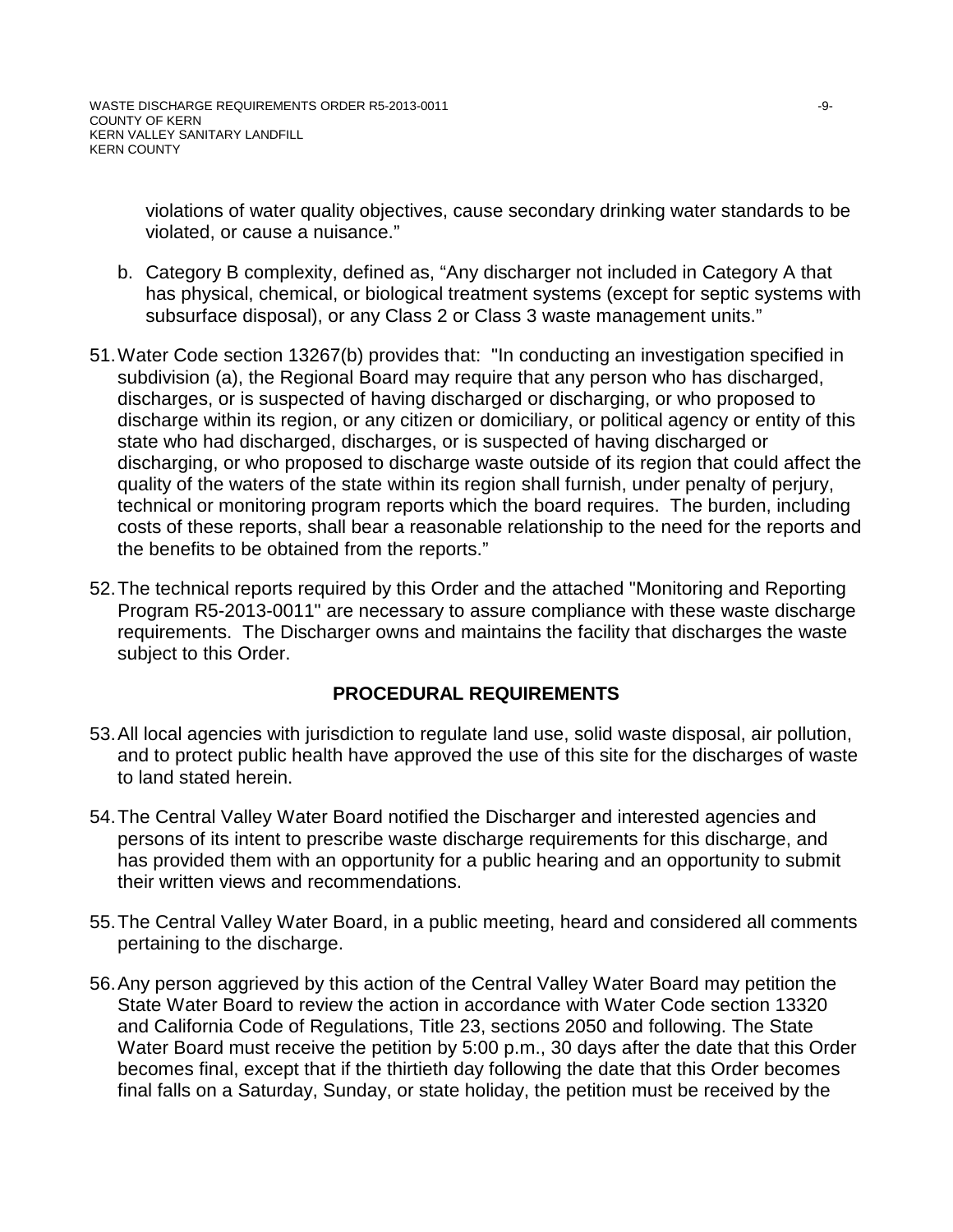State Water Board by 5:00 p.m. on the next business day. Copies of the law and regulations applicable to filing petitions may be found on the Internet at:

http://www.waterboards.ca.gov/public\_notices/petitions/water\_quality

or will be provided upon request.

IT IS HEREBY ORDERED, pursuant to California Water Code sections 13263 and 13267, that Order R5-00-157 is rescinded except for purposes of enforcement, and that the County of Kern, its agents, successors, and assigns, in order to meet the provisions of Division 7 of the California Water Code and the regulations adopted thereunder, shall comply with the following:

# **A. PROHIBITIONS**

- 1. The discharge of any additional waste at this facility is prohibited.
- 2. The Discharger shall comply with all applicable Standard Prohibitions listed in Section C of the SPRRs dated January 2012.

# **B. DISCHARGE SPECIFICATIONS**

1. The Discharger shall comply with all Standard Discharge Specifications listed in Section D of the SPRRs dated January 2012.

# **C. FACILITY SPECIFICATIONS**

1. The Discharger shall comply with all Standard Facility Specifications listed in Section E of the SPRRs dated January 2012.

# **D. FINANCIAL ASSURANCE SPECIFICATIONS**

1. The Discharger shall obtain and maintain assurances of financial responsibility with CalRecycle for closure and post-closure maintenance for the landfill in at least the amounts described in Finding No. 46, adjusted for inflation annually. A report regarding financial assurances for closure and post-closure maintenance shall be submitted to the Central Valley Water Board by **1 June of each year**. This may be the same report that is submitted to CalRecycle for this purpose. If CalRecycle determines that either the amount of coverage or the mechanism is inadequate, then within 90 days of notification, the Discharger shall submit an acceptable mechanism to CalRecycle and the Central Valley Water Board for at least the amount of the approved cost estimate.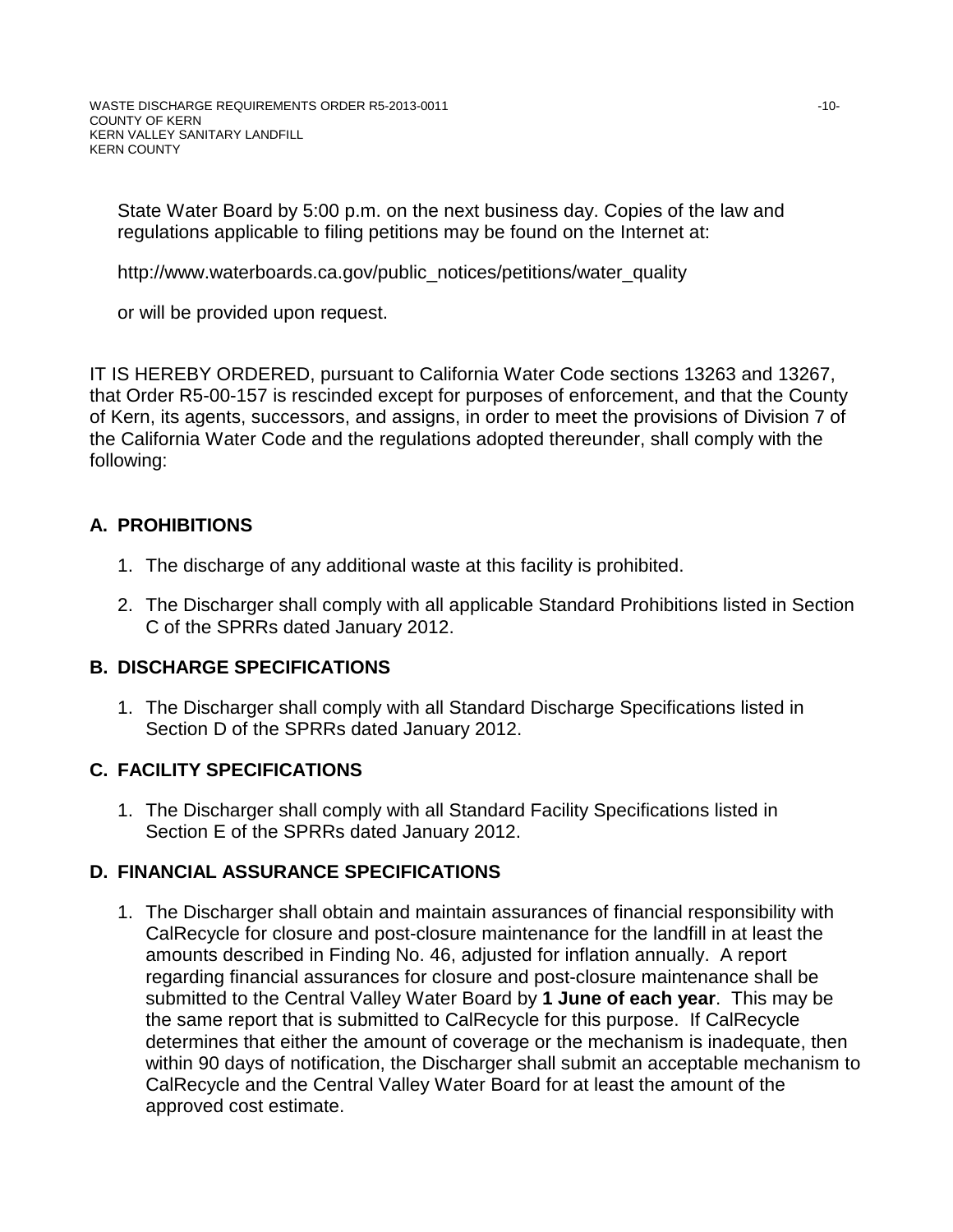- 2. The Discharger shall obtain and maintain assurances of financial responsibility with CalRecycle for initiating and completing corrective action for all known or reasonably foreseeable releases from the landfill in at least the amount of the annual inflationadjusted cost estimate described in Finding No. 47. A report regarding financial assurances for corrective action shall be submitted to the Central Valley Water Board by **1 June of each year**. This may be the same report that is submitted to CalRecycle for this purpose. If CalRecycle determines that either the amount of coverage or the mechanism is inadequate, then within 90 days of notification, the Discharger shall submit an acceptable mechanism to CalRecycle and the Central Valley Water Board for at least the amount of the approved cost estimate.
- 3. The Discharger shall comply with all Standard Financial Assurance Specifications listed in Section H of the SPRRs dated January 2012.

# **E. MONITORING SPECIFICATIONS**

- 1. The Discharger shall comply with the detection monitoring program provisions of Title 27 for groundwater, surface water, and the unsaturated zone, and in accordance with MRP R5-2013-0011 and the Standard Monitoring Specifications listed in Section I of the SPRRs dated January 2012.
- 2. The Discharger shall, for any landfill unit in a corrective action monitoring program, comply with the corrective action monitoring program provisions of Title 27, MRP R5- 2013-0011, and the Standard Monitoring Specifications listed in Section I of SPRRs dated January 2012.
- 3. The Discharger shall comply with the Water Quality Protection Standard as specified in this Order, MRP R5-2013-0011, and the SPRRs dated January 2012.
- 4. The concentrations of the constituents of concern in waters passing the Point of Compliance (defined pursuant to Title 27, section 20164 as a vertical surface located at the hydraulically downgradient limit of the landfill unit that extends through the uppermost aquifer underlying the unit) shall not exceed the concentration limits established pursuant to MRP R5-2013-0011.
- 5. For each monitoring event, the Discharger shall determine whether the landfill is in compliance with the Water Quality Protection Standard using procedures specified in MRP R5-2013-0011 and the Standard Monitoring Specifications in Section I of the SPRRs dated January 2012.
- 6. The Discharger shall comply with all Standard Monitoring Specifications and Response to a Release specifications listed in Sections I and J of the SPRRs dated January 2012.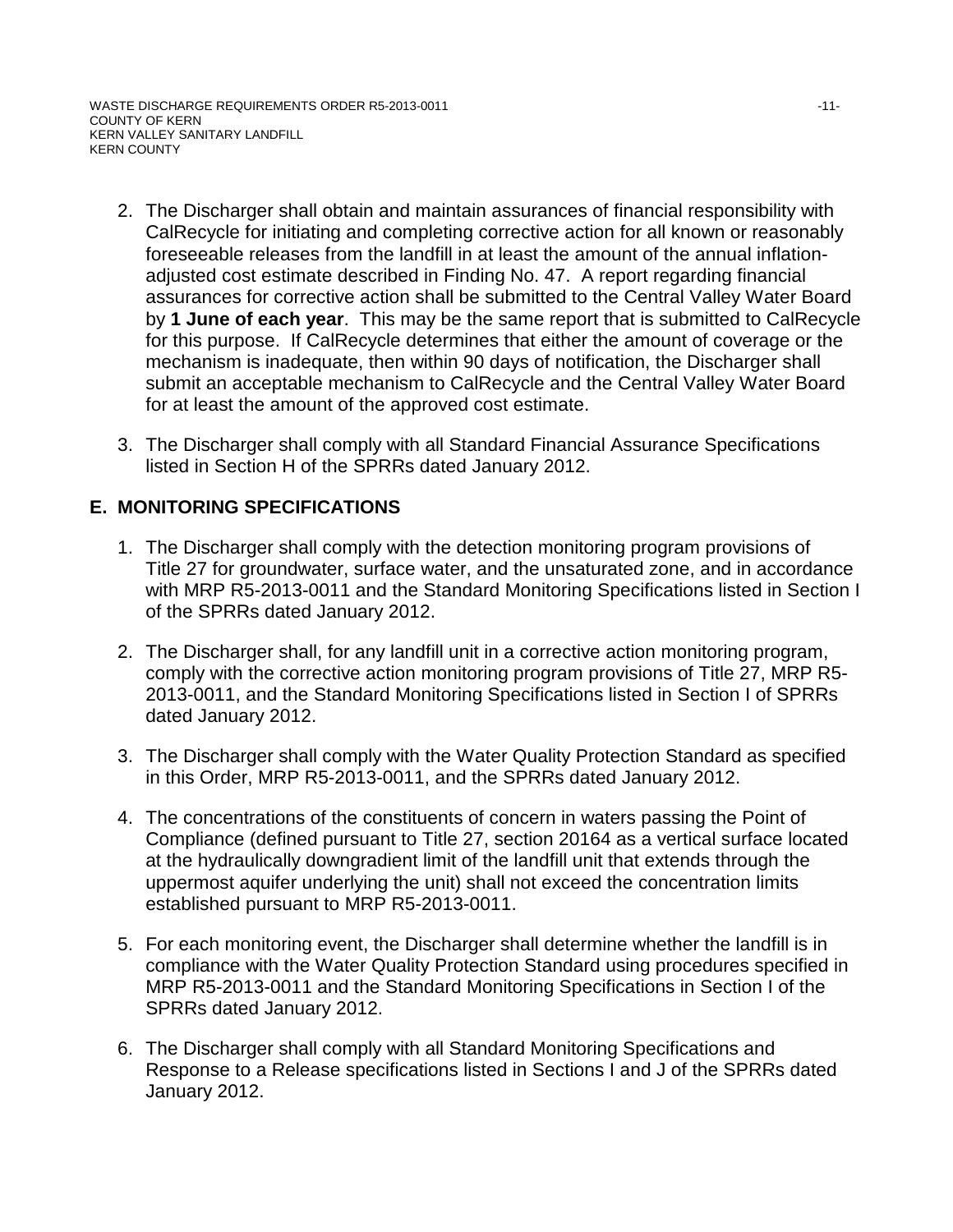# **F. CORRECTIVE ACTION SPECIFICATIONS**

- 1. The Discharger shall implement a corrective action program pursuant to Section 20430 of Title 27 to remediate the release of waste constituents from the Unit and to ensure compliance with the WQPS. Corrective action shall be performed in accordance with a corrective action plan approved by the Executive Officer.
- 2. The Discharger shall operate and maintain a groundwater corrective action monitoring system for the purpose of monitoring the nature and extent of the release and the progress of corrective action. Sample collection and analysis shall coincide with Groundwater Detection Monitoring D.1 of Monitoring and Reporting Program R5-2013- 0011.
- 3. Corrective action measures may be terminated when the Discharger demonstrates to the satisfaction of the RWQCB that the concentrations of all COCs are reduced to levels below their respective concentration limits throughout the entire zone affected by the release.
- 4. After suspending the corrective action measures, the Discharger shall demonstrate that the concentration of each constituent in each sample from each monitoring point remained at or below its concentration limit for at least three consecutive years, beginning immediately after the suspension of corrective action measures.
- 5. Upon completion of corrective action, the Discharger shall certify, in writing, that corrective action has been completed in compliance with Title 27 and the WDRs. The certification shall be signed by a California Registered Civil Engineer or Professional Geologist.
- 6. If either the Discharger or the Executive Officer determines that the corrective action program is not adequate (i.e. does not satisfy the provisions of Section 20430 of Title 27), the Discharger shall, within 90 days of making the determination, or of receiving written notification from the Central Valley Water Board of such determination, submit an amended RWD to make appropriate changes to the program. The amended RWD shall include the following:
	- a. A discussion as to why existing corrective action measures have been ineffective or insufficient.
	- b. A revised evaluation monitoring plan if necessary to further assess the nature and extent of the release.
	- c. A discussion of corrective action needs and options.
	- d. Proposed additional corrective action measures, as necessary, for: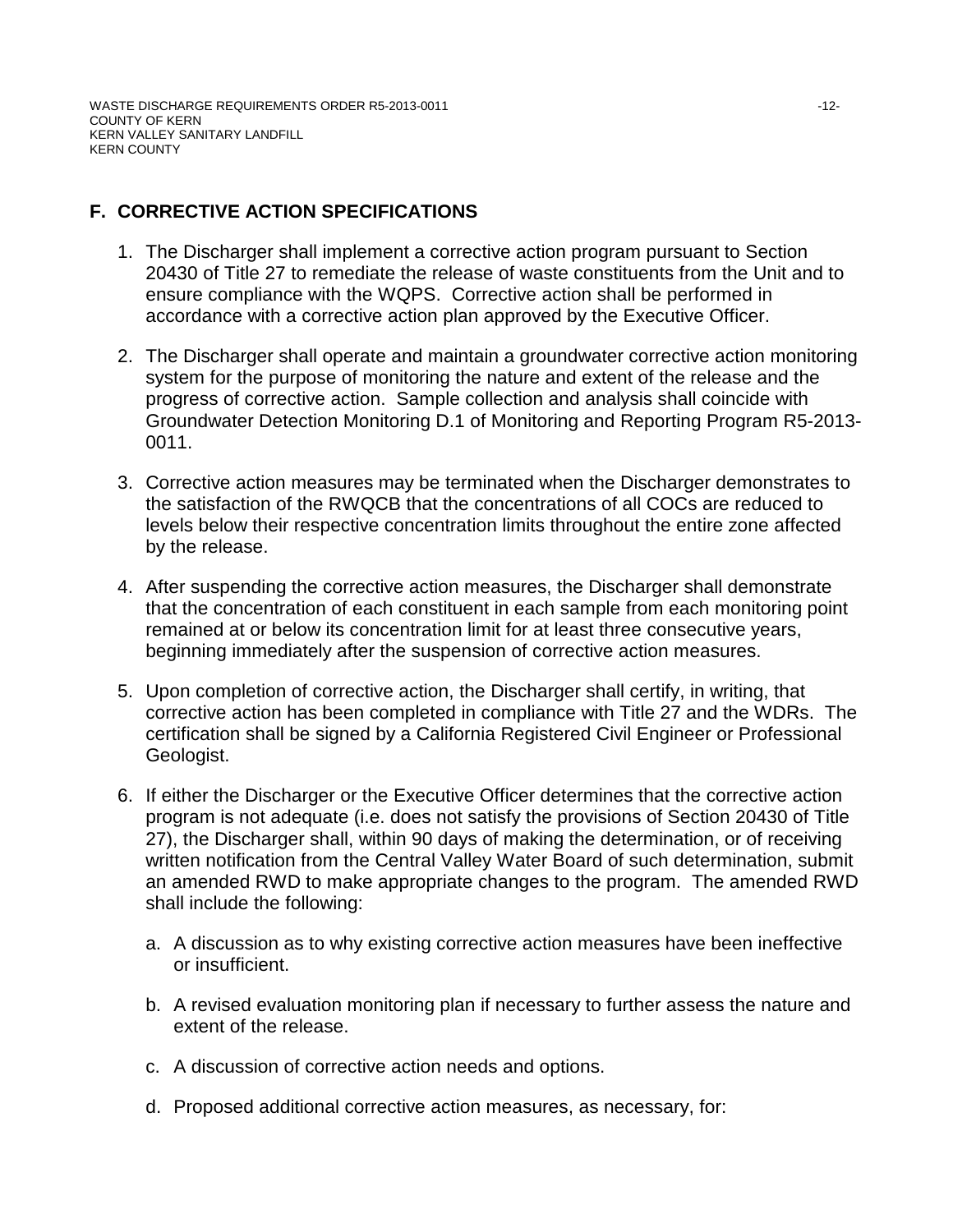WASTE DISCHARGE REQUIREMENTS ORDER R5-2013-0011 **Internal and Contact Contact Contact Contact Contact Contact Contact Contact Contact Contact Contact Contact Contact Contact Contact Contact Contact Contact Contact Contact** COUNTY OF KERN KERN VALLEY SANITARY LANDFILL KERN COUNTY

- 1) Source control,
- 2) Groundwater cleanup, and/or
- 3) Landfill gas control.
- e. A plan to monitor the progress of corrective action measures consistent with Monitoring and Reporting Program R5-2013-0011.
- f. Cost estimates for implementing additional corrective action, including monitoring.
- g. An implementation schedule.

## **G. PROVISIONS**

- 1. The Discharger shall maintain a copy of this Order at the offices of the Kern County Waste Management Department, including the MRP R5-2013-0011 and the SPRRs dated January 2012, and make it available at all times to facility maintenance personnel, who shall be familiar with its contents, and to regulatory agency personnel.
- 2. The Discharger shall comply with all applicable provisions of Title 27 and Subtitle D that are not specifically referred to in this Order.
- 3. The Discharger shall comply with MRP R5-2013-0011, which is incorporated into and made part of this Order by reference.
- 4. The Discharger shall comply with the applicable portions of the Standard Provisions and Reporting Requirements for Waste Discharge Requirements for Nonhazardous Solid Waste Discharges Regulated by Subtitle D and/or Title 27, dated January 2012, which are attached hereto and made part of this Order by reference.
- 5. If there is any conflicting or contradictory language between the WDRs, the MRP, or the SPRRs, then language in the WDRs shall supersede either the MRP or the SPRRs, and language in the MRP shall supersede the SPRRs.
- 6. All reports required by this Order shall be submitted pursuant to Water Code section 13267.
- 7. The Discharger shall complete the tasks contained in these waste discharge requirements in accordance with the following time schedule: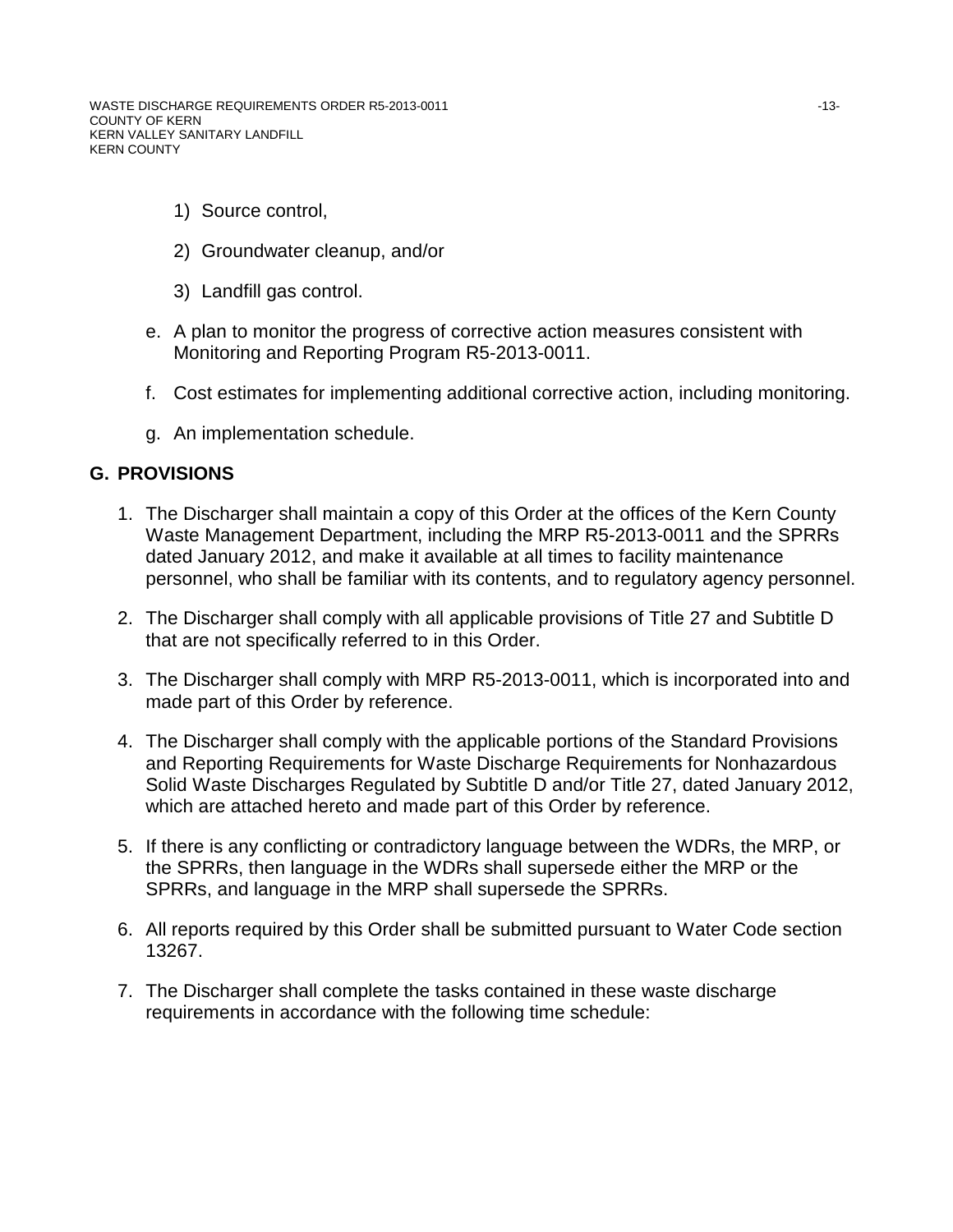|    | Task                                                                                                                                    | <b>Compliance Date</b> |
|----|-----------------------------------------------------------------------------------------------------------------------------------------|------------------------|
|    | A. Financial Assurance Review                                                                                                           |                        |
| 1. | Annual Review of Financial Assurance for<br>closure and post-closure maintenance<br>(see Financial Assurance Specification D.1).        | 1 June each year       |
| 2. | Annual Review of Financial Assurance for<br>initiating and completing corrective action<br>(see Financial Assurance Specification D.2). | 1 June each year       |

8. The Discharger shall comply with all General Provisions listed in Section K of the SPRRs dated January 2012.

I, PAMELA C. CREEDON, Executive Officer, do hereby certify that the foregoing is a full, true, and correct copy of an Order adopted by the California Regional Water Quality Control Board, Central Valley Region, on 1 February 2013.

> \_\_\_\_\_\_\_\_\_\_\_\_\_\_\_\_\_\_\_\_\_\_\_\_\_\_\_\_\_\_\_\_\_\_\_\_ Original signed by

PAMELA C. CREEDON, Executive Officer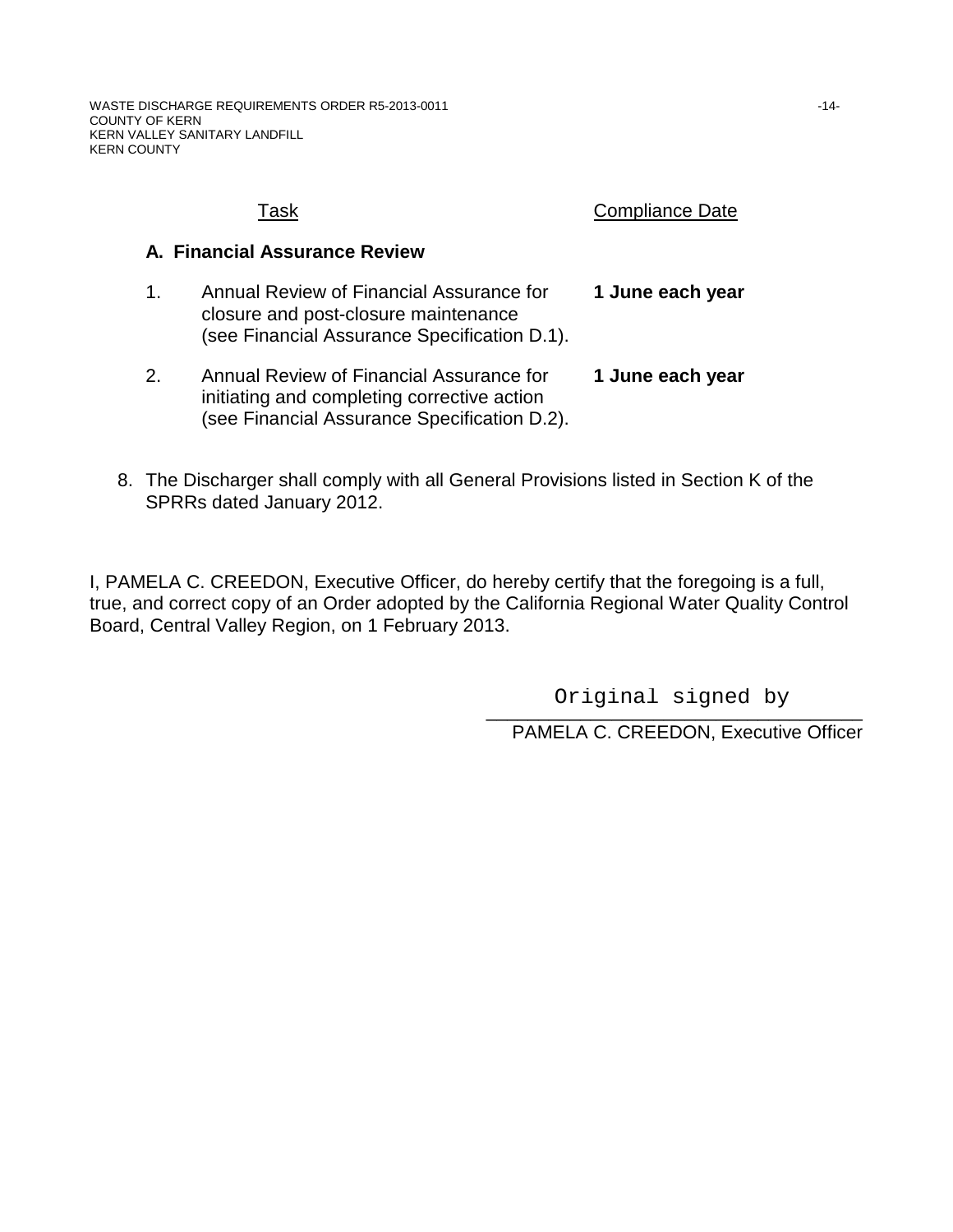# CALIFORNIA REGIONAL WATER QUALITY CONTROL BOARD CENTRAL VALLEY REGION

# MONITORING AND REPORTING PROGRAM R5-2013-0011 FOR COUNTY OF KERN FOR POST-CLOSURE MAINTENANCE AND CORRECTIVE ACTION KERN VALLEY SANITARY LANDFILL KERN COUNTY

This monitoring and reporting program (MRP) is issued pursuant to California Water Code section 13267 and incorporates requirements for groundwater, surface water, and unsaturated zone monitoring and reporting; facility monitoring, maintenance, and reporting; and financial assurances reporting contained in California Code of Regulations, Title 27, section 20005, et seq. (hereafter Title 27), Waste Discharge Requirements (WDRs) Order R5-2013-0011, and the Standard Provisions and Reporting Requirements (SPRRs) dated January 2012. Compliance with this MRP is ordered by the WDRs and the Discharger shall not implement any changes to this MRP unless a revised MRP is issued by the Central Valley Water Board or the Executive Officer.

# **A. MONITORING**

The Discharger shall comply with the detection monitoring program provisions of Title 27 for groundwater, surface water, and the unsaturated zone in accordance with Standard Monitoring Specifications in Section I of the SPRRs and the Monitoring Specifications in Section E of the WDRs. All monitoring shall be conducted in accordance with the approved October 2002 *Sample Collection and Analysis Plan*, which includes quality assurance/quality control standards.

All compliance monitoring wells established for the detection monitoring program shall constitute the monitoring points for the groundwater Water Quality Protection Standard. All detection monitoring program groundwater monitoring wells, leachate, and surface water monitoring points shall be sampled and analyzed for monitoring parameters and constituents of concern (COCs) as indicated and listed in Tables I through IV.

The Discharger may use alternative analytical test methods, including new USEPA approved methods, provided the methods have method detection limits equal to or lower than the analytical methods specified in this Monitoring and Reporting Program, are approved by the Executive Officer, and are incorporated into the Sample Collection and Analysis Plan.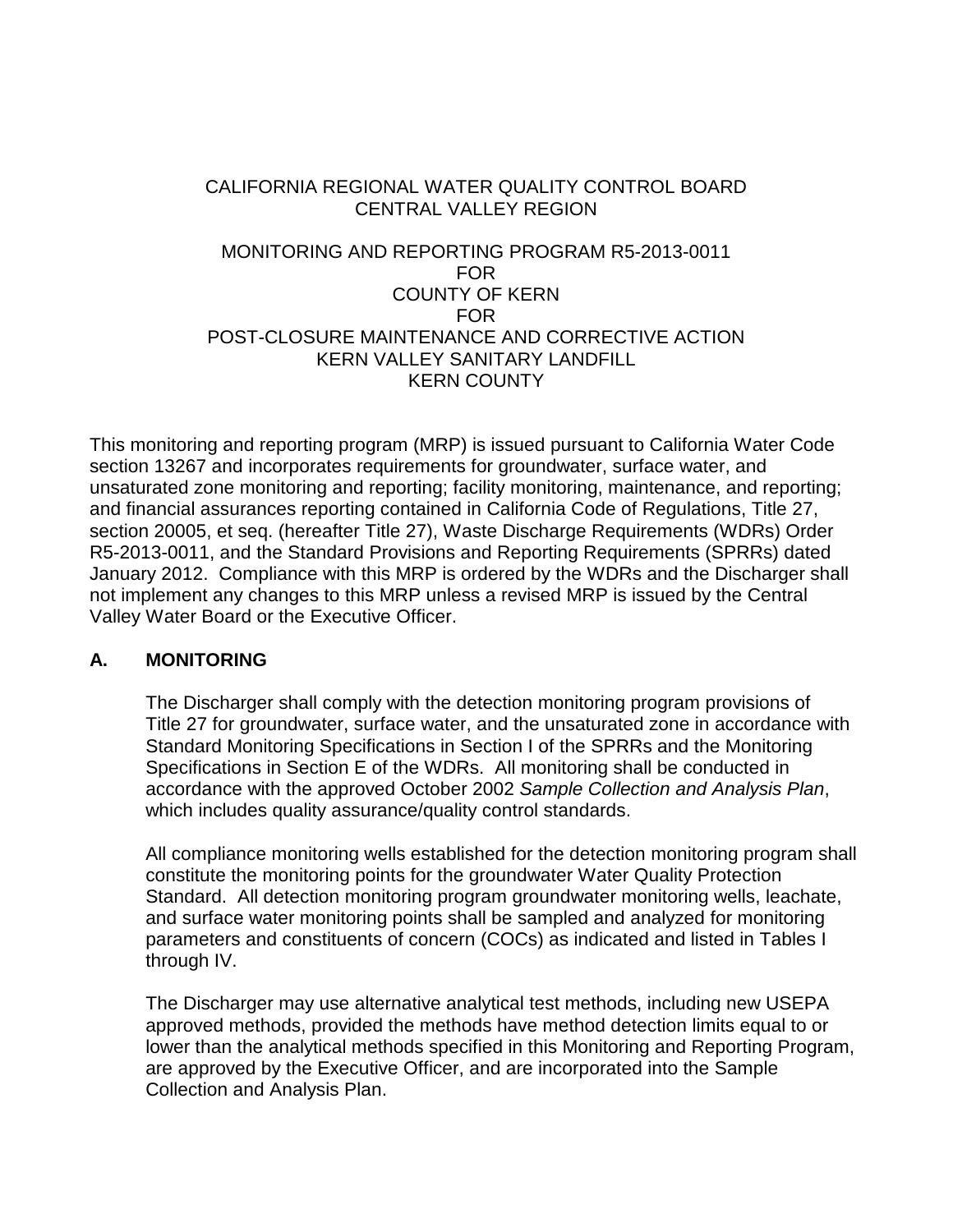The monitoring program of this MRP includes:

- **Section** Monitoring Program
- A.1 Groundwater Monitoring
- A.2 Unsaturated Zone Monitoring
- A.3 Leachate Seep Monitoring
- A.4 Facility Monitoring
- A.5 Corrective Action Monitoring

## **1. Groundwater Monitoring**

The Discharger shall operate and maintain a groundwater detection monitoring system that complies with the applicable provisions of Title 27, sections 20415 and 20420. The detection monitoring system shall be certified by a Californialicensed professional civil engineer or geologist as meeting the requirements of Title 27. The current groundwater detection monitoring system meets the applicable requirements of Title 27. The Discharger shall revise the groundwater detection monitoring system (after review and approval by Central Valley Water Board staff) as needed each time a new landfill cell or module is constructed.

The current groundwater monitoring network shall consist of the following:

| Well   | Status                   |
|--------|--------------------------|
| KV2-01 | Background               |
| KV1-02 | Detection                |
| KV1-03 | Detection                |
| KV1-04 | Detection                |
| KV1-05 | Detection                |
| KV1-06 | Detection                |
| KV1-14 | <b>Corrective Action</b> |
| KV3-01 | <b>Corrective Action</b> |
| KV3-02 | <b>Corrective Action</b> |
| KV3-03 | Corrective Action        |
| KV3-04 | Corrective Action        |
| KV3-05 | Corrective Action        |
| KV3-06 | Corrective Action        |
| KV3-13 | <b>Corrective Action</b> |
| KV3-15 | Corrective Action        |
| KV3-16 | Corrective Action        |
| KV3-17 | <b>Corrective Action</b> |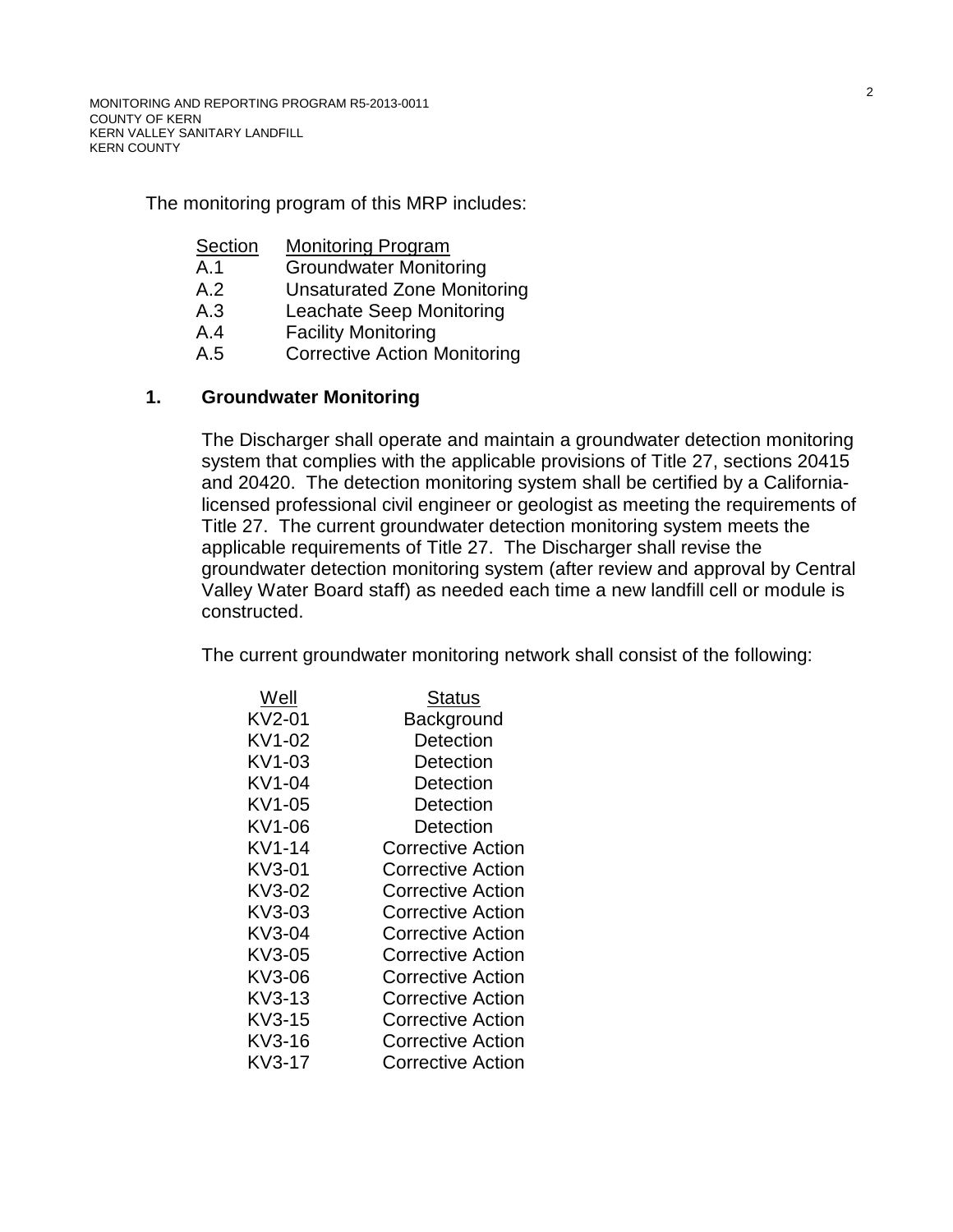Groundwater samples shall be collected from the background wells, detection monitoring wells, and any additional wells added as part of the approved groundwater monitoring system. The collected samples shall be analyzed for the parameters and constituents listed in Table I in accordance with the specified methods and frequencies. The Discharger shall collect, preserve, and transport groundwater samples in accordance with the approved Sample Collection and Analysis Plan.

**Once per quarter**, including the times of expected highest and lowest elevations of the water levels in the wells, the Discharger shall measure the groundwater elevation in each well, determine groundwater flow direction, and estimate groundwater flow rates in the uppermost aquifer and in any zones of perched water and in any additional portions of the zone of saturation monitored pursuant to Title 27, section 20415(e)(15). The results shall be reported semiannually.

Samples collected for the COC monitoring specified in Table I shall be collected and analyzed in accordance with the methods listed in Table IV every five years. Five-year COCs were last monitored in 2011 and shall be monitored again in **2016**. The results shall be reported in the Annual Monitoring Report for the year in which the samples were collected.

# **2. Unsaturated Zone Monitoring**

The facility was permitted and in operation before 1 July 1991; therefore, it qualifies for exemption of unsaturated zone monitoring pursuant to section 20415(d) of Title 27. The Discharger demonstrated that there is no monitoring device or method designed to operate under the existing subsurface conditions and installation of unsaturated zone monitoring devices would require unreasonable dismantling or relocating of permanent structures. Unsaturated zone monitoring is not required.

# **3. Leachate Seep Monitoring**

Leachate that seeps to the surface from a landfill unit shall be sampled and analyzed for the Field and Monitoring Parameters listed in Table II upon detection. The quantity of leachate shall be estimated and reported as Leachate Flow Rate (in gallons/day). Reporting for leachate seeps shall be conducted as required in Section B[.3](#page-23-0) of this MRP, below.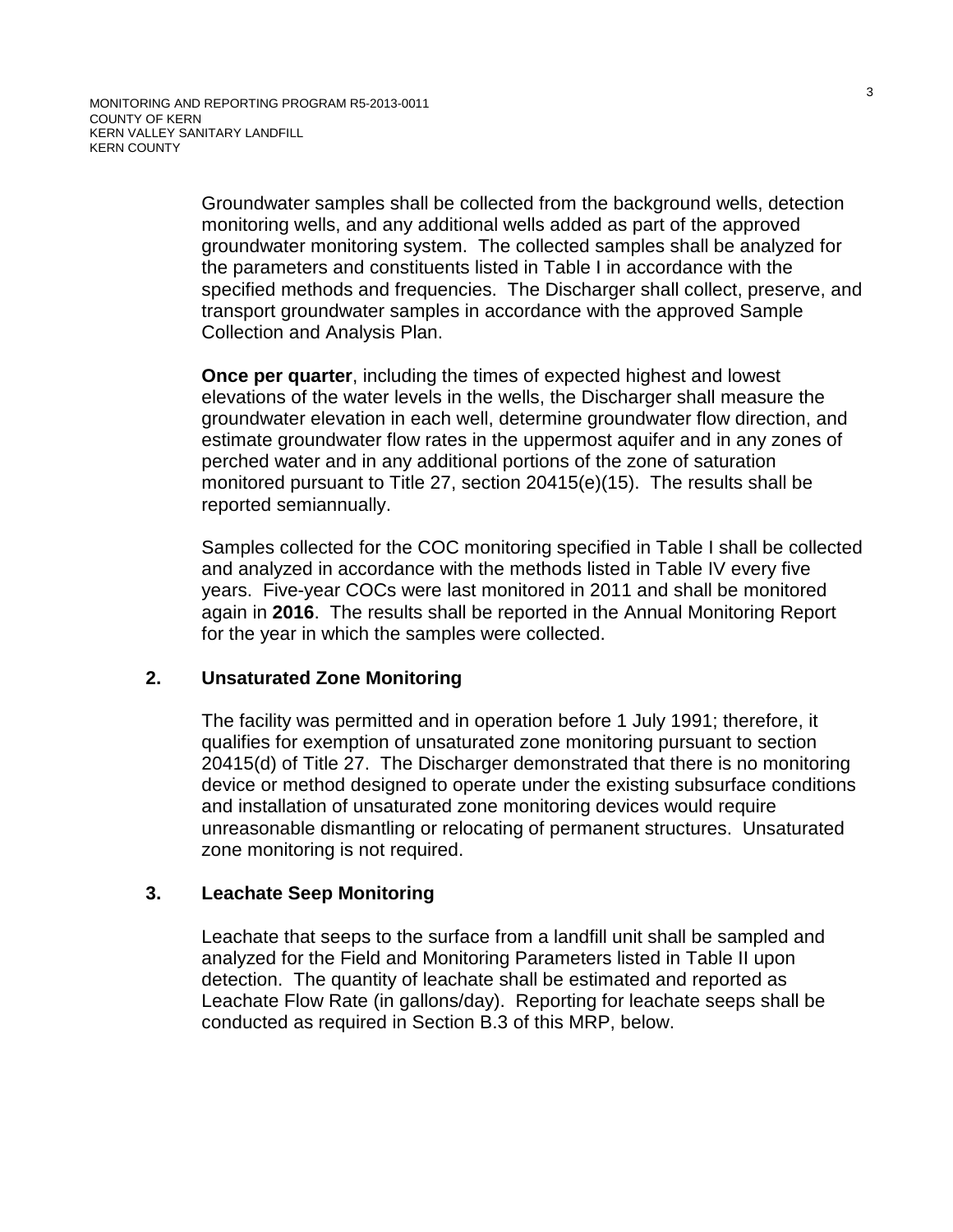# **4. Facility Monitoring**

## **a. Annual Facility Inspection**

<span id="page-17-1"></span>Annually, prior to the anticipated rainy season, but no later than 30 September, the Discharger shall conduct an inspection of the facility. The inspection shall assess repair and maintenance needed for drainage control systems, cover systems, and groundwater monitoring wells; and shall assess preparedness for winter conditions (including but not limited to erosion and sedimentation control). The Discharger shall take photos of any problems areas before and after repairs. Any necessary construction, maintenance, or repairs shall be completed by 31 October. Annual facility inspection reporting shall be submitted as required in Section B[.4](#page-23-1) of this MRP.

## <span id="page-17-2"></span>b. **Major Storm Events**

The Discharger shall inspect all precipitation, diversion, and drainage facilities and all landfill side slopes for damage **within 7 days** following major storm events (i.e., a storm that causes continuous runoff for at least one hour). The Discharger shall take photos of any problems areas before and after repairs. Necessary repairs shall be completed **within 30 days** of the inspection. Notification and reporting requirements for major storm events shall be conducted as required in Section B[.5](#page-23-2) of this MRP.

## <span id="page-17-3"></span>c. **Five-Year Iso-Settlement Survey for Closed Units**

For closed landfill units, the Discharger shall conduct a five-year iso-settlement survey and produce an iso-settlement map accurately depicting the estimated total change in elevation of the evapotranspirative final cover. For each portion of the landfill, this map shall show the total lowering of the surface elevation of the final cover, relative to the baseline topographic map [Title 27, section 21090(e)(1 & 2)]. Reporting shall be in accordance with Section B[.6](#page-23-3) of this MRP.

## <span id="page-17-0"></span>d. **Standard Observations**

The Discharger shall conduct Standard Observations at the landfill in accordance with this section of the MRP. Standard observations shall be conducted monthly. The Standard Observations shall include: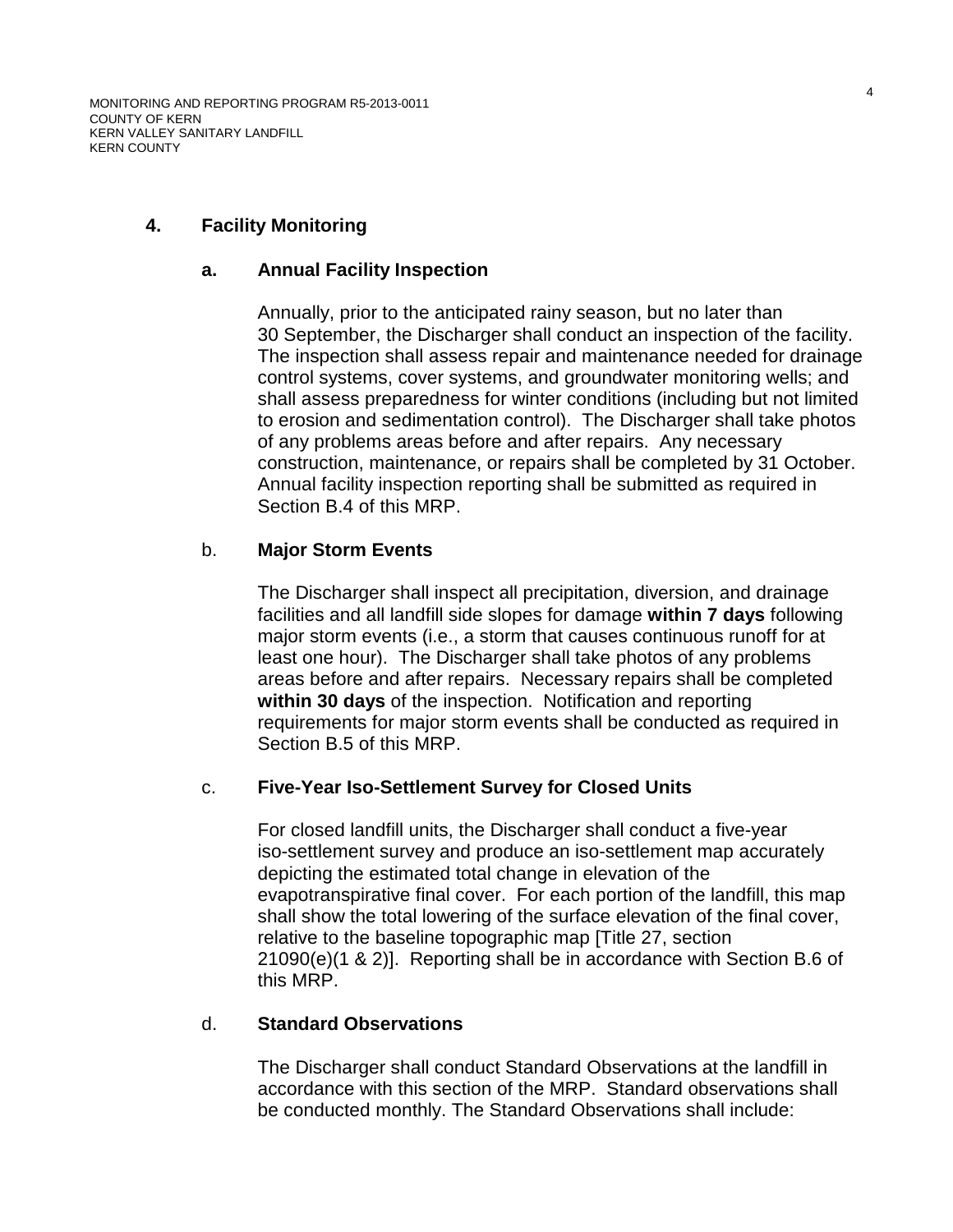- 1) For the landfill units:
	- a) Evidence of ponded water at any point on the landfill outside of any contact storm water/leachate diversion structures on the active face (show affected area on map); and
	- b) Evidence of erosion and/or of day-lighted refuse.
- 2) Along the perimeter of the landfill units:
	- a) Evidence of leachate seeps, estimated size of affected area, and flow rate (show affected area on map); and
	- b) Evidence of erosion and/or of day-lighted refuse.

Results of Standard Observations shall be submitted in the semiannual monitoring reports required in Section B.1 of this MRP.

## **5. Corrective Action Monitoring**

The Discharger shall conduct corrective action monitoring to demonstrate the effectiveness of corrective action in accordance with Title 27, section 20430 and this MRP. Groundwater monitoring wells that are in a corrective action monitoring program shall be monitored in accordance with the groundwater monitoring requirements in parts A.1 and A.2 of this MRP.

Corrective Action monitoring data analysis shall include the following:

- a. Nature and Extent
	- 1) Comparisons with concentration limit to identify any new or previously undetected constituents at a monitoring point.
- b. Effectiveness of Corrective Action
	- 1) Preparation of time series plots for representative waste constituents.
	- 2) Trend analysis for each waste constituent.
	- 3) The need for additional corrective action measures and/or monitoring wells.

The results of the above analysis, including a narrative discussion, shall be included in each semiannual report and summarized in the Annual Report, as specified under reporting Section B below. The semiannual monitoring reports shall also include a discussion of the progress of corrective action toward returning to compliance with the Water Quality Protection Standard, as specified in Section 20430(h) of Title 27.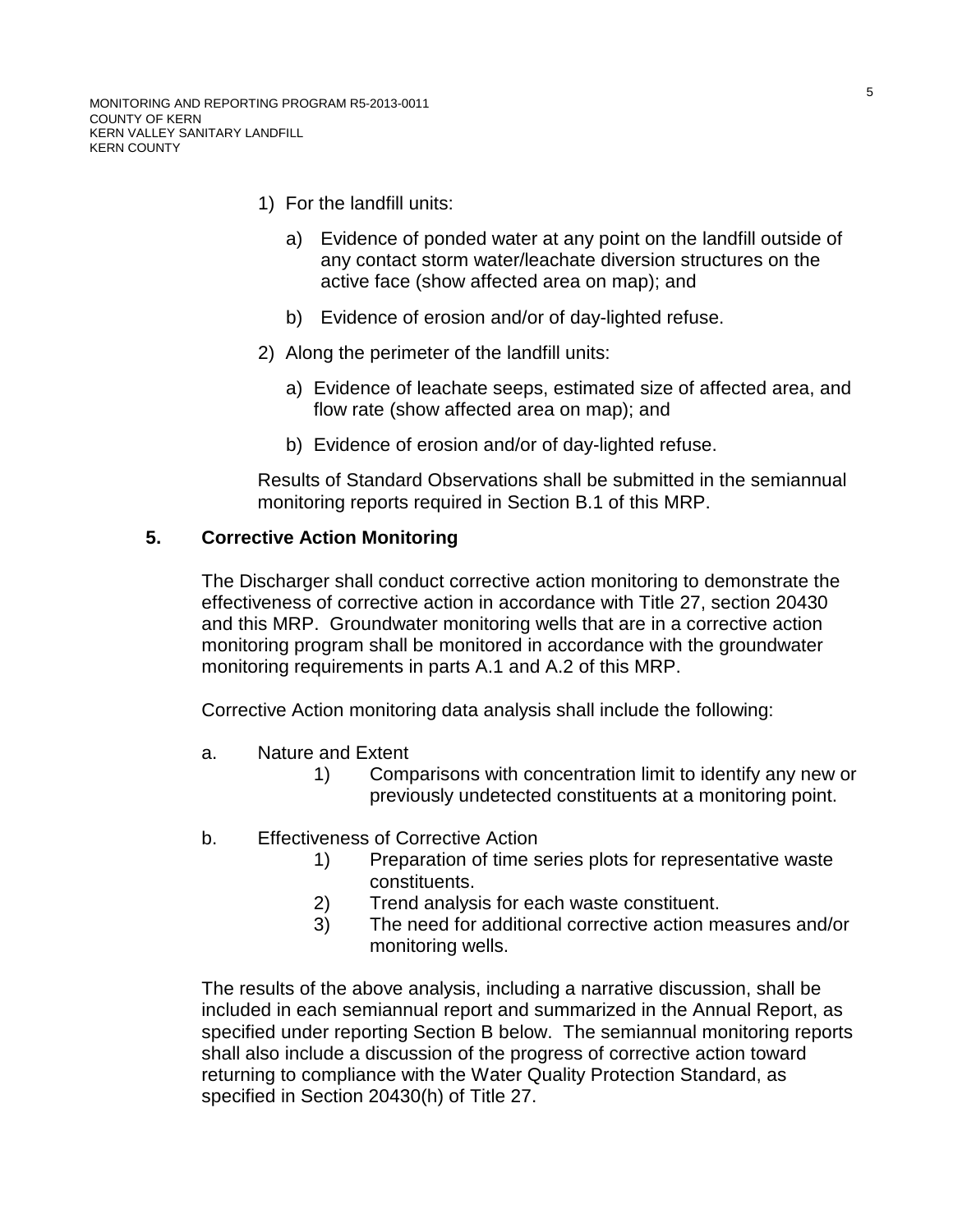MONITORING AND REPORTING PROGRAM R5-2013-0011 COUNTY OF KERN KERN VALLEY SANITARY LANDFILL KERN COUNTY

## **B. REPORTING**

The Discharger shall submit the following reports in accordance with the required schedule:

## **Reporting Schedule**

| Section<br>B.1 | Report<br>Semiannual<br><b>Monitoring Report</b>                 | End of Reporting Period<br>30 June, 31 December | Due Date<br>31 August, 28 February                      |
|----------------|------------------------------------------------------------------|-------------------------------------------------|---------------------------------------------------------|
| B.2            | <b>Annual Monitoring</b><br>Report                               | 31 December                                     | 30 April                                                |
| B.3            | Seep Reporting                                                   | Continuous                                      | <b>Immediately &amp; 7 Days</b>                         |
| B.4            | <b>Annual Facility</b><br><b>Inspection Report</b>               | 31 October                                      | <b>15 November</b>                                      |
| <b>B.5</b>     | <b>Major Storm Event</b><br>Reporting                            | Continuous                                      | 7 days from damage<br>discovery                         |
| <b>B.6</b>     | Survey and Iso-<br>Settlement Map for<br><b>Closed Landfills</b> | <b>Every Five Years</b>                         | 30 April 2017 and Every<br><b>Five Years Thereafter</b> |
| <b>B.7</b>     | Financial<br><b>Assurances Report</b>                            | 31 December                                     | 1 June                                                  |

## **Reporting Requirements**

The Discharger shall submit monitoring reports **semiannually** with the data and information as required in this Monitoring and Reporting Program and as required in WDRs Order R5-2013-0011 and the Standard Provisions and Reporting Requirements (particularly Section I: "Standard Monitoring Specifications" and Section J: "Response to a Release"). In reporting the monitoring data required by this program, the Discharger shall arrange the data in tabular form so that the date, the constituents, the concentrations, and the units are readily discernible. The data shall be summarized in such a manner so as to illustrate clearly the compliance with waste discharge requirements or the lack thereof. Data shall also be submitted in a digital format, such as a computer disk.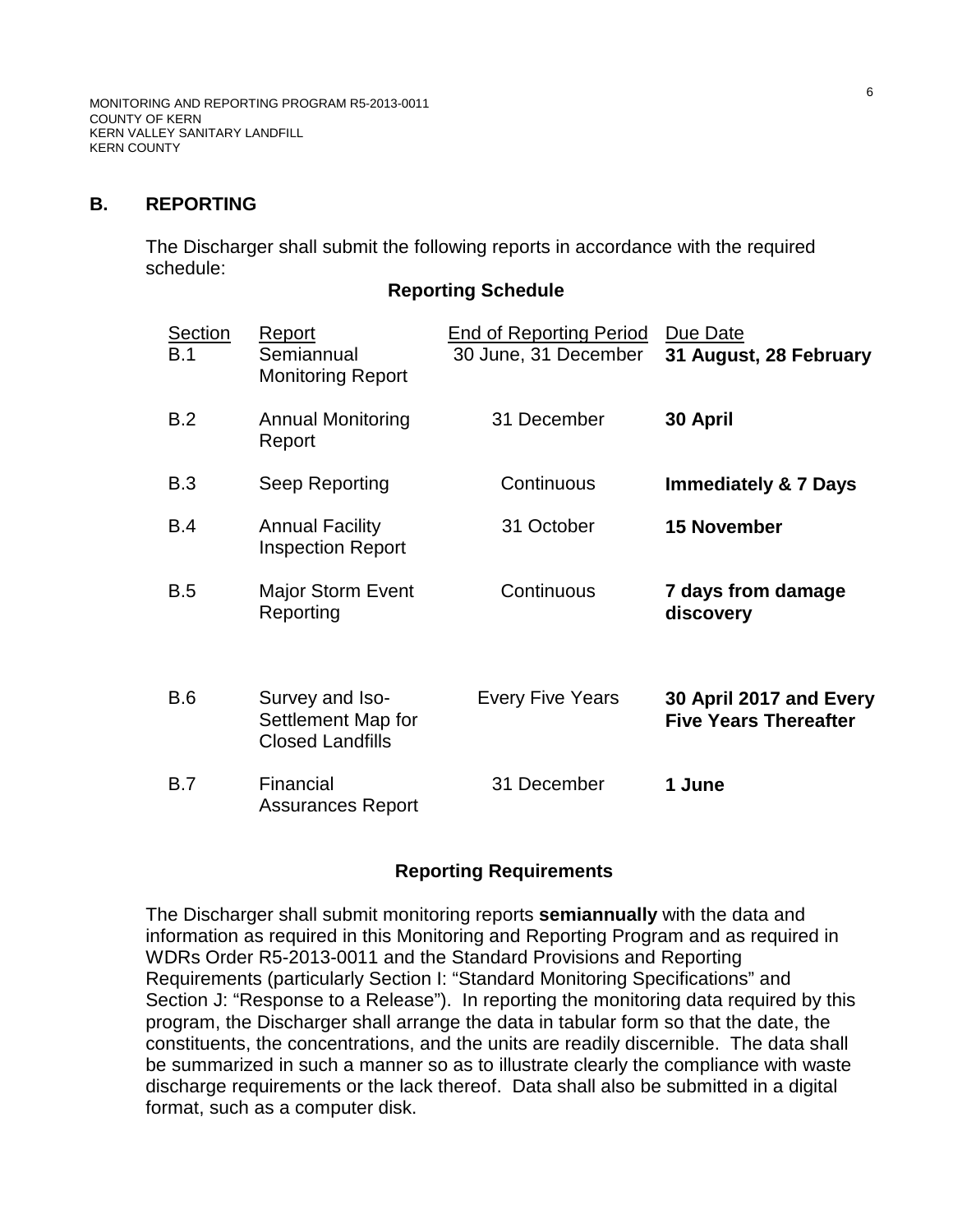Field and laboratory tests shall be reported in each monitoring report. Semiannual and annual monitoring reports shall be submitted to the Central Valley Water Board in accordance with the above schedule for the calendar period in which samples were taken or observations made. In addition, the Discharger shall enter all monitoring data and monitoring reports into the online Geotracker database as required by Division 3 of Title 27.

The results of **all monitoring** conducted at the site shall be reported to the Central Valley Water Board in accordance with the reporting schedule above for the calendar period in which samples were taken or observations made.

The Discharger shall retain records of all monitoring information, including all calibration and maintenance records, all original strip chart recordings of continuous monitoring instrumentation, copies of all reports required by this Order, and records of all data used to complete the application for this Order. Records shall be maintained throughout the life of the facility including the post-closure maintenance period. Such records shall be legible and shall show the following for each sample:

- a) Sample identification and the monitoring point or background monitoring point from which it was taken, along with the identity of the individual who obtained the sample;
- b) Date, time, and manner of sampling;
- c) Date and time that analyses were started and completed, and the name of the personnel and laboratory performing each analysis;
- d) Complete procedure used, including method of preserving the sample, and the identity and volumes of reagents used;
- e) Calculation of results; and
- f) Results of analyses, and the MDL and PQL for each analysis. All peaks shall be reported.

## **Required Reports**

- 1. **Semiannual Monitoring Report:** Monitoring reports shall be submitted semiannually and are due on **31 August** and **28 February**. Each semiannual monitoring report shall contain at least the following:
	- a) For each groundwater monitoring point addressed by the report, a description of:
		- 1) The time of water level measurement;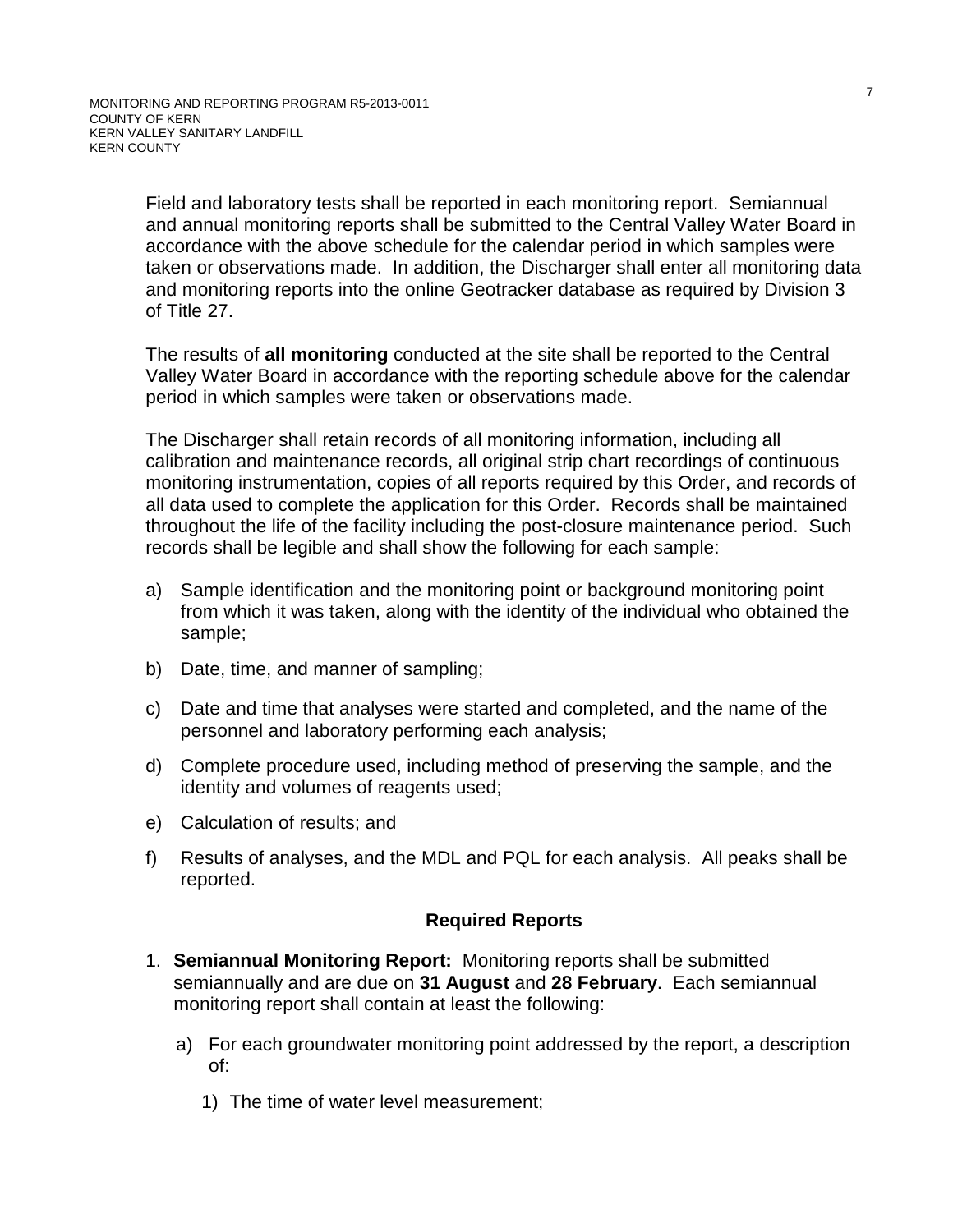- 2) The type of pump or other device used for purging and the elevation of the pump intake relative to the elevation of the screened interval;
- 3) The method of purging used to stabilize water in the well bore before the sample is taken including the pumping rate; the equipment and methods used to monitor field pH, temperature, and conductivity during purging; results of pH, temperature, conductivity, and turbidity testing; and the method of disposing of the purge water;
- 4) The type of pump or other device used for sampling, if different than the pump or device used for purging; and
- 5) A statement that the sampling procedure was conducted in accordance with the approved Sample Collection and Analysis Plan.
- b) A map or aerial photograph showing the locations of observation stations, monitoring points, and background monitoring points.
- c) The estimated quarterly groundwater flow rate and direction in the uppermost aquifer, in any zones of perched water, and in any additional zone of saturation monitored based upon water level elevations taken prior to the collection of the water quality data submitted in the report [Title 27, section 20415(e)(15)].
- d) Cumulative tabulated monitoring data for all monitoring points and constituents for groundwater and leachate. Concentrations below the laboratory reporting limit shall not be reported as "ND" unless the reporting limit is also given in the table. Otherwise they shall be reported " $\lt$ " the reporting limit (e.g.,  $\lt 0.10$ ). Units shall be as required in Tables I through III unless specific justification is given to report in other units. Refer to the SPRRs Section I "Standard Monitoring Specifications" for requirements regarding MDLs and PQLs.
- e) Laboratory statements of results of all analyses evaluating compliance with requirements.
- f) An evaluation of the concentration of each monitoring parameter (or 5-year COC when five year COC sampling is conducted) as compared to the current concentration limits, and the results of any required verification testing for constituents exceeding a concentration limit. Report any actions taken under Section J: Response to a Release for verified exceedances of a concentration limit.
- g) An evaluation of the run-off/run-on control facilities. Include information about the required notification and corrective action in Standard Facility Specification E.13 of the SPRRs.
- h) A summary of all Standard Observations for the reporting period required in Section A[.4.d](#page-17-0) of this MRP.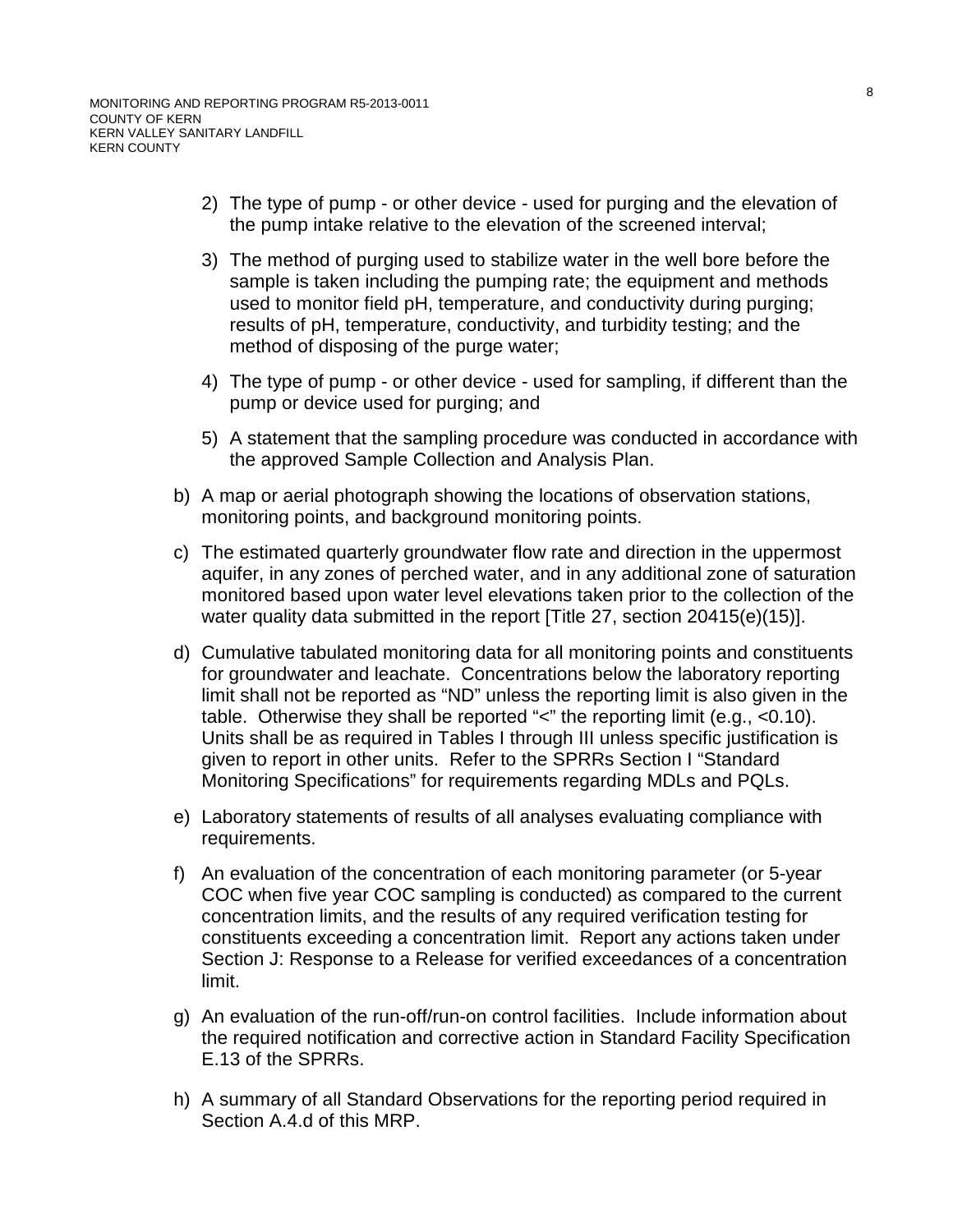- i) A summary of inspection, leak search, and repair of final covers on any closed landfill units in accordance with an approved final post-closure maintenance plan as required by Standard Closure and Post-Closure Maintenance Specifications G.26 through G.29 of the SPRRs.
- 2. **Annual Monitoring Report:** The Discharger shall submit an Annual Monitoring Report to the Central Valley Water Board by **30 April** covering the reporting period of the previous monitoring year. If desired, the Annual Monitoring Report may be combined with the second semiannual report, but if so, shall clearly state that it is both a semi-annual and annual monitoring report in its title. Each Annual Monitoring Report shall contain the following information:
	- a) All monitoring parameters shall be graphed to show historical trends at each monitoring point and background monitoring point, for all samples taken within at least the previous five calendar years. If a 5-year COC event was performed, than these parameters shall also be graphically presented. Each such graph shall plot the concentration of one or more constituents for the period of record for a given monitoring point or background monitoring point, at a scale appropriate to show trends or variations in water quality. The graphs shall plot each datum, rather than plotting mean values. Graphical analysis of monitoring data may be used to provide significant evidence of a release.
	- b) An evaluation of the monitoring parameters with regards to the cation/anion balance, and a graphical presentation using a Stiff diagram, a Piper graph, or a Schoeller plot.
	- c) All historical monitoring data for which there are detectable results, including data for the previous year, shall be submitted in tabular form in a digital file format such as a computer disk. The Central Valley Water Board regards the submittal of data in hard copy and in digital format as "...the form necessary for..." statistical analysis [Title 27, section 20420(h)], that facilitates periodic review by the Central Valley Water Board.
	- d) Hydrographs of each well showing the elevation of groundwater with respect to the elevations of the top and bottom of the screened interval and the elevation of the pump intake. Hydrographs of each well shall be prepared quarterly and submitted annually.
	- e) A comprehensive discussion of the compliance record, and the result of any corrective actions taken or planned which may be needed to bring the Discharger into full compliance with the waste discharge requirements.
	- f) A written summary of the monitoring results, indicating any changes made or observed since the previous Annual Monitoring Report.
	- g) Every fifth year, updated concentration limits for each monitoring parameter at each monitoring well based on the new data set.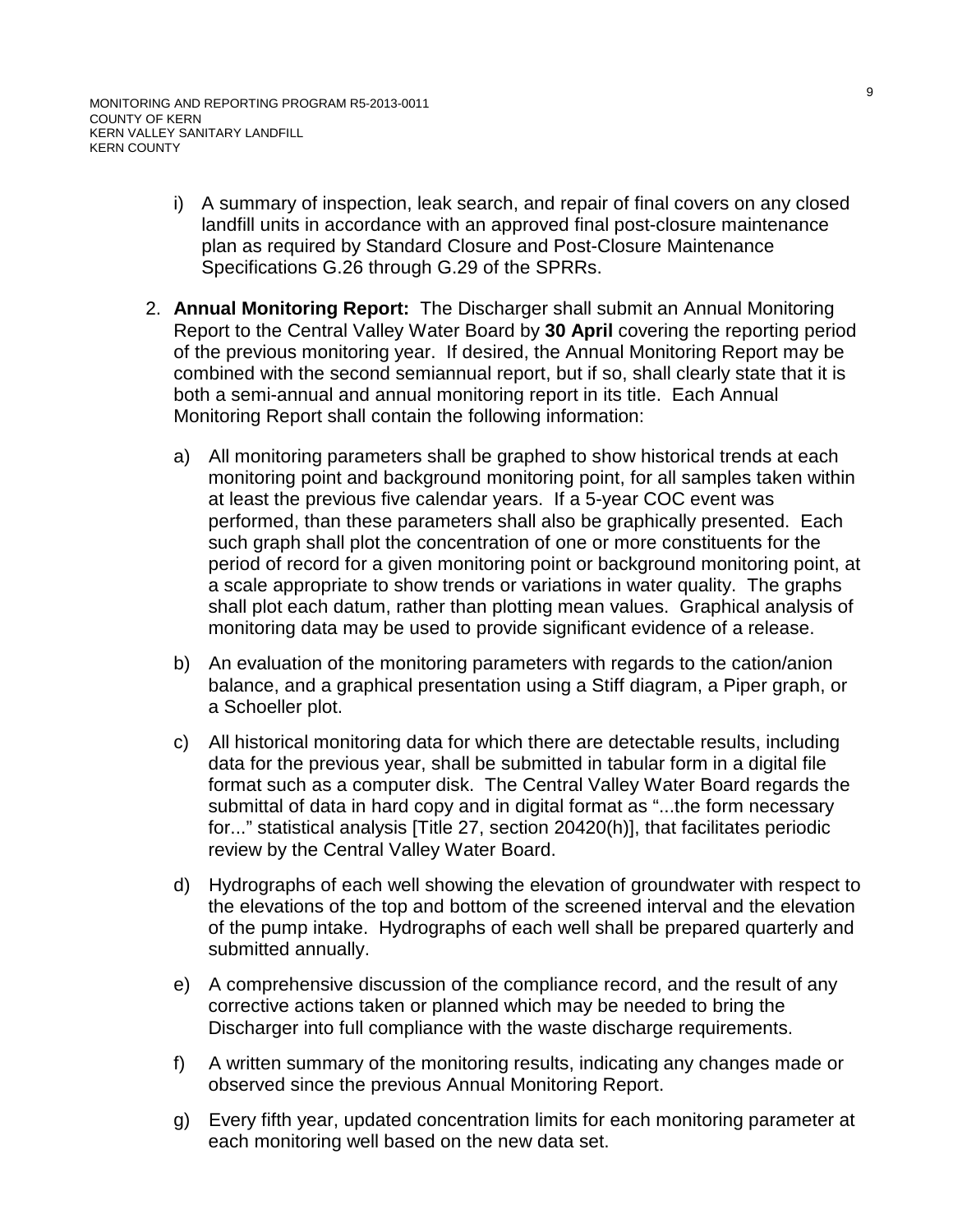- h) A comprehensive discussion of any Corrective Action Program required by this MRP under Section A.5.
- <span id="page-23-0"></span>3. **Seep Reporting:** The Discharger shall report by telephone any seepage from the disposal area **immediately** after it is discovered. A written report shall be filed with the Central Valley Water Board **within seven days**, containing at least the following information:
	- a) A map showing the location(s) of seepage;
	- b) An estimate of the flow rate;
	- c) A description of the nature of the discharge (e.g., all pertinent observations and analyses);
	- d) Verification that samples have been submitted for analyses of the Field Parameters and Monitoring Parameters listed in Table III of this MRP, and an estimated date that the results will be submitted to the Central Valley Water Board; and
	- e) Corrective measures underway or proposed, and corresponding time schedule.
- <span id="page-23-1"></span>4. **Annual Facility Inspection Reporting:** By **15 November** of each year, the Discharger shall submit a report describing the results of the inspection and the repair measures implemented, preparations for winter, and include photographs of any problem areas and the repairs. Refer to Section A[.4](#page-17-1) of this MRP, above.
- <span id="page-23-2"></span>5. **Major Storm Event Reporting:** Following major storm events capable of causing damage or significant erosion, the Discharger **immediately** shall notify Central Valley Water Board staff of any damage or significant erosion upon discovery and report subsequent repairs within **14 days** of completion of the repairs, including photographs of the problem and the repairs. Refer to Section A[.4.b](#page-17-2) of this MRP, above.
- <span id="page-23-3"></span>6. **Survey and Iso-Settlement Map for Closed Landfills:** The Discharger shall conduct a survey and submit an iso-settlement map for each closed area of the landfill every five years pursuant to Title 27, section 21090(e). Refer to Section A[.4.c](#page-17-3) of this MRP, above.
- 7. **Financial Assurances Report:** By **1 June** of each year, the Discharger shall submit a copy of the annual financial assurances report due to CalRecycle that updates the financial assurances for closure, post-closure maintenance, and corrective action. Refer to Financial Assurances Specifications D.1 through D.3 of the WDRs.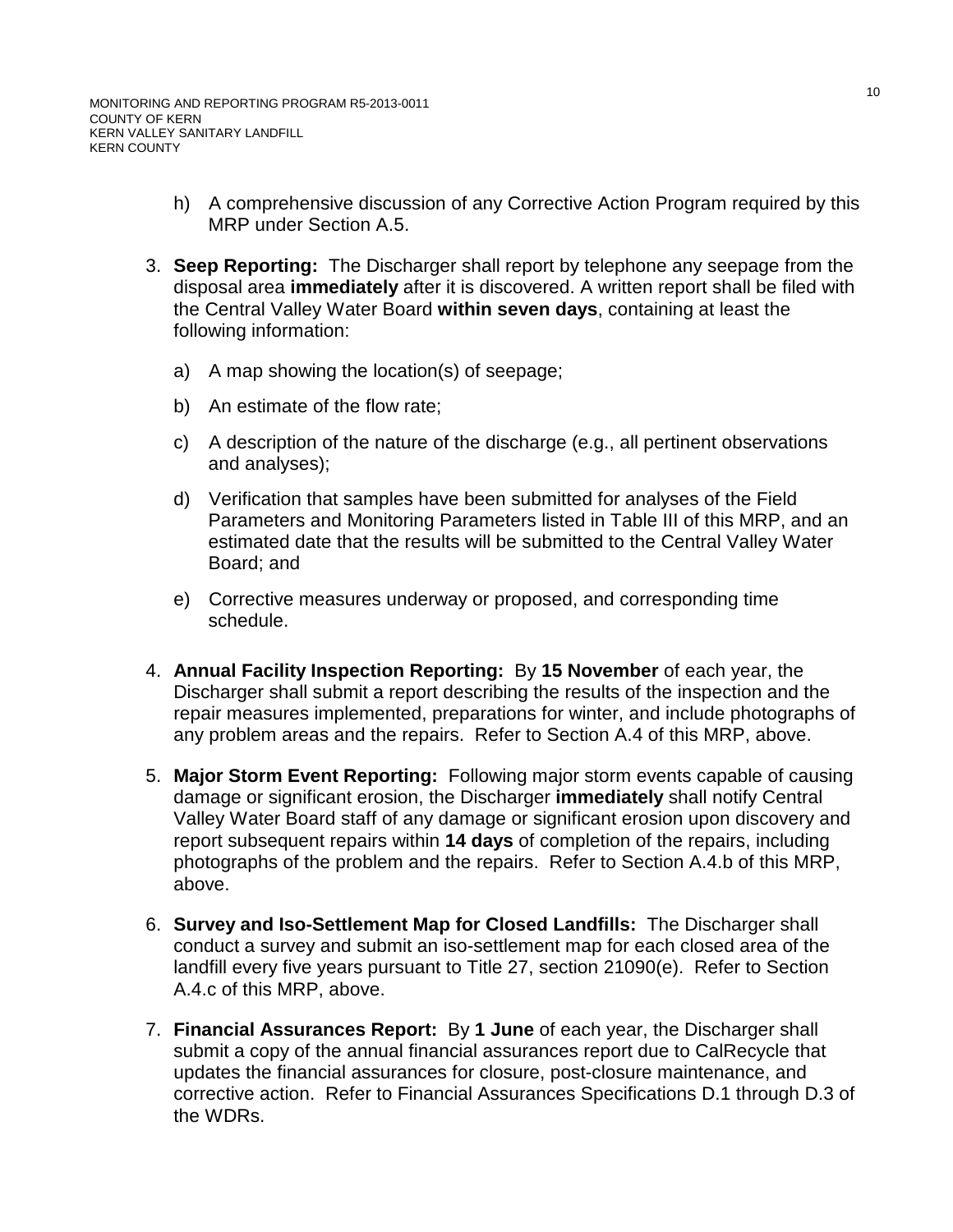# **C. WATER QUALITY PROTECTION STANDARD AND COMPLIANCE PERIOD**

## **1. Water Quality Protection Standard Report**

For each waste management unit, the Water Quality Protection Standard shall consist of all COCs, the concentration limit for each constituent of concern, the verification retesting procedure to confirm measurably significant evidence of a release, the point of compliance, and all water quality monitoring points for each monitored medium.

The Water Quality Protection Standard for naturally occurring waste constituents consists of the COCs, the concentration limits, and the point of compliance and all monitoring points. Any proposed changes to the Water Quality Protection Standard other than annual update of the concentration limits shall be submitted in a report for review and approval.

The report shall:

- a. Identify **all distinct bodies of surface and ground water** that could be affected in the event of a release from a waste management unit or portion of a unit. This list shall include at least the uppermost aquifer and any permanent or ephemeral zones of perched groundwater underlying the facility.
- b. Include a map showing the monitoring points and background monitoring points for the surface water monitoring program, groundwater monitoring program, and the unsaturated zone monitoring program. The map shall include the point of compliance in accordance with Title 27, section 20405.
- c. Evaluate the perennial direction(s) of groundwater movement within the uppermost groundwater zone(s).
- d. Include a proposed statistical method for calculating concentration limits for monitoring parameters and constituents of concern that are detected in 10% or greater of the background data (naturally-occurring constituents) using a statistical procedure from Title 27, section 20415(e)(8)(A-D)] or section 20415(e)(8)(E).
- e. Include a retesting procedure to confirm or deny measurably significant evidence of a release pursuant to Title 27, section 20415(e)(8)(E) and section 20420(j)(1-3).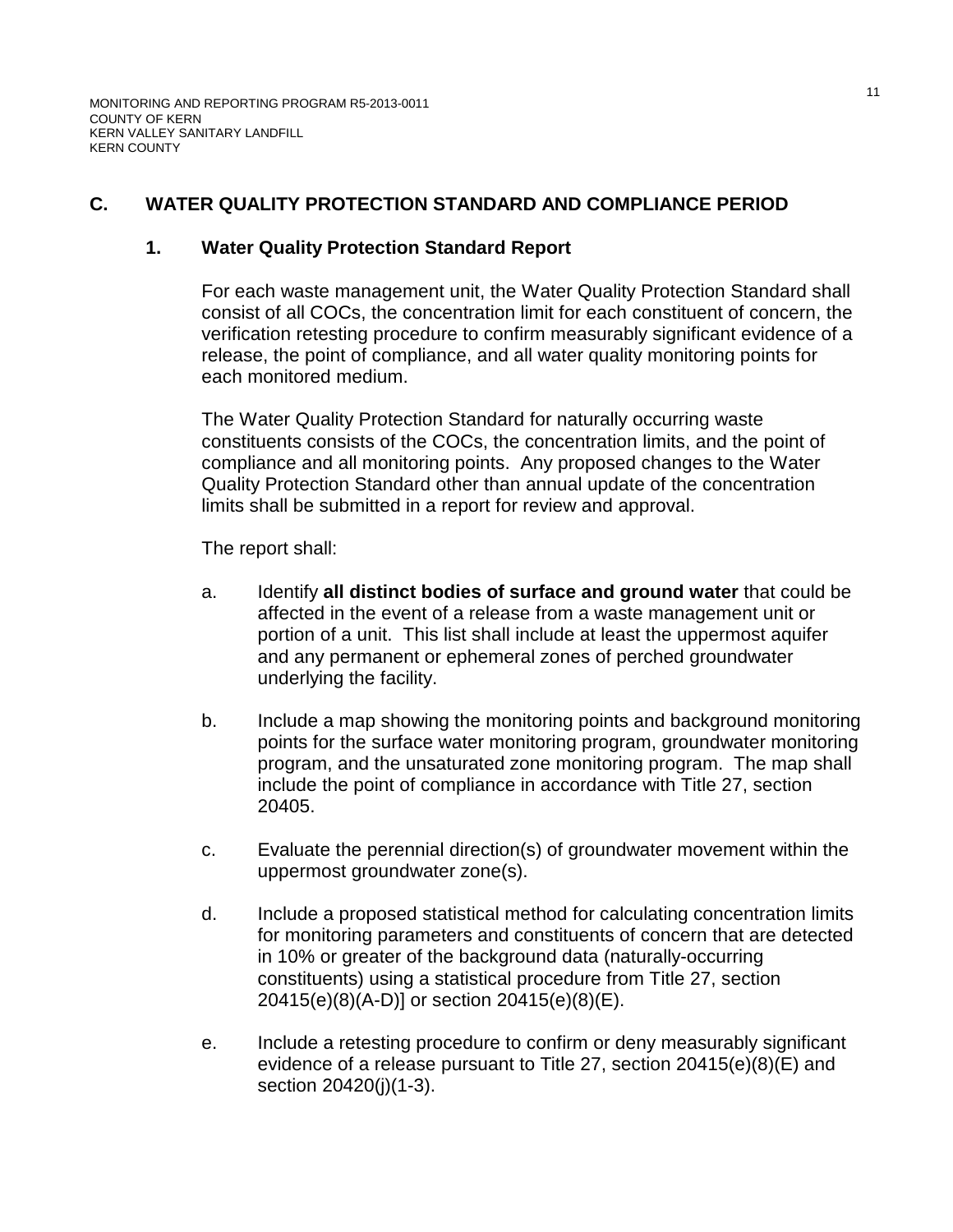The Water Quality Protection Standard shall be certified by a Californiaregistered civil engineer or geologist as meeting the requirements of Title 27. If subsequent sampling of the background monitoring point(s) indicates significant water quality changes due to either seasonal fluctuations or other reasons unrelated to waste management activities at the site, the Discharger may request modification of the Water Quality Protection Standard.

The Discharger proposed the methods for calculating concentration limits in the March 2001 *Water Quality Protection Standard Report Update*. The limits are calculated using interwell tolerance limits at 95% confidence and 95% coverage based on background data from background monitoring well KV2-01.

The Water Quality Protection Standard shall be updated, at a minimum, every five years; or as required by natural changes in background water quality.

# **2. Monitoring Parameters**

Monitoring parameters are a select group of constituents that are monitored during each monitoring event that are the waste constituents, reaction products, hazardous constituents, and physical parameters that provide a reliable indication of a release from a waste management unit. The monitoring parameters for all waste management units are those listed in Tables I through III for the specified monitored medium.

# **3. Constituents of Concern (COCs)**

The COCs include a larger group of waste constituents, their reaction products, and hazardous constituents that are reasonably expected to be in or derived from waste contained in the waste management unit, and are required to be monitored every five years [Title 27, sections 20395 and 20420(g)]. The COCs for all waste management units at the facility are those listed in Tables I and II for the specified monitored medium, and Table IV. The Discharger shall monitor all COCs every five years, or more frequently as required in accordance with a Corrective Action Program. The last 5-year COC report was submitted to the Central Valley Water Board in the 2011 *Annual Monitoring Report*, and 5-year COCs are due to be monitored again in **2016**.

# **4. Concentration Limits**

For a naturally occurring constituent of concern, the concentration limit for each constituent of concern shall be determined as follows:

a. By calculation in accordance with a statistical method pursuant to Title 27, section 20415(e)(8); or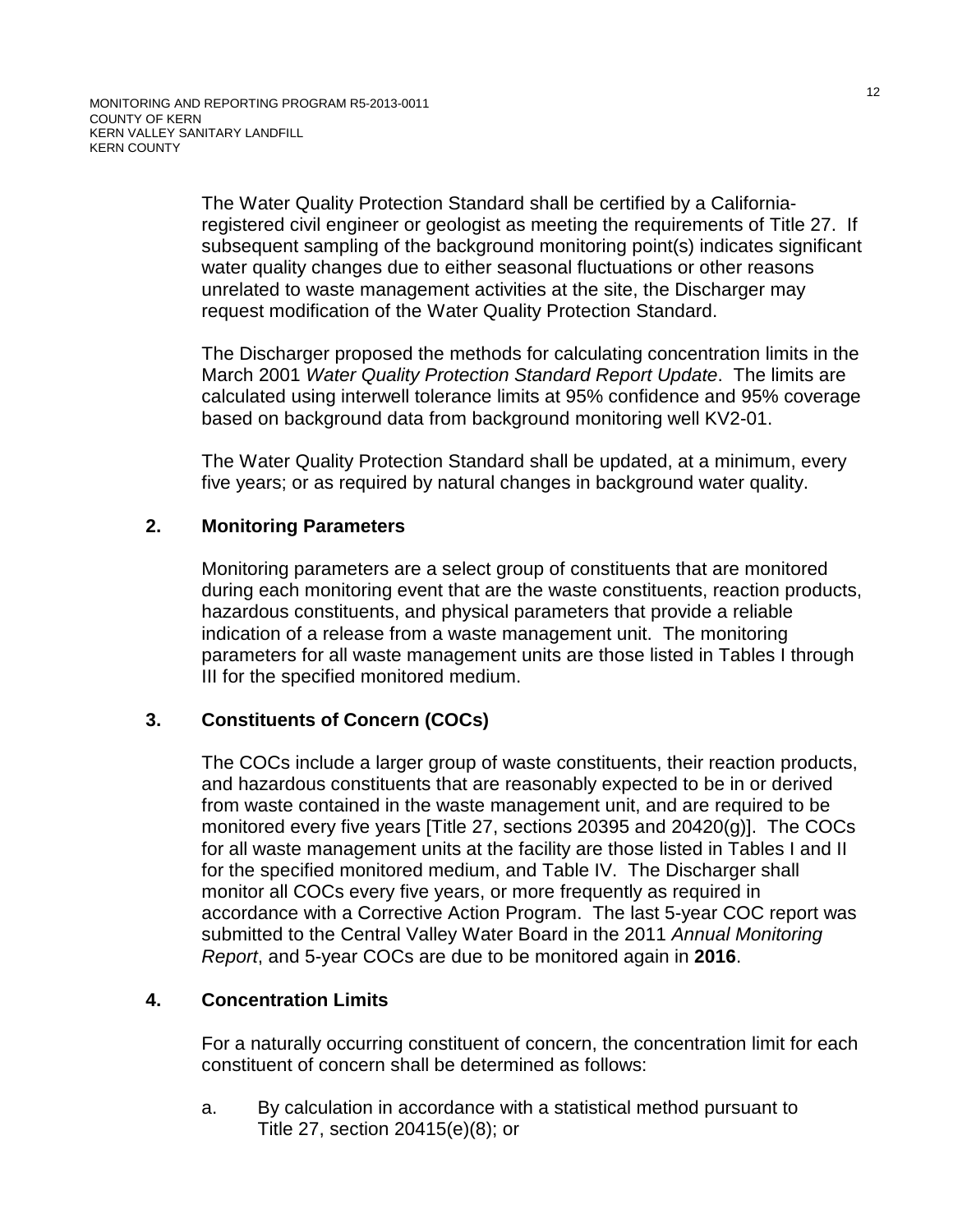b. By an alternate statistical method meeting the requirements of Title 27, section 20415(e)(8)(E).

# **5. Retesting Procedures for Confirming Evidence of a Release**

If monitoring results indicate measurably significant evidence of a release, as described in Standard Monitoring Specification I.45 of the SPRRs, then:

- a. For analytes that are detected in less than 10% of the background samples (such as non-naturally occurring constituents), the Discharger shall use the non-statistical retesting procedure required in Standard Monitoring Specification I.46 of the SPRRs.
- b. For analytes that are detected in 10% or greater of the background samples (naturally occurring constituents), the Discharger shall use one of the statistical retesting procedure as required in Standard Monitoring Specification I.47 of the SPRRs.

# **6. Point of Compliance**

The point of compliance for the water standard at each waste management unit is a vertical surface located at the hydraulically downgradient limit of the Unit that extends through the uppermost aquifer underlying the unit.

# **7. Compliance Period**

The compliance period for each waste management unit shall be the number of years equal to the active life of the unit plus the closure period. The compliance period is the minimum period during which the Discharger shall conduct a water quality monitoring program subsequent to a release from the waste management unit. The compliance period shall begin anew each time the Discharger initiates an evaluation monitoring program [Title 27, section 20410].

# **8. Monitoring Points**

A monitoring point is a well, device, or location specified in the waste discharge requirements, at which monitoring is conducted and at which the water quality protection standard applies. The monitoring points for each monitored medium are listed in Section A of this MRP.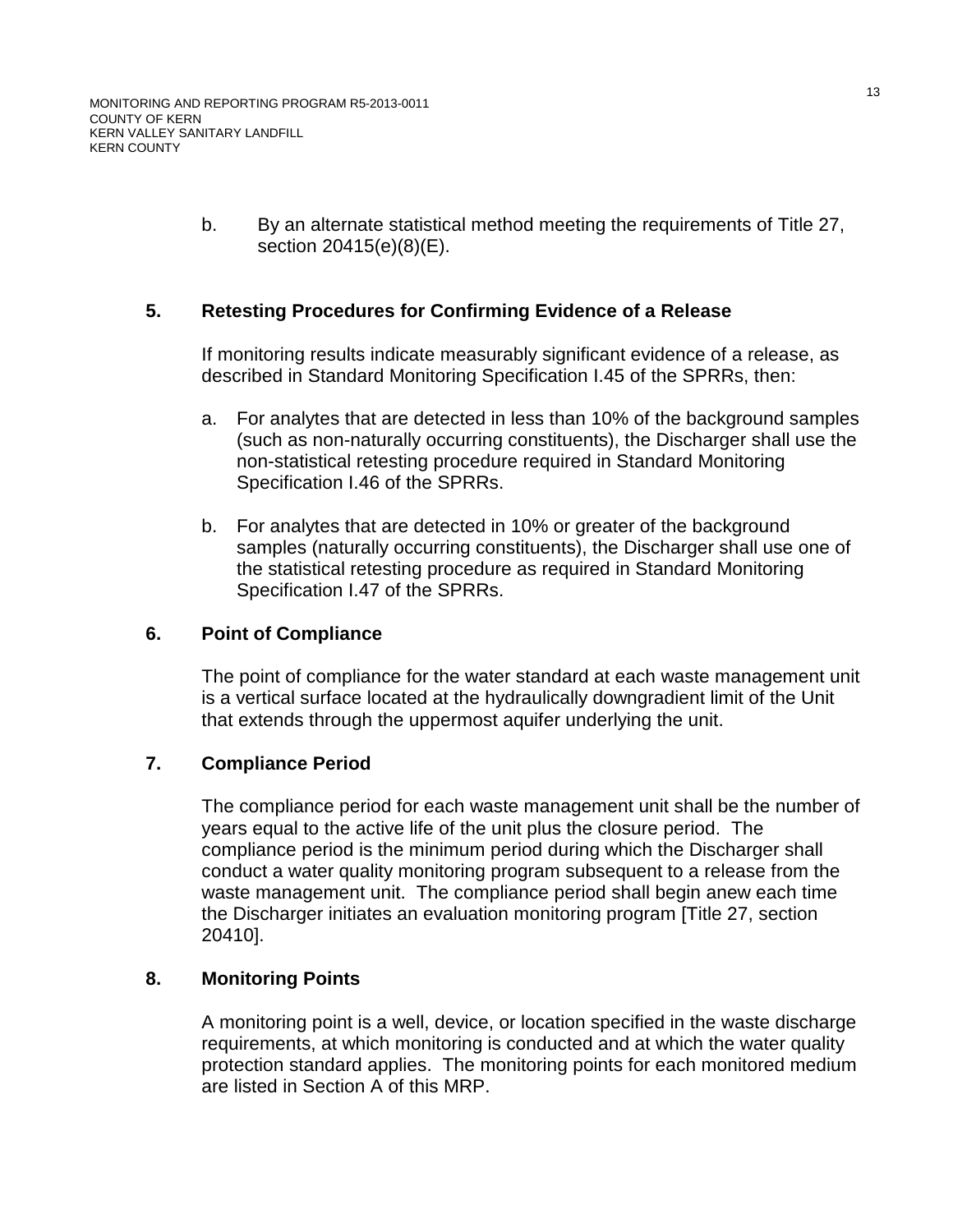MONITORING AND REPORTING PROGRAM R5-2013-0011 COUNTY OF KERN KERN VALLEY SANITARY LANDFILL KERN COUNTY

# **D. TRANSMITTAL LETTER FOR ALL REPORTS**

A transmittal letter explaining the essential points shall accompany each report. At a minimum, the transmittal letter shall identify any violations found since the last report was submitted, and whether the violations were corrected. If no violations have occurred since the last submittal, this shall be stated in the transmittal letter. The transmittal letter shall also state that a discussion of any violations found since the last report was submitted, and a description of the actions taken or planned for correcting those violations, including any references to previously submitted time schedules, is contained in the accompanying report. The transmittal letter shall contain a statement by the discharger, or the discharger's authorized agent, under penalty of perjury, that to the best of the signer's knowledge the report is true, accurate, and complete.

The Discharger shall implement the above monitoring program on the effective date of this Program.

Ordered by: Original signed by

PAMELA C. CREEDON, Executive Officer

 \_\_ (Date)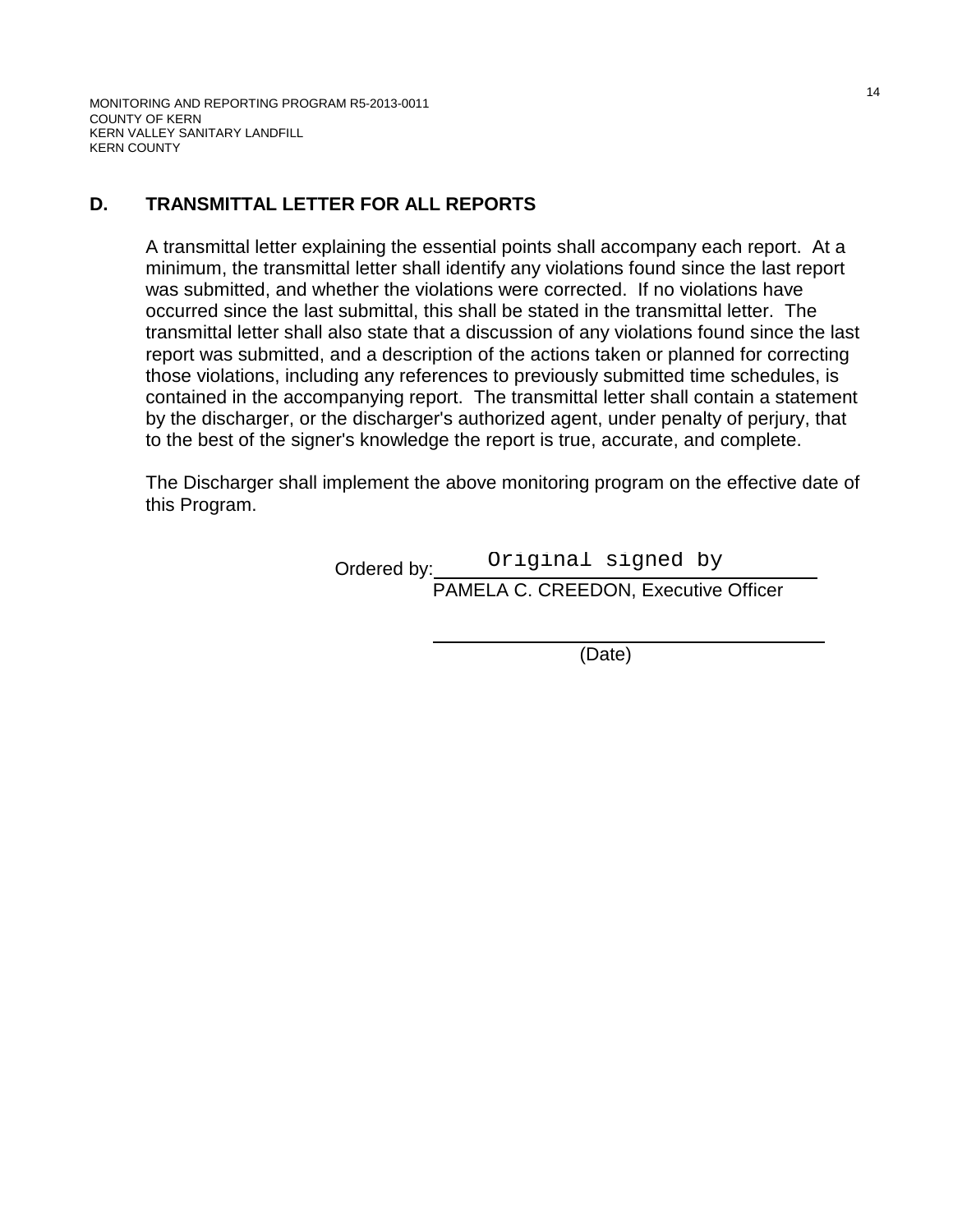# **TABLE I**

# **GROUNDWATER DETECTION MONITORING PROGRAM**

| <b>Parameter</b>                                                                                                                                                                                                                                                 | Units                                                                                                 | Sampling<br><b>Frequency</b>                                                                                                                           | Reporting<br><b>Frequency</b>                                                                                                                          |
|------------------------------------------------------------------------------------------------------------------------------------------------------------------------------------------------------------------------------------------------------------------|-------------------------------------------------------------------------------------------------------|--------------------------------------------------------------------------------------------------------------------------------------------------------|--------------------------------------------------------------------------------------------------------------------------------------------------------|
| <b>Field Parameters</b>                                                                                                                                                                                                                                          |                                                                                                       |                                                                                                                                                        |                                                                                                                                                        |
| <b>Groundwater Elevation</b><br>Temperature<br><b>Electrical Conductivity</b><br>pH<br>Turbidity                                                                                                                                                                 | Ft. & 100ths, M.S.L.<br>0F<br>umhos/cm<br>pH units<br>Turbidity units                                 | Quarterly<br>Semiannual<br>Semiannual<br>Semiannual<br>Semiannual                                                                                      | Semiannual<br>Semiannual<br>Semiannual<br>Semiannual<br>Semiannual                                                                                     |
| <b>Monitoring Parameters</b>                                                                                                                                                                                                                                     |                                                                                                       |                                                                                                                                                        |                                                                                                                                                        |
| <b>Total Dissolved Solids (TDS)</b><br>Chloride<br>Carbonate<br><b>Bicarbonate</b><br>Nitrate - Nitrogen<br><b>Sulfate</b><br>Calcium<br>Magnesium<br>Potassium<br>Sodium<br><b>Volatile Organic Compounds</b><br>(USEPA Method 8260, short list, see Table III) | mg/L <sup>1</sup><br>mg/L<br>mg/L<br>mg/L<br>mg/L<br>mg/L<br>mg/L<br>mg/L<br>mg/L<br>mg/L<br>$ug/L^2$ | Semiannual<br>Semiannual<br>Semiannual<br>Semiannual<br>Semiannual<br>Semiannual<br>Semiannual<br>Semiannual<br>Semiannual<br>Semiannual<br>Semiannual | Semiannual<br>Semiannual<br>Semiannual<br>Semiannual<br>Semiannual<br>Semiannual<br>Semiannual<br>Semiannual<br>Semiannual<br>Semiannual<br>Semiannual |
| 5-Year Constituents of Concern (see Table IV)                                                                                                                                                                                                                    |                                                                                                       |                                                                                                                                                        |                                                                                                                                                        |
| <b>Total Organic Carbon</b><br>Inorganics (dissolved)<br>Volatile Organic Compounds<br>(USEPA Method 8260, extended list)<br>Semi-Volatile Organic Compounds                                                                                                     | mg/L<br>ug/L<br>ug/L<br>$ln \alpha/l$                                                                 | 5 years<br>5 years<br>5 years<br>5 years                                                                                                               | 30 April 2016<br>and every 5 years<br>thereafter<br>$\sqrt{2}$<br>$\lceil$                                                                             |

| Semi-Volatile Organic Compounds                        | ug/L | 5 years |       | $^{1}$     |
|--------------------------------------------------------|------|---------|-------|------------|
| (USEPA Method 8270)<br><b>Chlorophenoxy Herbicides</b> | uq/L | 5 years | - 49  | $\epsilon$ |
| (USEPA Method 8151)<br>Organophosphorus Compounds      | ug/L | 5 years | $\lq$ | $\epsilon$ |
| (USEPA Method 8141)                                    |      |         |       |            |

\_\_\_\_\_\_\_\_\_\_\_\_\_\_\_\_

<sup>1</sup> Milligrams per liter<br><sup>2</sup> Micrograms per liter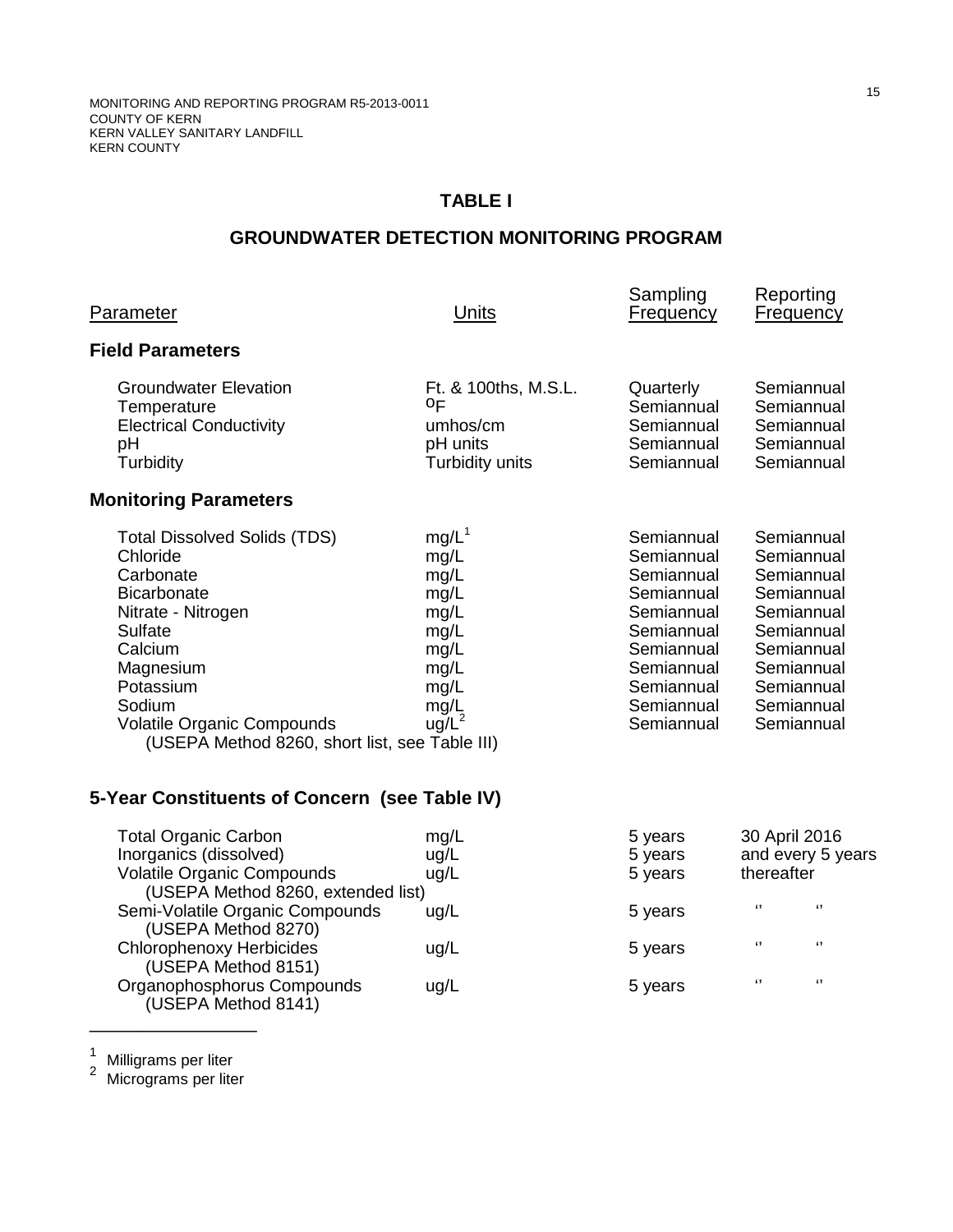# **TABLE II**

# **LEACHATE SEEP MONITORING<sup>1</sup>**

| Parameter                                                                                                                                                                                                                                                                                                  | Units                                                                                | Sampling<br><b>Frequency</b>                                                                                                     | Reporting                                                                                                                        | <b>Frequency</b>                                     |
|------------------------------------------------------------------------------------------------------------------------------------------------------------------------------------------------------------------------------------------------------------------------------------------------------------|--------------------------------------------------------------------------------------|----------------------------------------------------------------------------------------------------------------------------------|----------------------------------------------------------------------------------------------------------------------------------|------------------------------------------------------|
| <b>Field Parameters</b>                                                                                                                                                                                                                                                                                    |                                                                                      |                                                                                                                                  |                                                                                                                                  |                                                      |
| <b>Total Flow</b><br><b>Flow Rate</b><br><b>Electrical Conductivity</b><br>рH                                                                                                                                                                                                                              | Gallons<br>Gallons/Day<br>umhos/cm<br>pH units                                       | Monthly<br><b>Monthly</b><br>Quarterly<br>Quarterly                                                                              |                                                                                                                                  | Semiannual<br>Semiannual<br>Semiannual<br>Semiannual |
| <b>Monitoring Parameters</b>                                                                                                                                                                                                                                                                               |                                                                                      |                                                                                                                                  |                                                                                                                                  |                                                      |
| <b>Total Dissolved Solids (TDS)</b><br>Chloride<br>Carbonate<br><b>Bicarbonate</b><br>Nitrate - Nitrogen<br>Sulfate<br>Calcium<br>Magnesium<br>Potassium<br>Sodium<br><b>Volatile Organic Compounds</b><br>(USEPA Method 8260, short list, see Table III)<br>5-Year Constituents of Concern (see Table IV) | mg/L<br>mg/L<br>mg/L<br>mg/L<br>mg/L<br>mg/L<br>mg/L<br>mg/L<br>mg/L<br>mg/L<br>ug/L | Annually<br>Annually<br>Annually<br>Annually<br>Annually<br>Annually<br>Annually<br>Annually<br>Annually<br>Annually<br>Annually | Annually<br>Annually<br>Annually<br>Annually<br>Annually<br>Annually<br>Annually<br>Annually<br>Annually<br>Annually<br>Annually |                                                      |
| <b>Total Organic Carbon</b>                                                                                                                                                                                                                                                                                | mg/L                                                                                 | 5 years                                                                                                                          | 30 April 2016                                                                                                                    |                                                      |
| Inorganics (dissolved)<br><b>Volatile Organic Compounds</b><br>(USEPA Method 8260, extended list)                                                                                                                                                                                                          | ug/L<br>ug/L                                                                         | 5 years<br>5 years                                                                                                               | thereafter                                                                                                                       | and every 5 years                                    |
| Semi-Volatile Organic Compounds<br>(USEPA Method 8270)                                                                                                                                                                                                                                                     | ug/L                                                                                 | 5 years                                                                                                                          | $\boldsymbol{\mathsf{G}}$                                                                                                        | $\mathbf{G}$                                         |
| <b>Chlorophenoxy Herbicides</b><br>(USEPA Method 8151)                                                                                                                                                                                                                                                     | ug/L                                                                                 | 5 years                                                                                                                          | $\mathbf{G}$                                                                                                                     | $\blacksquare$                                       |
| Organophosphorus Compounds<br>(USEPA Method 8141)                                                                                                                                                                                                                                                          | ug/L                                                                                 | 5 years                                                                                                                          | $\mathbf{G}$                                                                                                                     | $\blacksquare$                                       |

 $1$  Leachate seeps shall be sampled and analyzed for the Field and Monitoring Parameters in this table upon detection. The quantity of leachate shall be estimated and reported in gallons/day. Also, refer to Section B[.3](#page-23-0)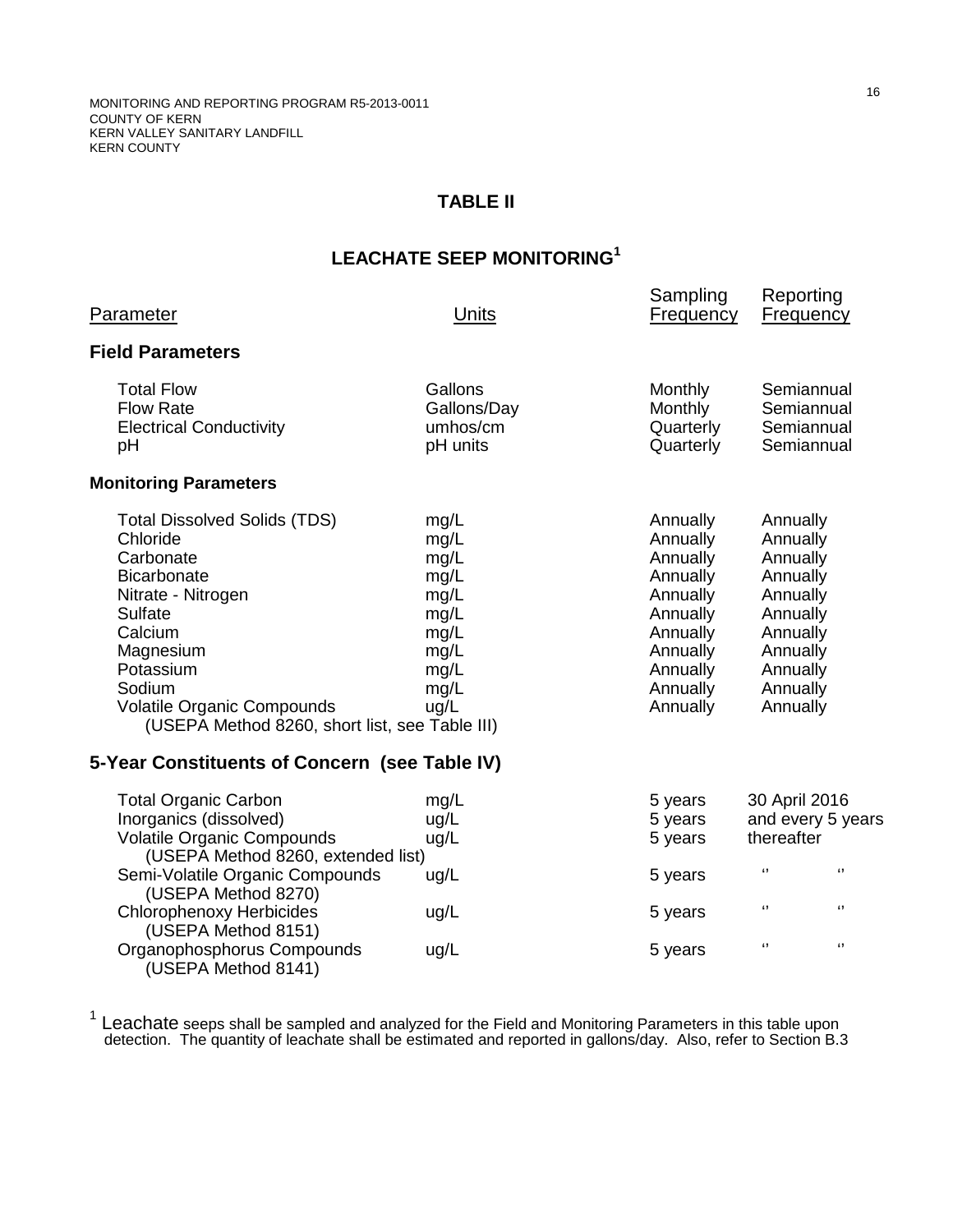## **TABLE III**

## **MONITORING PARAMETERS FOR DETECTION MONITORING**

#### **Surrogates for Metallic Constituents:**

 pH Total Dissolved Solids Electrical Conductivity Chloride **Sulfate** Nitrate nitrogen

### **Volatile Organic Compounds, short list:**

#### **USEPA Method 8260**

Acetone Acrylonitrile Benzene Bromochloromethane Bromodichloromethane Bromoform (Tribromomethane) Carbon disulfide Carbon tetrachloride Chlorobenzene Chloroethane (Ethyl chloride) Chloroform (Trichloromethane) Dibromochloromethane (Chlorodibromomethane) 1,2-Dibromo-3-chloropropane (DBCP) 1,2-Dibromoethane (Ethylene dibromide; EDB) o-Dichlorobenzene (1,2-Dichlorobenzene) m-Dichlorobenzene (1,3-Dichlorobenzene) p-Dichlorobenzene (1,4-Dichlorobenzene) trans- l ,4-Dichloro-2-butene Dichlorodifluoromethane (CFC-12) 1,1-Dichloroethane (Ethylidene chloride) 1,2-Dichloroethane (Ethylene dichloride) 1,1 -Dichloroethylene (1,1 -Dichloroethene; Vinylidene chloride) cis- 1,2-Dichloroethylene (cis- 1,2-Dichloroethene) trans-1,2-Dichloroethylene (trans-1,2-Dichloroethene) 1,2-Dichloropropane (Propylene dichloride) cis- 1,3-Dichloropropene trans- 1,3-Dichloropropene Di-isopropylether (DIPE) **Ethanol** Ethyltertiary butyl ether **Ethylbenzene**  2-Hexanone (Methyl butyl ketone) Hexachlorobutadiene Methyl bromide (Bromomethene) Methyl chloride (Chloromethane)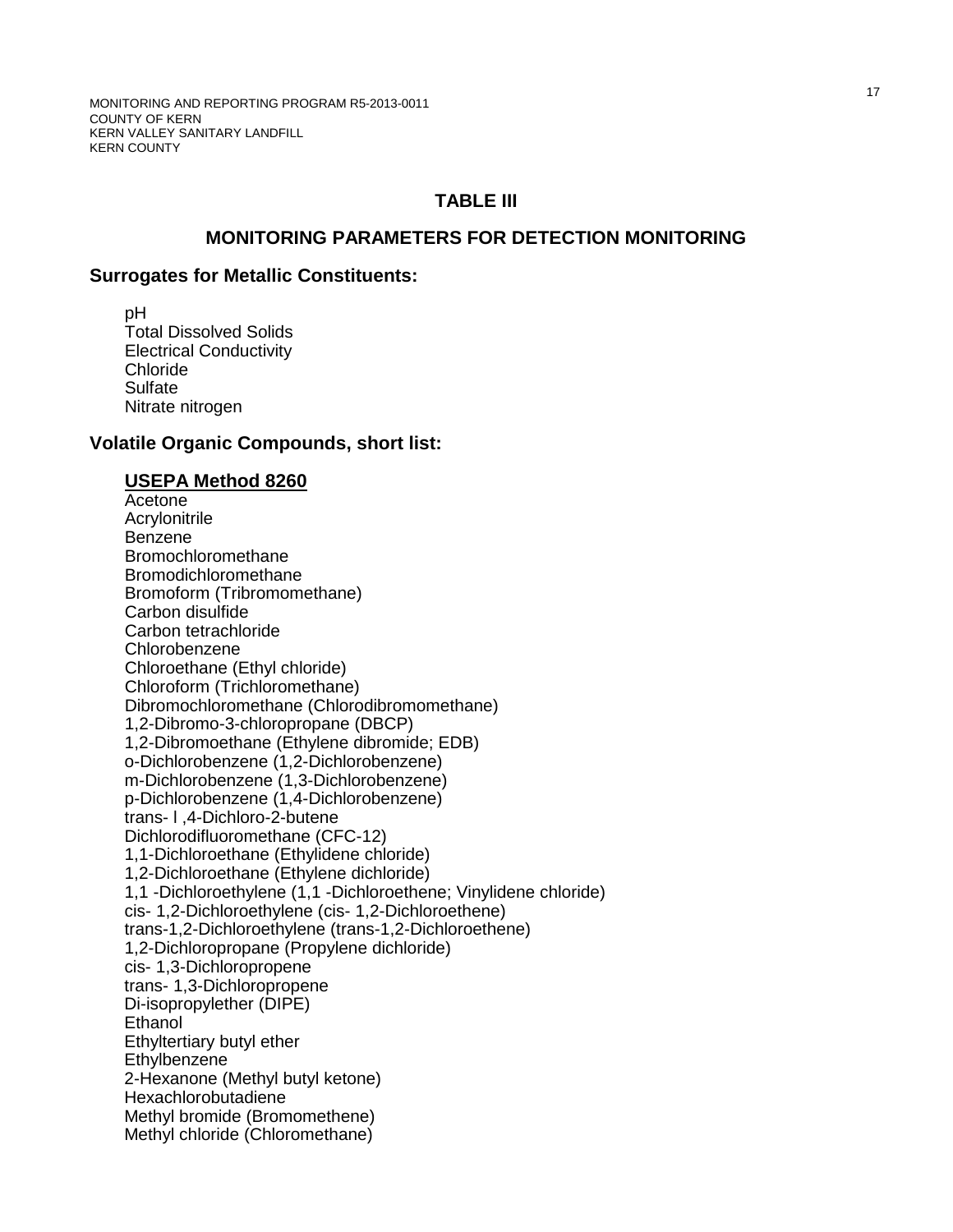## **TABLE III**

#### **MONITORING PARAMETERS FOR DETECTION MONITORING**

#### **Continued**

Methylene bromide (Dibromomethane) Methylene chloride (Dichloromethane) Methyl ethyl ketone (MEK: 2-Butanone) Methyl iodide (Iodomethane) Methyl t-butyl ether 4-Methyl-2-pentanone (Methyl isobutylketone) Naphthalene **Styrene** Tertiary amyl methyl ether Tertiary butyl alcohol 1,1,1,2-Tetrachloroethane 1,1.2,2-Tetrachloroethane Tetrachloroethylene (Tetrachloroethene; Perchloroethylene) **Toluene** 1,2,4-Trichlorobenzene 1,1,1-Trichloroethane (Methylchloroform) 1,1,2-Trichloroethane Trichloroethylene (Trichloroethene) Trichlorofluoromethane (CFC- 11) 1,2,3-Trichloropropane Vinyl acetate Vinyl chloride Xylenes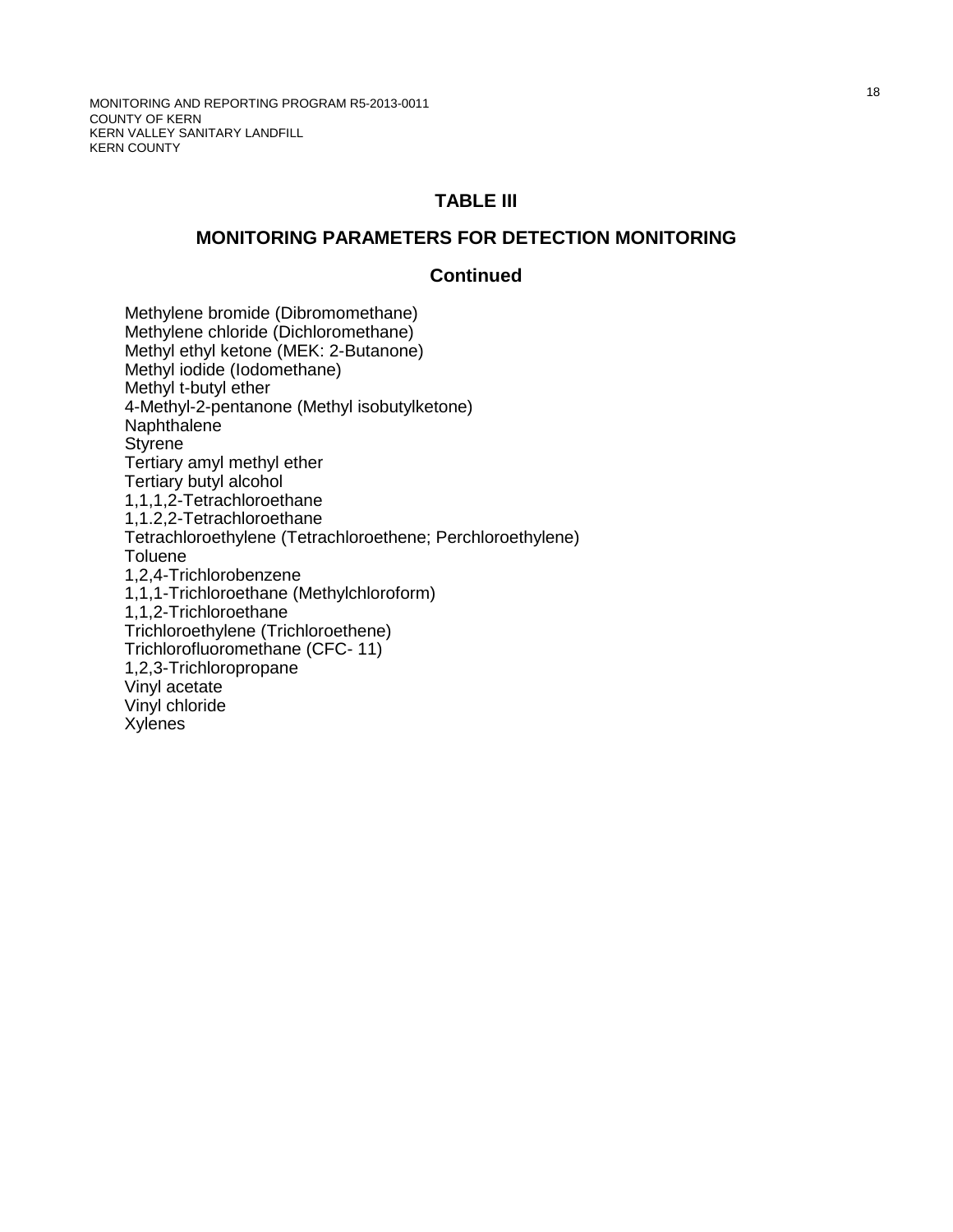## **TABLE IV**

## **5-YEAR COCs & APPROVED USEPA ANALYTICAL METHODS**

#### **Inorganics (dissolved): USEPA Method**

| Aluminum      | 200.7                                  |
|---------------|----------------------------------------|
| Antimony      | 200.8                                  |
| Barium        | 200.7                                  |
| Beryllium     | 200.8                                  |
| Cadmium       | 200.7                                  |
| Chromium      | 200.7                                  |
| Cobalt        | 200.7                                  |
| Copper        | 200.7                                  |
| Silver        | 200.7                                  |
| Tin           | 200.7                                  |
| Vanadium      | 200.8                                  |
| Zinc          | 200.7                                  |
| Iron          | 200.7                                  |
| Manganese     | 200.7                                  |
| Arsenic       | 200.8                                  |
| Lead          | 200.8                                  |
| Mercury       | 200.8                                  |
| <b>Nickel</b> | 200.8                                  |
| Selenium      | SM 3114 B                              |
| Thallium      | 200.8                                  |
| Cyanide       | <b>SM 4500-CN E</b>                    |
| Sulfide       | SM 4500-S E (18 <sup>th</sup> edition) |

## **Volatile Organic Compounds, extended list:**

### **USEPA Method 8260**

**Acetone** Acetonitrile (Methyl cyanide) Acrolein Acrylonitrile Allyl chloride (3-Chloropropene) Benzene Bromochloromethane (Chlorobromomethane) Bromodichloromethane (Dibromochloromethane) Bromoform (Tribromomethane) Carbon disulfide Carbon tetrachloride Chlorobenzene Chloroethane (Ethyl chloride) Chloroform (Trichloromethane) Chloroprene Dibromochloromethane (Chlorodibromomethane) 1,2-Dibromo-3-chloropropane (DBCP)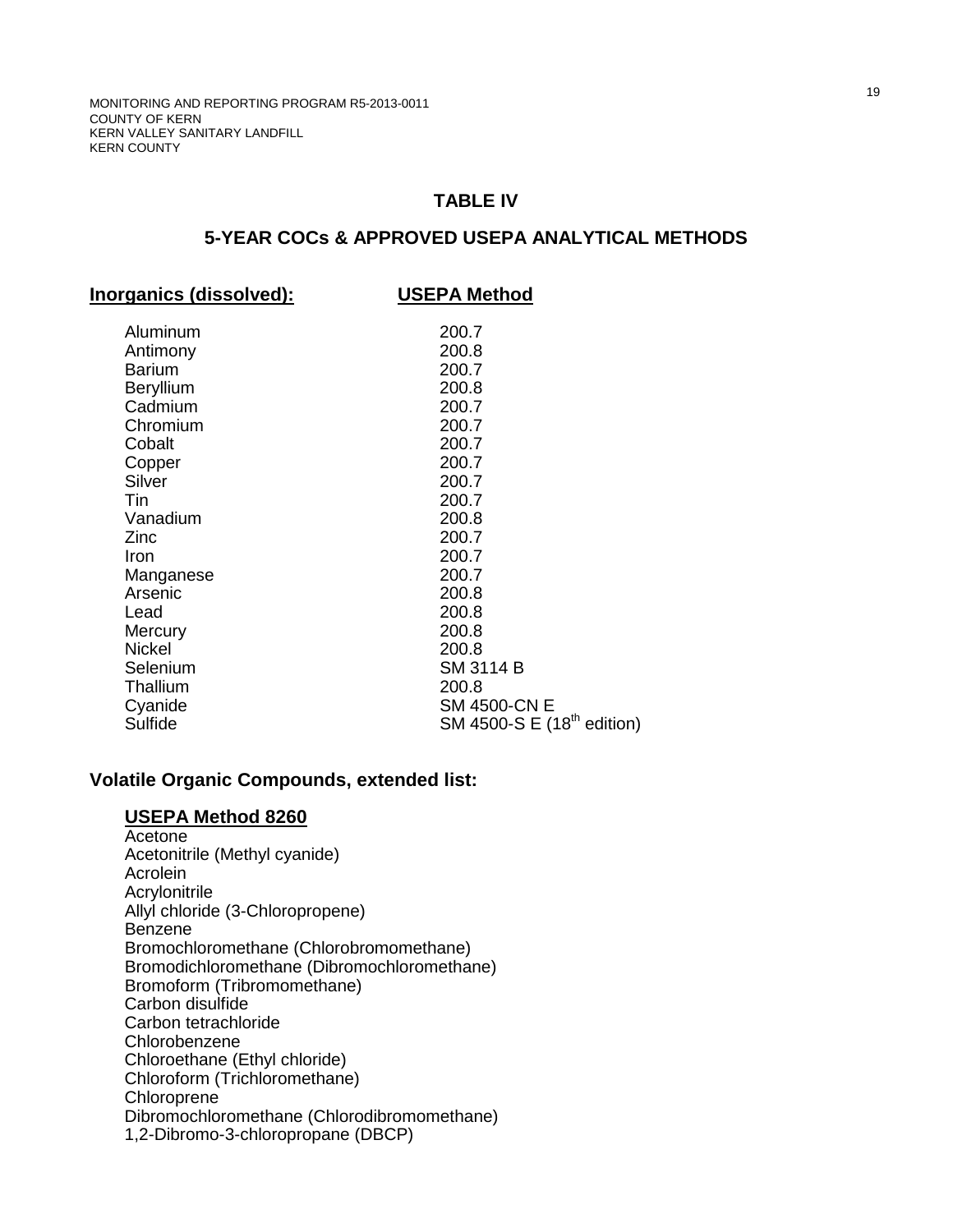## **TABLE IV**

### **5-YEAR COCs & APPROVED USEPA ANALYTICAL METHODS**

## **Continued**

1,2-Dibromoethane (Ethylene dibromide; EDB) o-Dichlorobenzene (1,2-Dichlorobenzene) m-Dichlorobenzene (1,3-Dichlorobenzene) p-Dichlorobenzene (1,4-Dichlorobenzene) trans- 1,4-Dichloro-2-butene Dichlorodifluoromethane (CFC 12) 1,1 -Dichloroethane (Ethylidene chloride) 1,2-Dichloroethane (Ethylene dichloride) 1,1 -Dichloroethylene (1, l-Dichloroethene; Vinylidene chloride) cis- l ,2-Dichloroethylene (cis- 1,2-Dichloroethene) trans- l ,2-Dichloroethylene (trans- 1,2-Dichloroethene) 1,2-Dichloropropane (Propylene dichloride) 1,3-Dichloropropane (Trimethylene dichloride) 2,2-Dichloropropane (Isopropylidene chloride) 1,1 -Dichloropropene cis- 1,3-Dichloropropene trans- l ,3-Dichloropropene Di-isopropylether (DIPE) **Ethanol** Ethyltertiary butyl ether **Ethylbenzene** Ethyl methacrylate Hexachlorobutadiene 2-Hexanone (Methyl butyl ketone) Isobutyl alcohol **Methacrylonitrile** Methyl bromide (Bromomethane) Methyl chloride (Chloromethane) Methyl ethyl ketone (MEK; 2-Butanone) Methyl iodide (Iodomethane) Methyl t-butyl ether Methyl methacrylate 4-Methyl-2-pentanone (Methyl isobutyl ketone) Methylene bromide (Dibromomethane) Methylene chloride (Dichloromethane) **Naphthalene** Propionitrile (Ethyl cyanide) **Styrene** Tertiary amyl methyl ether Tertiary butyl alcohol 1,1,1,2-Tetrachloroethane 1,1,2,2-Tetrachloroethane Tetrachloroethylene (Tetrachloroethene; Perchloroethylene; PCE) **Toluene** 1,2,4-Trichlorobenzene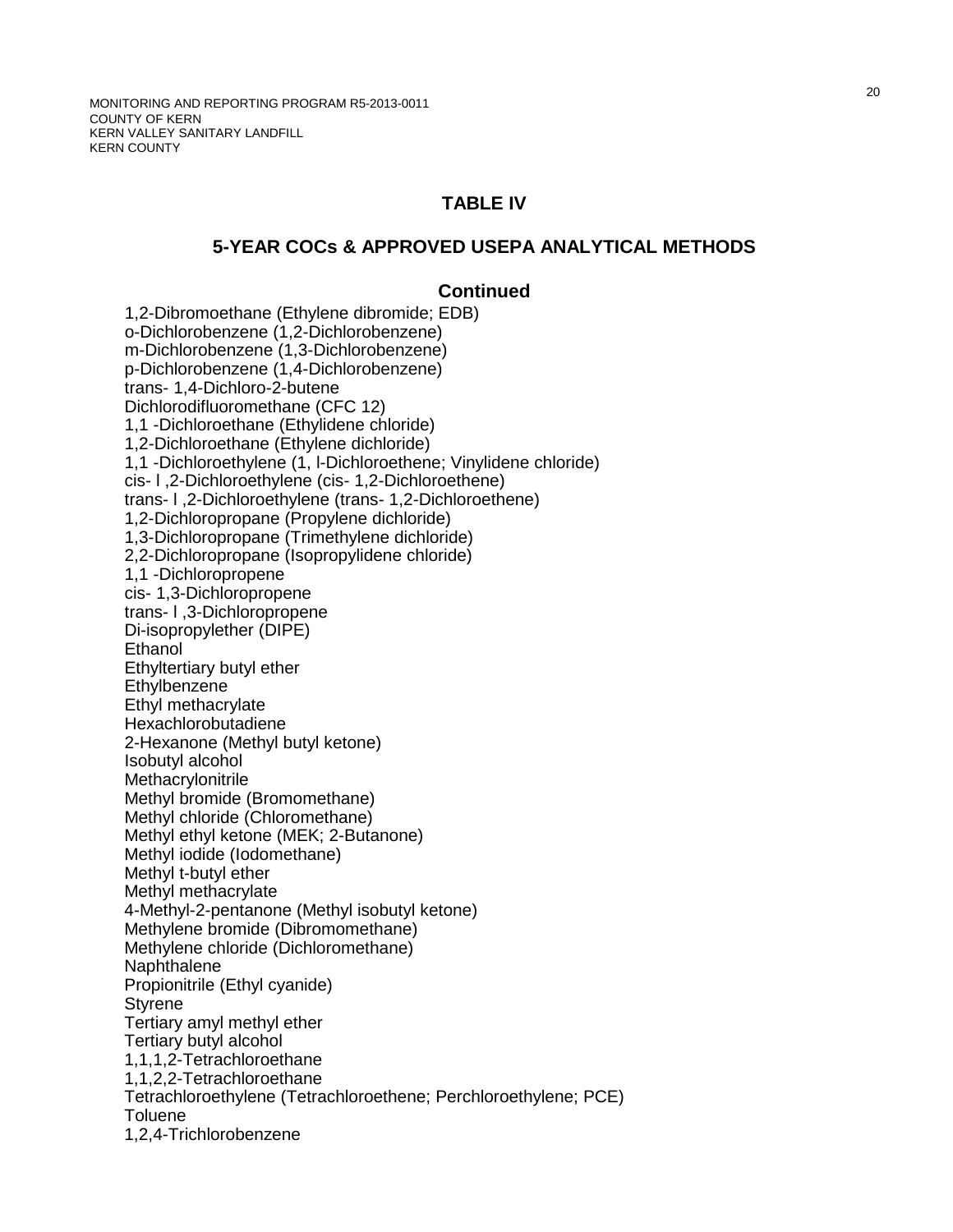MONITORING AND REPORTING PROGRAM R5-2013-0011 COUNTY OF KERN KERN VALLEY SANITARY LANDFILL KERN COUNTY

## **TABLE IV**

## **5-YEAR COCs & APPROVED USEPA ANALYTICAL METHODS**

#### **Continued**

1,1,1 -Trichloroethane (Methylchloroform) 1,1,2-Trichloroethane Trichloroethylene (Trichloroethene; TCE) Trichlorofluoromethane (CFC- 11) 1,2,3-Trichloropropane Vinyl acetate Vinyl chloride (Chloroethene) Xylene (total)

#### **Semi-Volatile Organic Compounds:**

#### **USEPA Method 8270 - base, neutral, & acid extractables**

Acenaphthene Acenaphthylene Acetophenone 2-Acetylaminofluorene (2-AAF) Aldrin 4-Aminobiphenyl Anthracene Benzo[a]anthracene (Benzanthracene) Benzo[b]fluoranthene Benzo[k]fluoranthene Benzo[g,h,i]perylene Benzo[a]pyrene Benzyl alcohol Bis(2-ethylhexyl) phthalate alpha-BHC beta-BHC delta-BHC gamma-BHC (Lindane) Bis(2-chloroethoxy)methane Bis(2-chloroethyl) ether (Dichloroethyl ether) Bis(2-chloro-1-methyethyl) ether (Bis(2-chloroisopropyl) ether; DCIP) 4-Bromophenyl phenyl ether Butyl benzyl phthalate (Benzyl butyl phthalate) Chlordane p-Chloroaniline **Chlorobenzilate** p-Chloro-m-cresol (4-Chloro-3-methylphenol) 2-Chloronaphthalene 2-Chlorophenol 4-Chlorophenyl phenyl ether **Chrysene** o-Cresol (2-methylphenol) m-Cresol (3-methylphenol) p-Cresol (4-methylphenol)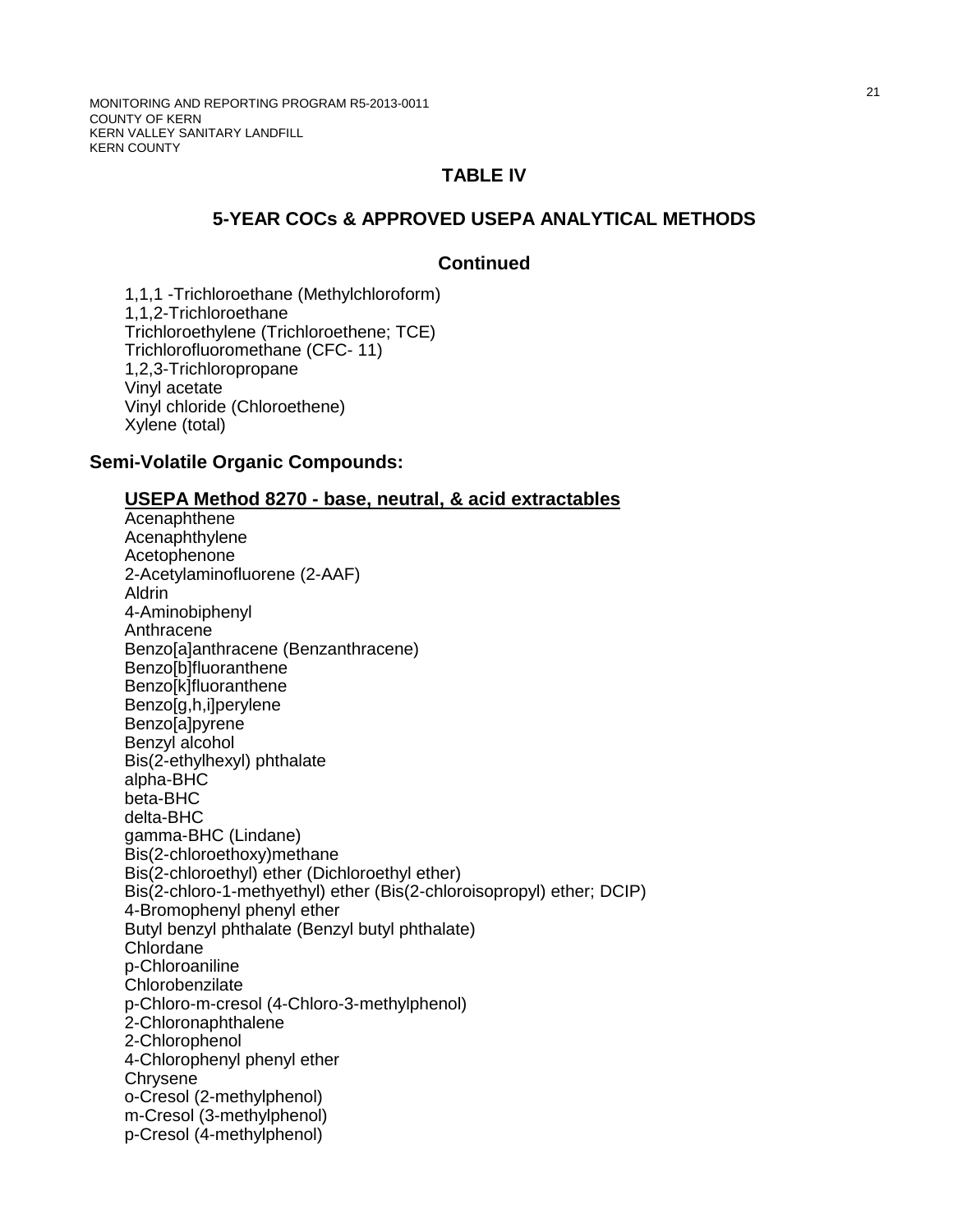## **TABLE IV**

## **5-YEAR COCs & APPROVED USEPA ANALYTICAL METHODS**

### **Continued**

4,4'-DDD 4,4'-DDE 4,4'-DDT **Diallate** Dibenz[a,h]anthracene Dibenzofuran Di-n-butyl phthalate 3,3'-Dichlorobenzidine 2,4-Dichlorophenol 2,6-Dichlorophenol **Dieldrin** Diethyl phthalate p-(Dimethylamino)azobenzene 7,12-Dimethylbenz[a]anthracene 3,3'-Dimethylbenzidine 2,4-Dimehtylphenol (m-Xylenol) Dimethyl phthalate m-Dinitrobenzene 4,6-Dinitro-o-cresol (4,6-Dinitro-2-methylphenol) 2,4-Dinitrophenol 2,4-Dinitrotoluene 2,6-Dinitrotoluene Di-n-octyl phthalate **Diphenylamine** Endosulfan I Endosulfan II Endosulfan sulfate **Endrin** Endrin aldehyde Ethyl methanesulfonate Famphur Fluoranthene Fluorene **Heptachlor** Heptachlor epoxide Hexachlorobenzene Hexachlorocyclopentadiene **Hexachloroethane** Hexachloropropene Indeno(1,2,3-c,d)pyrene Isodrin Isophorone Isosafrole Kepone **Methapyrilene Methoxychlor** 3-Methylcholanthrene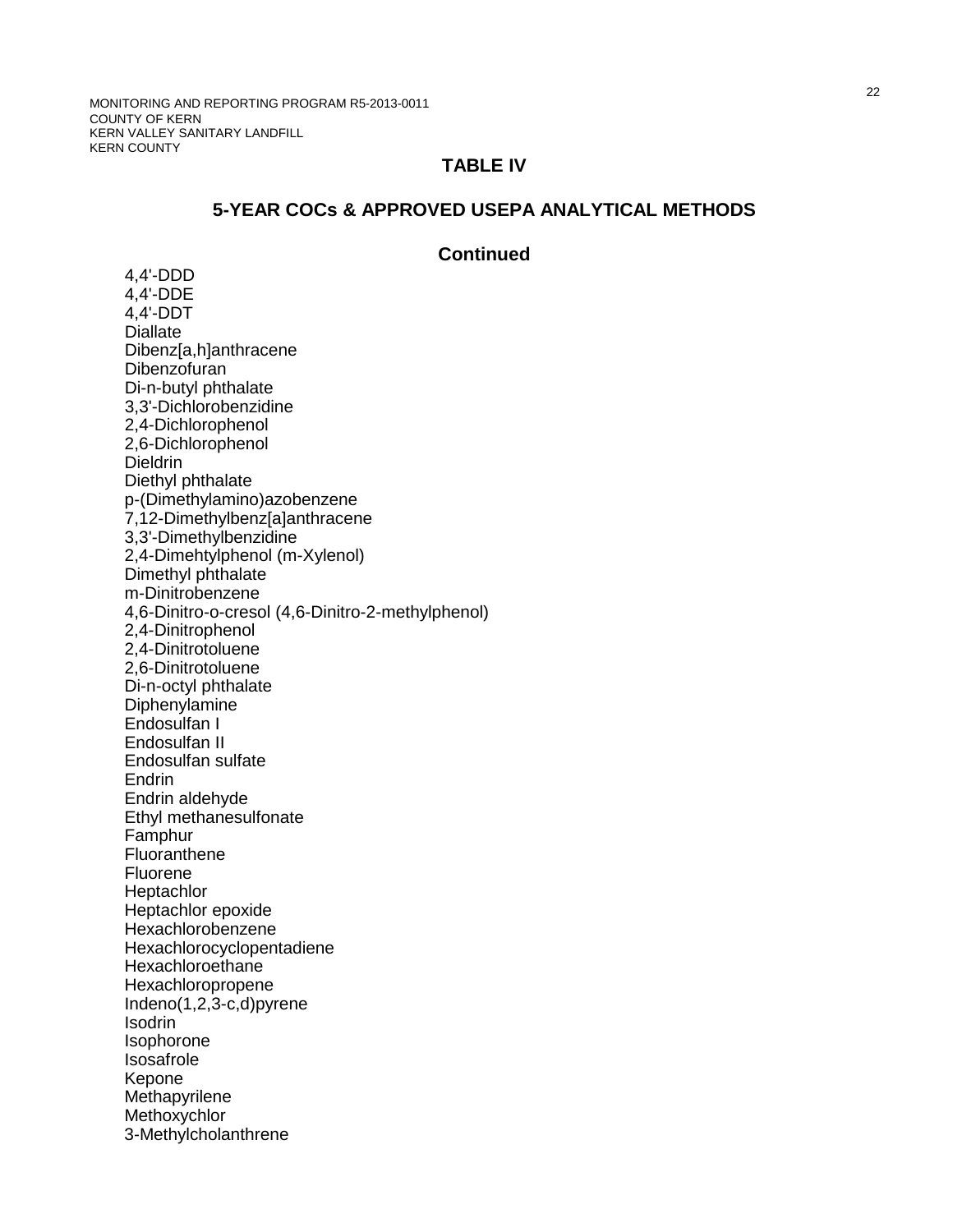MONITORING AND REPORTING PROGRAM R5-2013-0011 COUNTY OF KERN KERN VALLEY SANITARY LANDFILL KERN COUNTY

## **TABLE IV**

#### **5-YEAR COCs & APPROVED USEPA ANALYTICAL METHODS**

#### **Continued**

Methyl methanesulfonate 2-Methylnaphthalene 1,4-Naphthoquinone 1-Naphthylamine 2-Naphthylamine o-Nitroaniline (2-Nitroaniline) m-Nitroaniline (3-Nitroaniline) p-Nitroaniline (4-Nitroaniline) **Nitrobenzene**  o-Nitrophenol (2-Nitrophenol) p-Nitrophenol (4-Nitrophenol) N-Nitrosodi-n-butylamine (Di-n-butylnitrosamine) N-Nitrosodiethylamine (Diethylnitrosamine) N-Nitrosodimethylamine (Dimethylnitrosamine) N-Nitrosodiphenylamine (Diphenylnitrosamine) N-Nitrosodipropylamine (N-Nitroso-N-dipropylamine; Di-n-propylnitrosamine) N-Nitrosomethylethylamine (Methylethylnitrosamine) N-Nitrosopiperidine N-Nitrosospyrrolidine 5-Nitro-o-toluidine Pentachlorobenzene Pentachloronitrobenzene (PCNB) Pentachlorophenol Phenacetin **Phenanthrene** Phenol p-Phenylenediamine Polychlorinated biphenyls (PCBs; Aroclors) Pronamide Pyrene Safrole 1,2,4,5-Tetrachlorobenzene 2,3,4,6-Tetrachlorophenol o-Toluidine Toxaphene 2,4,5-Trichlorophenol 0,0,0-Triethyl phosphorothioate sym-Trinitrobenzene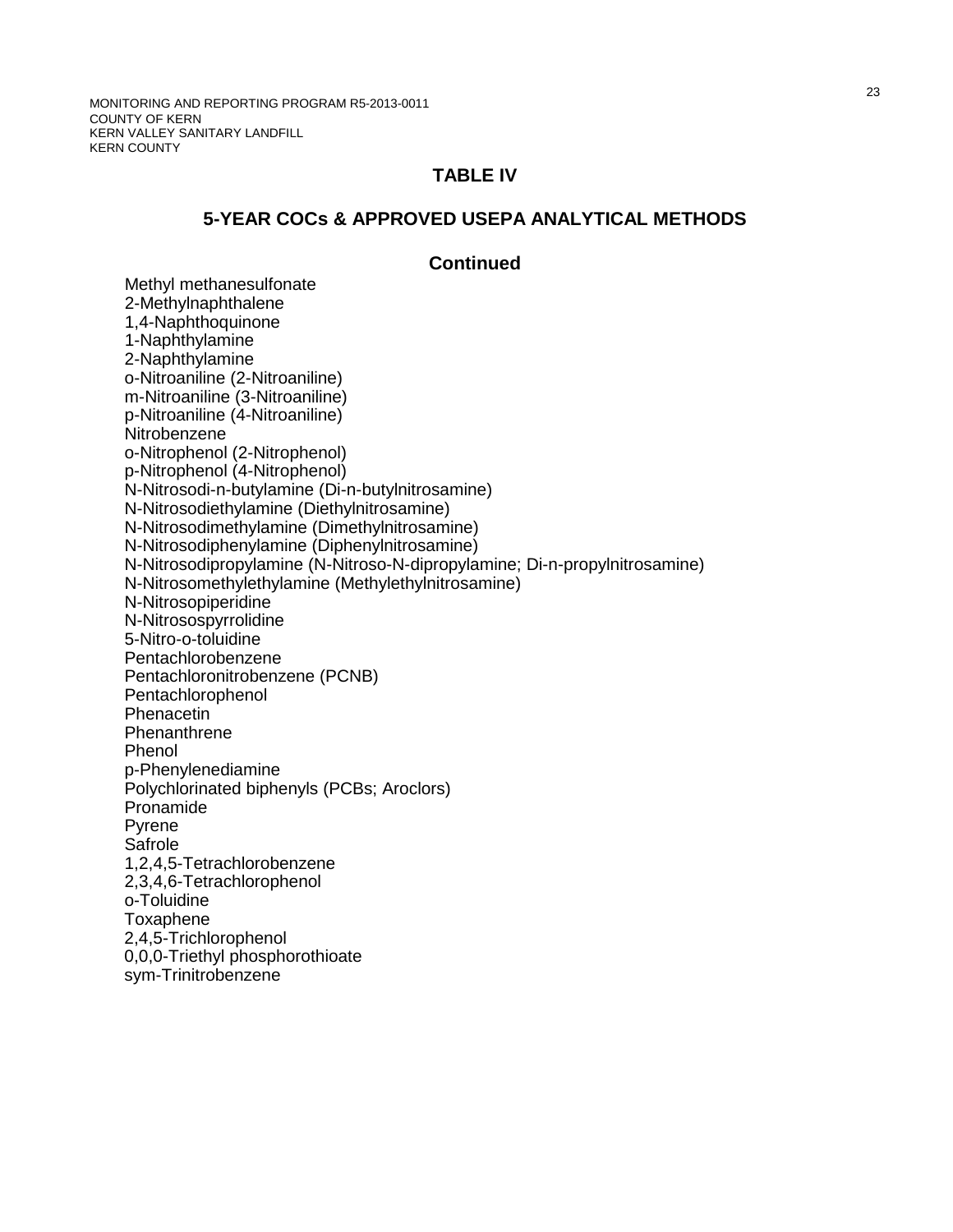# **TABLE IV**

# **5-YEAR COCs & APPROVED USEPA ANALYTICAL METHODS**

## **Continued**

### **Chlorophenoxy Herbicides:**

## **USEPA Method 8151**

2,4-D (2,4-Dichlorophenoxyacetic acid) Dinoseb (DNBP; 2-sec-Butyl-4,6-dinitrophenol) Silvex (2,4,5-Trichlorophenoxypropionic acid; 2,4,5-TP) 2,4,5-T (2,4,5-Trichlorophenoxyacetic acid)

## **Organophosphorus Compounds:**

### **USEPA Method 8141**

**Atrazine Chlorpyrifos** 0,0-Diethyl 0-2-pyrazinyl phosphorothioate (Thionazin) Diazinon Dimethoate **Disulfoton** Methyl parathion (Parathion methyl) Parathion Phorate Simazine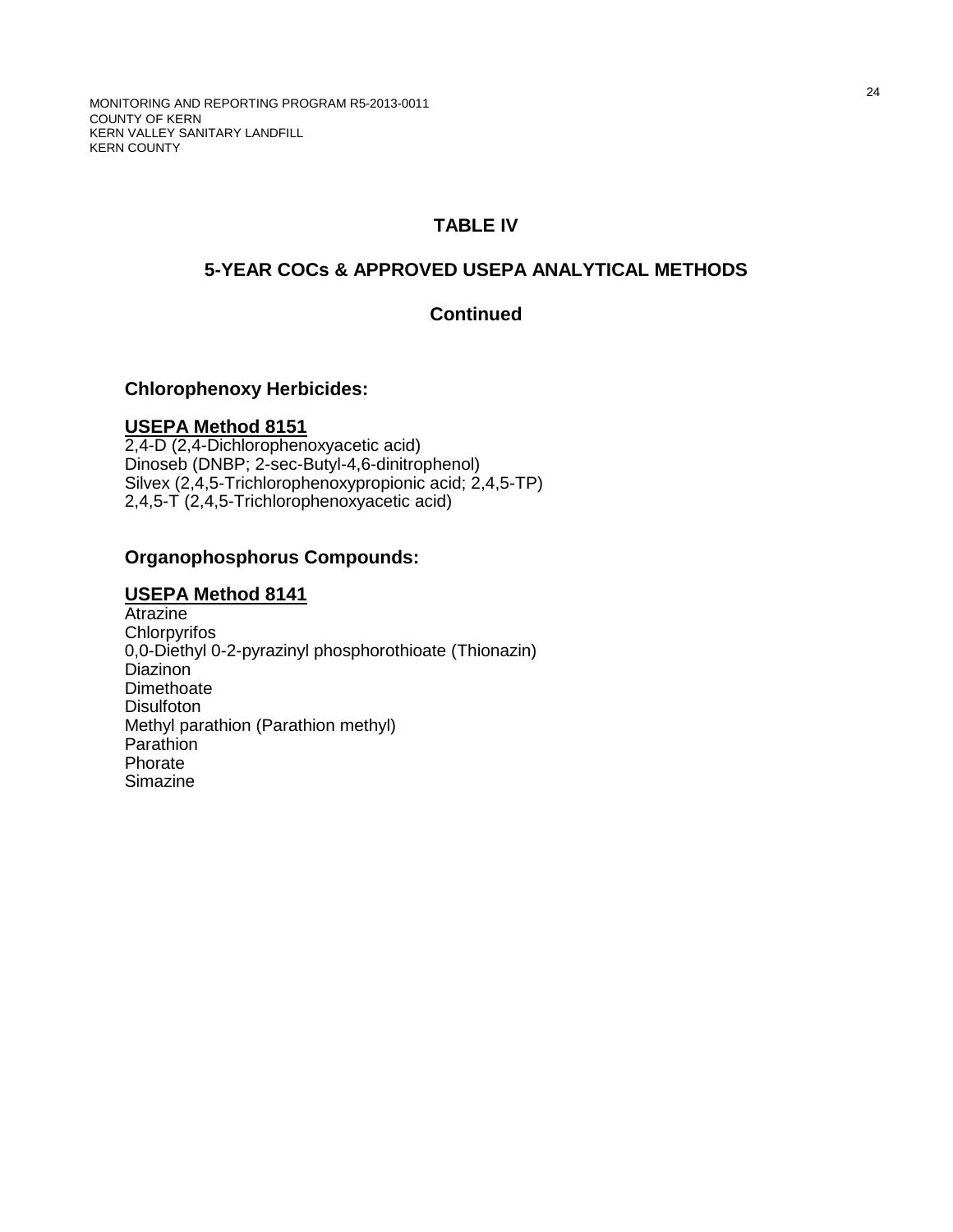## INFORMATION SHEET

WASTE DISCHARGE REQUIREMENTS ORDER R5-2013-0011 FOR COUNTY OF KERN FOR POST-CLOSURE MAINTENANCE AND CORRECTIVE ACTION KERN VALLEY SANITARY LANDFILL KERN COUNTY

The County of Kern owns and maintains the Kern Valley Sanitary Landfill (facility). Part of the land was formerly owned by the United States Department of the Interior, Bureau of Land Management (BLM), and leased by the County. The County of Kern has purchased from BLM the land it didn't previously own. The facility is located about 4 miles southeast of Kernville and approximately one mile east of Lake Isabella. The 156-acre facility contains one closed, unlined 36-acre waste management unit.

The California Regional Water Quality Control Board (Central Valley Water Board) adopted Waste Discharge Requirements (WDRs) Order R5-2002-0073 on 26 April 2002, which classified the waste management unit (Unit) as a Class III unit for the discharge of municipal solid waste as defined in Title 27, California Code of Regulations, Section 20005 et seq. (hereafter Title 27). The proposed Order revises the existing WDRs to regulate post-closure maintenance and to implement a corrective action program.

The waste management facility is located in Cyrus Canyon, a steep-sided eastwest trending valley in the southern Sierra Nevada that drains into Lake Isabella. Metasedimentary rocks of the Kernville Series, intrusive igneous rocks, and alluvium composed of sands, silts, and gravels and derived mostly from the intrusive igneous rocks are the main geologic units in the vicinity of the facility.

The depth to first encountered groundwater ranges from about 52 feet to 115 feet below the native ground surface. Groundwater elevations range from about 2,580 feet above mean sea level to 2,840 feet above mean sea level. Monitoring data indicate background groundwater quality for first encountered groundwater has electrical conductivity ranging between 425 and 1,300 micromhos per centimeter, with total dissolved solids ranging between 300 and 1,000 milligrams per liter. The direction of groundwater flow is generally to the south. The average groundwater gradient is approximately 0.041 feet per foot and the average groundwater velocity is approximately 82 feet per year.

Waste constituents consisting of naturally occurring inorganic compounds and organic compounds that are not naturally occurring have been detected in groundwater along the point of compliance. The inorganic compounds consist of chloride and bicarbonate. The VOCs consistently detected in groundwater are tetrachloroethylene (PCE), trichloroethylene (TCE), 1,1-dichloroethane,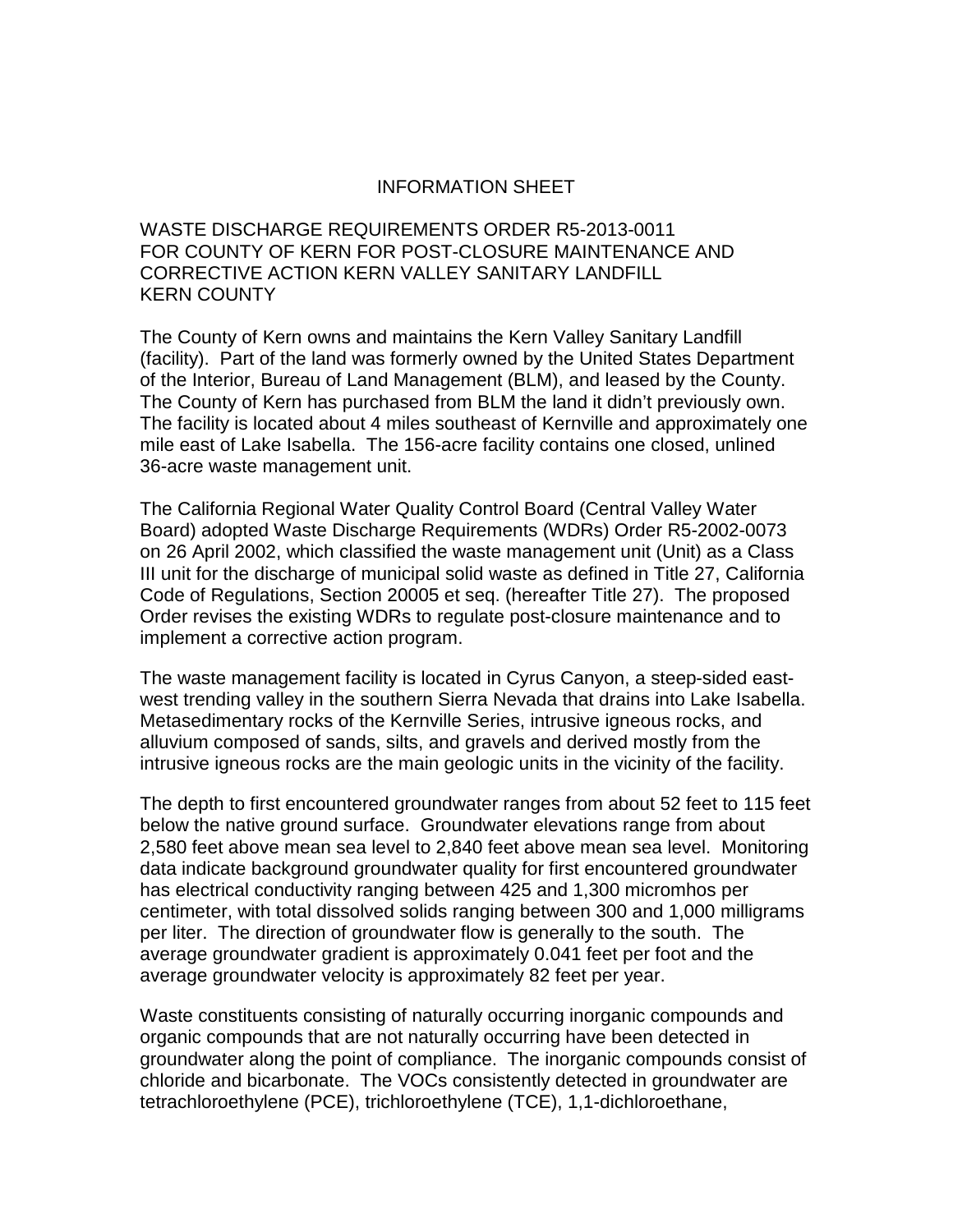1,1-dichloroethene, dichlorodifluoromethane (Freon 12), and trichlorofluoromethane (Freon 11).

The Discharger submitted an Evaluation Monitoring Program Report in June 2003. The nature of the release of waste constituents from the waste management unit is associated with leachate and landfill gas migration. The extent of the leachate release is limited to an area beneath the southwest portion of the waste management facility. Waste constituents released due to landfill gas migration are present in the groundwater approximately 2,800 feet southwest of the facility boundary. The vertical extent of the release is limited to the upper fractured rock zone of the aquifer.

The Discharger completed an Engineering Feasibility Study in accordance with Section 20425(c) of Title 27. The Engineering Feasibility Study concluded that the most technically and economically feasible corrective action alternative is landfill gas extraction and monitored natural attenuation.

The Discharger adequately demonstrated that construction of a Title 27 prescriptive standard cover would be unreasonable and unnecessarily burdensome when compared to the proposed engineered alternative design. The Discharger demonstrated that a cover design utilizing a low linear density polyethylene membrane as the barrier layer would be an appropriate engineered alternative to the prescriptive design. During 2002, the Discharger constructed the final cover in accordance with the Final Closure Plan and the WDRs.

The action to revise waste discharge requirements for this existing facility is exempt from the provisions of the California Environmental Quality Act (CEQA), Public Resource Code section 21000, et seq., and the CEQA guidelines, in accordance with Title 14, section 15301.

This order requires full containment of wastes and does not permit degradation of surface water or groundwater. Further antidegradation analysis is therefore not needed. The discharge is consistent with the antidegradation provisions of State Water Resource Control Board Resolution 68-16.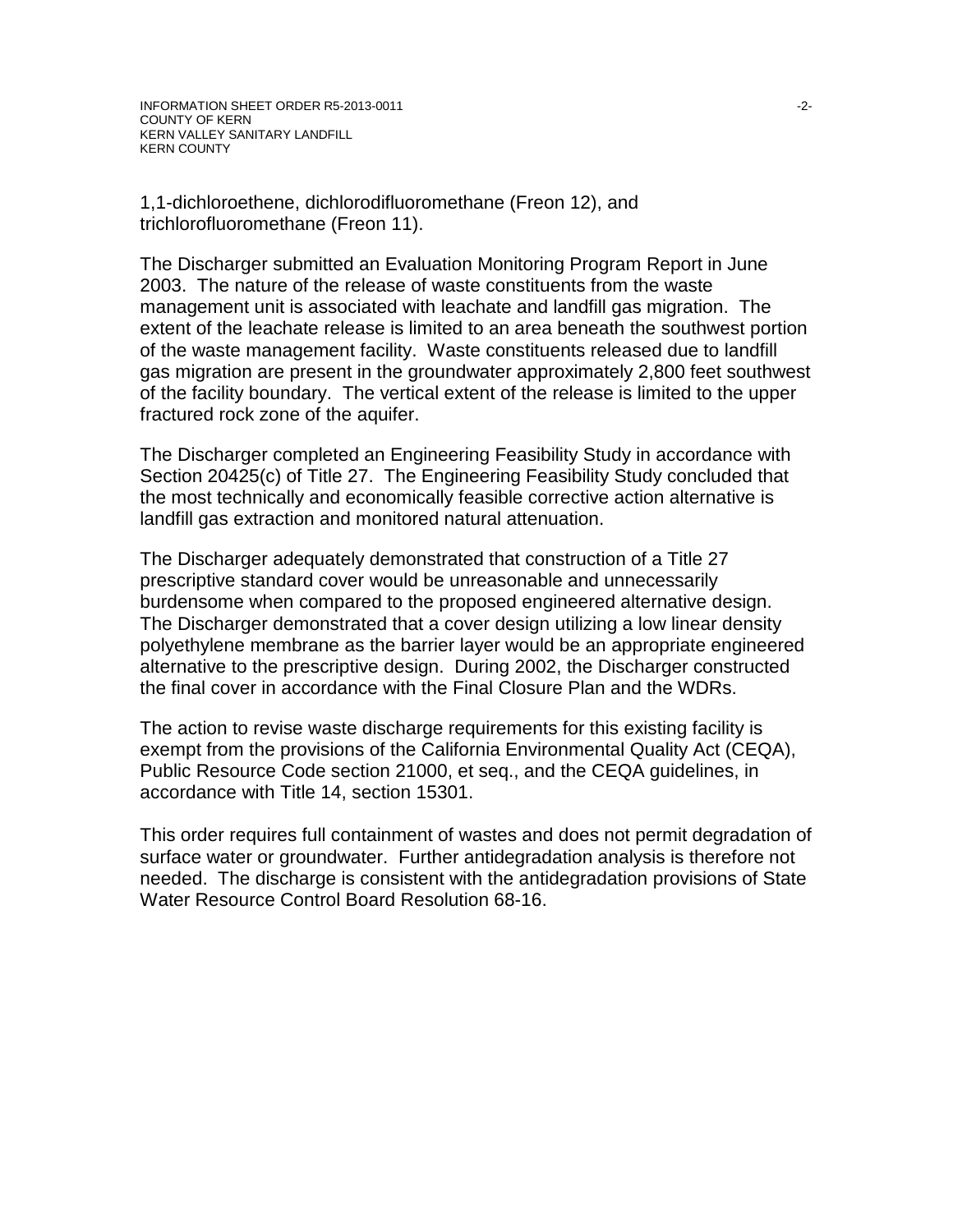

**ATTACHMENT A**